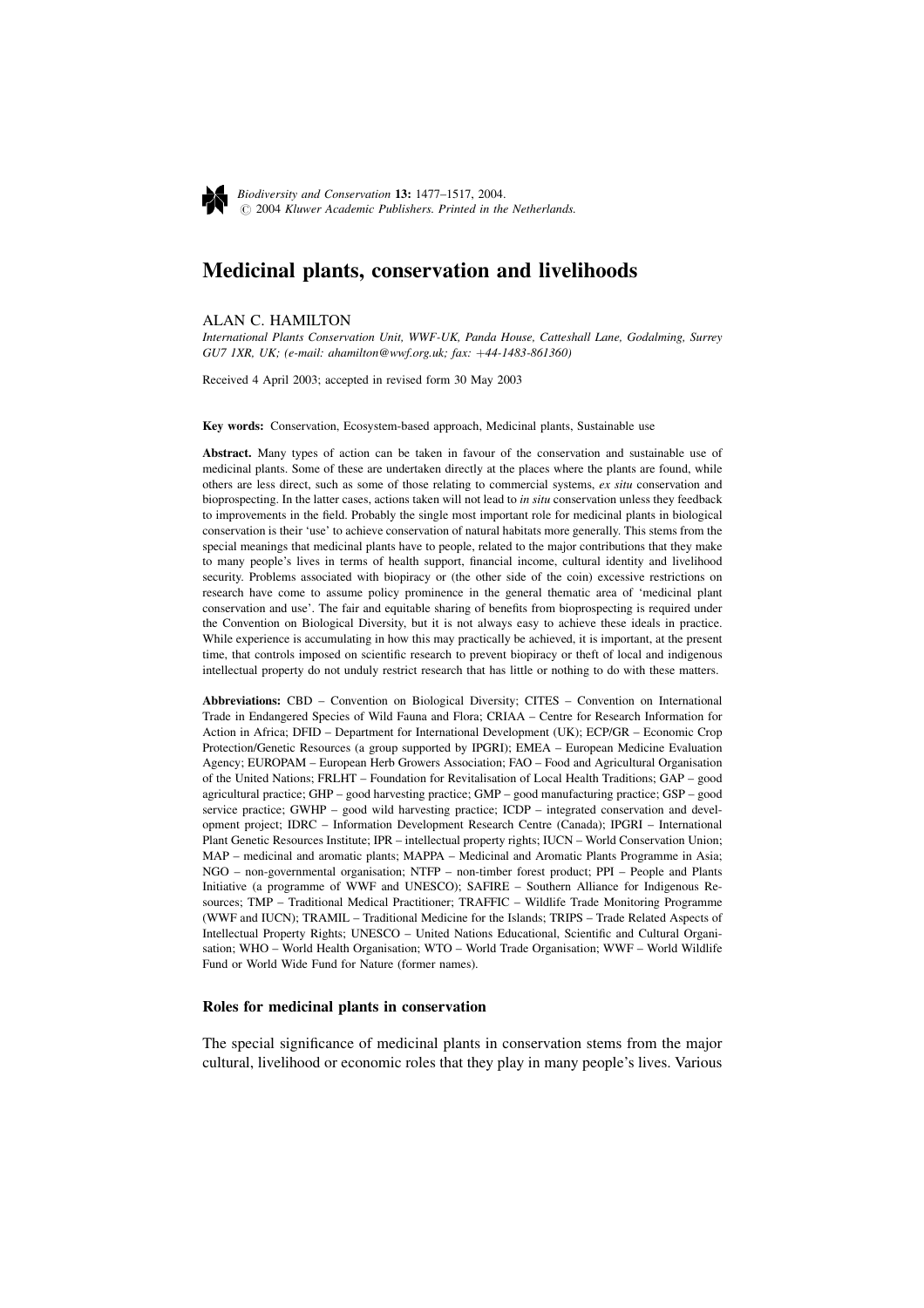sets of recommendations have been compiled relating to the conservation of medicinal plants, such as those associated with international conferences at Chiang Mai, Thailand, in 1988 and Bangalore, India, in 1998 (www.frlht-india.org) (Akerele et al. 1991; Bodeker 2002). They include: the need for co-ordinated conservation action, based on both *in situ* and *ex situ* strategies; inclusion of community and gender perspectives in the development of policies and programmes; the need for more information on the medicinal plant trade; the establishment of systems for inventorying and monitoring the status of medicinal plants; the development of sustainable harvesting practices; encouragement for microenterprise development by indigenous and rural communities; and the protection of traditional resource and intellectual property rights.

Because so many species of plants are medicinal, medicinal plant conservation is, in some ways, a microcosm of plant conservation as a whole. Similar questions arise concerning identification of the most significant issues and most effective approaches. This is especially so given that, just because a species has been used somewhere medicinally, it does not follow that it is so used everywhere and at all times. In such cases, the challenges facing conservationists are similar to those encountered with other groups of plants singled out by 'plant conservationists' as special, for example because they have been classified by scientists as 'endangered', but which lack any special significance to other people.

There can be aspects of medicinal plant conservation which plant conservationists can pursue, working largely outside the normal dynamics of people/plant relationships. Work of this type can sometimes be found, for instance, associated with seed-banks, information systems or 'totally protected' nature reserves. The fact that efforts are made in favour of medicinal plants, rather than plants of any other type, is incidental, except as regards the criteria used for the initial selection of species for attention.

Most work by conservationists on medicinal plants should be with those people who own, manage or make use of these species, or else own or manage the land on which they grow. It is in working with such stakeholders that the special meanings of medicinal plants to people can best be 'exploited'. Billions of people in the world rely chiefly on herbal medicine, while millions gain income from their wild harvest or cultivation, or are involved in their trading or processing. Medicinal plants are symbolically significant in many cultures, often being seen as sources of power. My experience over the years, working for WWF, is that medicinal plants hold more fascination for the British public than any other facet of the botanical world.

Probably, the single most important 'role' for medicinal plants in biological and ecological conservation stems from the foundations that they can provide for the involvement of people in conservation of natural habitats (Schopp-Guth and Fremuth 2001). In other words, the significance of medicinal plants to people can be sufficiently great that arrangements made for the conservation and sustainable use of medicinal plants can lay important foundations for the conservation of natural habitats and ecological services more generally. Therefore the 'biological beneficiaries' of 'medicinal plant conservation' are not necessarily only the medicinal plants themselves. This is nowhere more so than in those remoter parts of the world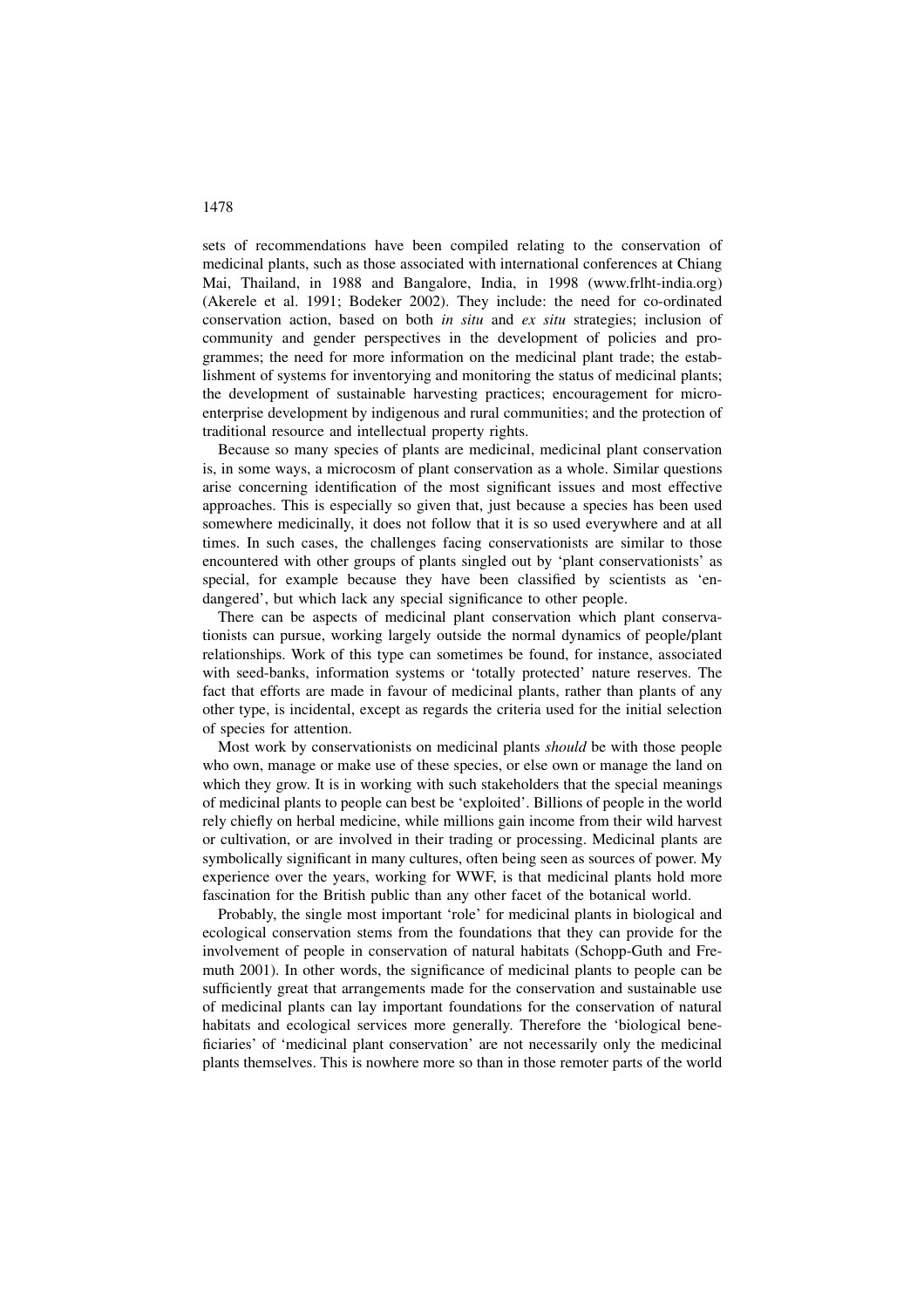where cultural and biological diversity tend to be most concentrated, and where medicinal plants can assume high importance in cultures and for livelihoods.

Working effectively with communities requires conservationists to have an appreciation of the cultures, economies, social structures and dynamics of local societies, in addition to the knowledge that they need about the biology and ecology of the plants themselves. Similar 'lateral engagement' is also necessary for work with other classes of people involved with medicinal plants. For example, the main concerns of conservationists about manufacturers are likely to revolve around questions of the effects of their patterns of obtaining raw materials on the environment. However, manufacturers will often be more interested in other aspects of product quality than biological and ecological sustainability, especially those relating to quality control that involve species authentication, presence of active constituents, limitations to heavy metal content, and residues of pesticides and fertilisers. Conservationists working with manufacturers need to understand these facts of the business, just as they need to understand those of village life when working with communities. However, in doing so, they should never lose sight of their own conservation objectives.

There can be debate as to what exactly constitutes a 'medicinal plant'. In many instances, there is little controversy, but what about 'magical' plants, plants taken basically as food but believed to have additional benefits to health, or flavourings (spices or 'herbs') that also have medicinal properties? There are cultural differences in the ways that plants are classified according to their properties, for example, with less of a distinction between food and medicine in Eastern and African traditions than in the West. Medicinal plants are grouped for many commercial purposes in the broader category of 'medicinal and aromatic plants' (MAPs), covering not only plants used medicinally (as more strictly understood), but also for neighbouring and overlapping purposes, for instance as foods, condiments and cosmetics (Schippmann et al. 2002). The term 'botanicals' is becoming commonly used for a wide range of plant-based products.

#### The values of medicinal plants

#### Plants in traditional medicine

It is estimated that 70–80% of people worldwide rely chiefly on traditional, largely herbal, medicine to meet their primary healthcare needs (Farnsworth and Soejarto 1991; Pei 2001). The global demand for herbal medicine is not only large, but growing (Srivastava 2000). The market for Ayurvedic medicines is estimated to be expanding at 20% annually in India (Subrat 2002), while the quantity of medicinal plants obtained from just one province of China (Yunnan) has grown by 10 times in the last 10 years (Pei 2002b). Factors contributing to the growth in demand for traditional medicine include the increasing human population and the frequently inadequate provision of Western (allopathic) medicine in developing countries (Table 1).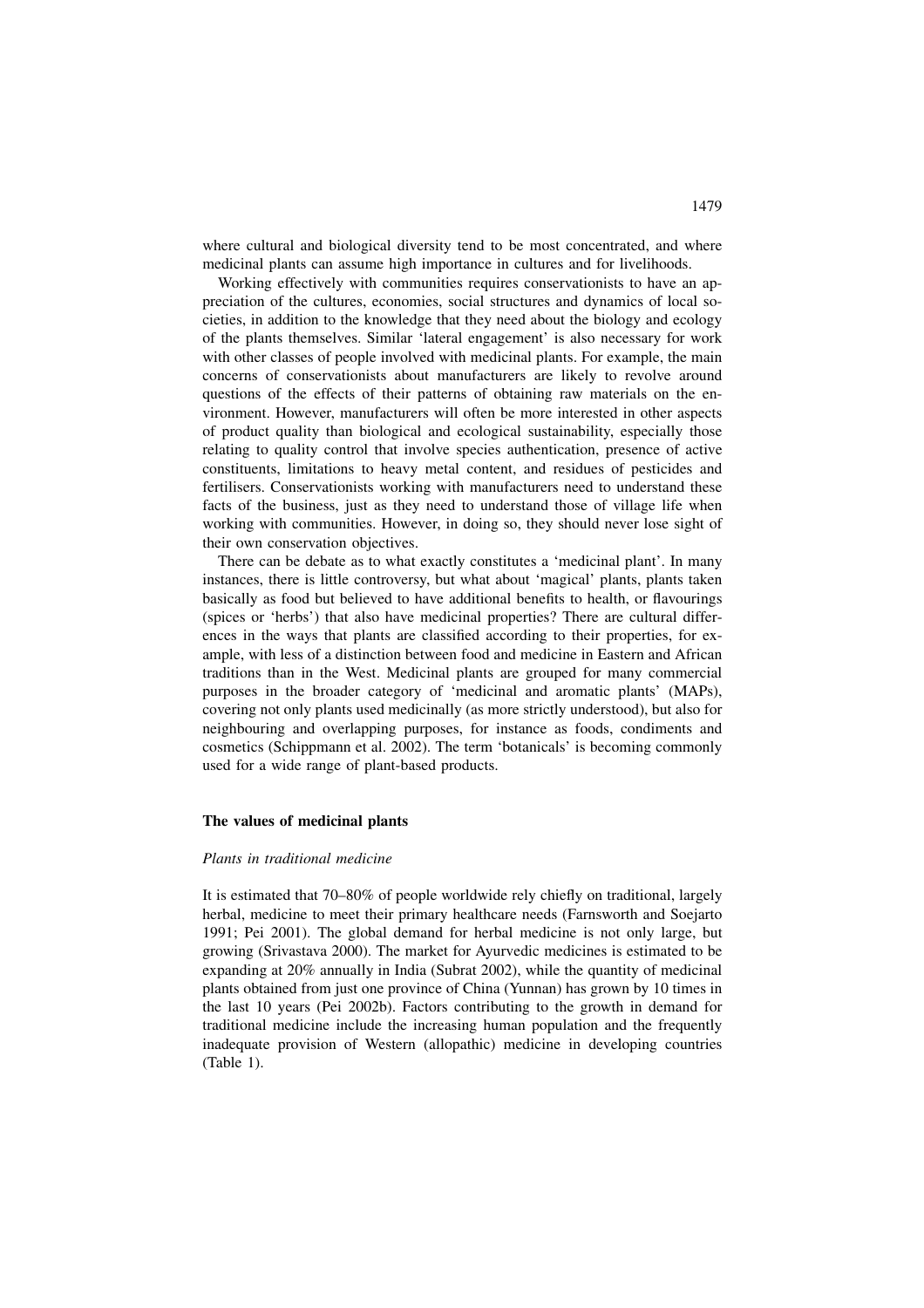| Country      | Doctor:Patient             | <b>TMP:Patient</b>          |
|--------------|----------------------------|-----------------------------|
| Ethiopia     | 1:33 000                   |                             |
| Kenya        |                            |                             |
|              | 1:833 (urban-Mathare)      | 1:987 (urban–Mathare)       |
| Malawi       | 1:50000                    | 1:138                       |
| Mozambique   | 1:50000                    | 1:200                       |
| South Africa | $1:1639$ (overall)         |                             |
|              | $1:17400$ (homeland areas) | 1:700-1200 (Venda)          |
| Swaziland    | 1:10000                    | 1:100                       |
| Tanzania     | 1:33 000                   | $1:350-450$ (Dar es Salaam) |
| Uganda       | 1:25000                    | 1:708                       |

Table 1. Ratios of doctors (practising Western medicine) and traditional medical practitioners (TMPs) (practising largely plant-based medicine) to patients in East and Southern Africa (Marshall 1998).

There are many traditional systems of medicine. Modified from a practice in China, they may be classified into three broad categories: (1) Traditional Scholarly Medical Systems, with written traditions of documentation of knowledge, pharmacopoeias for doctors and institutions for training doctors; (2) Traditional Medical Knowledge (Folk Medicine), which is orally transmitted and associated with households, communities or ethnic groups; and (3) Shamanistic Medicine, with a strong spiritual element and which can only be applied by specialist practitioners (shamans). Traditional Scholarly Medical Systems are especially concentrated in Asia. Some of the more widely familiar are Chinese Traditional Medicine, Tibetan Medicine, Ayurveda, Siddha, Unani, and Western Herbal Medicine, the latter being rather ill-defined.

### Plants in herbal medicine and botanicals

Herbal medicine is becoming ever more fashionable in richer countries, a market sector which has grown at 10–20% annually in Europe and North America over recent years (ten Kate and Laird 1999). In addition, there are many related botanical products sold as health foods, food supplements, herbal teas, and for various other purposes related to health and personal care. The extent to which herbal preparations are prescribed within conventional medicine varies greatly between countries, for instance being much higher in Germany than in the UK or USA.

#### Pharmaceutical medicine

Plants have contributed hugely to Western medicine, through providing ingredients for drugs or having played central roles in drug discovery. Some drugs, having botanical origins, are still extracted directly from plants, others are made through transformation of chemicals found within them, while yet others are today synthesised from inorganic materials, but have their historical origins in research into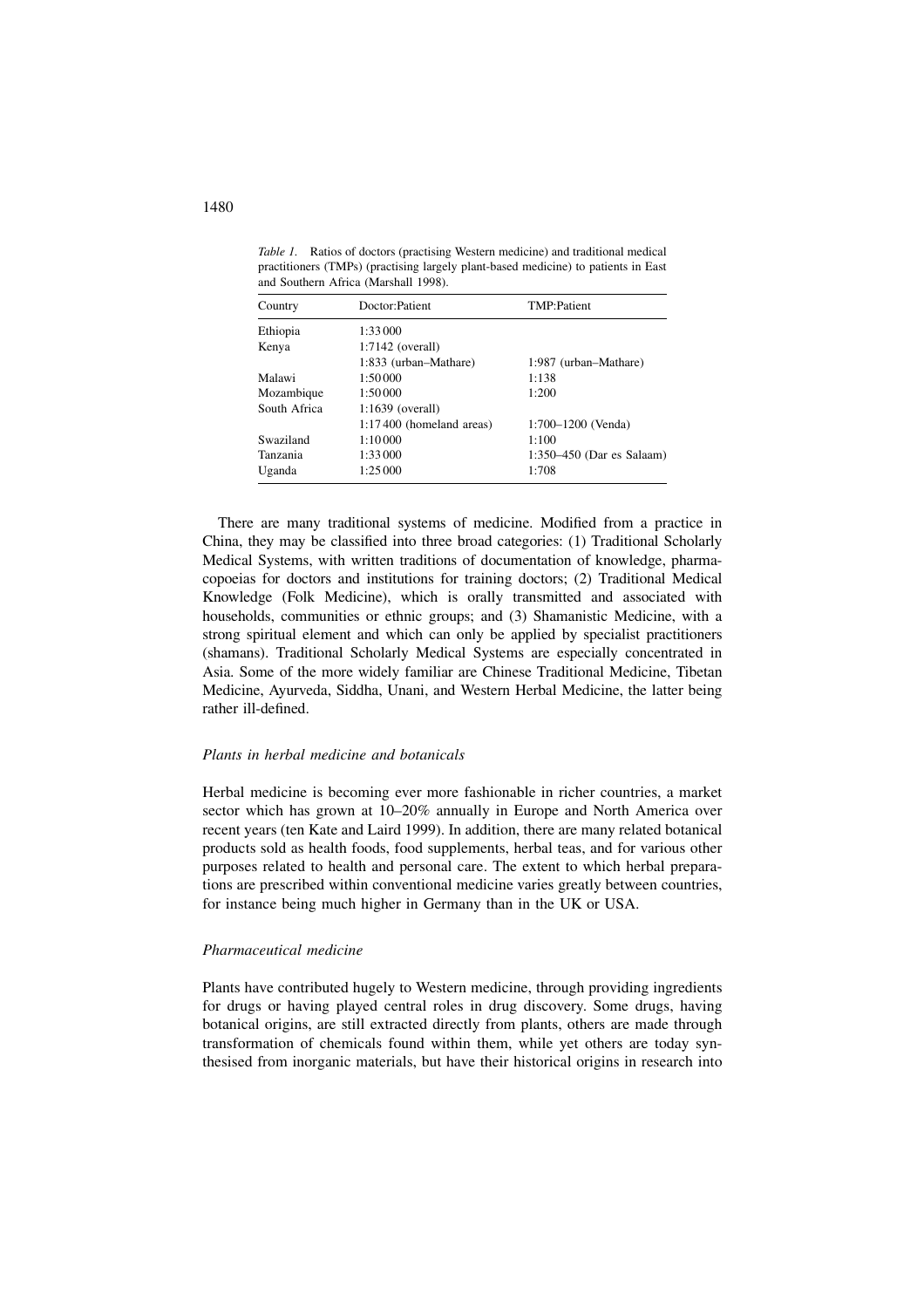| 1997), except for the world estimate (bottom row) which is based on an estimate that 270 000–425 000<br>species of vascular plants are already known, with a further 10–20% to be discovered (Govaerts 2001). |                                                |                                               |                                  |                                         |  |
|---------------------------------------------------------------------------------------------------------------------------------------------------------------------------------------------------------------|------------------------------------------------|-----------------------------------------------|----------------------------------|-----------------------------------------|--|
| Country or region                                                                                                                                                                                             | Number of<br>species of<br>medicinal<br>plants | Total number of<br>native species in<br>flora | % of flora which<br>is medicinal | References to<br>figures in<br>column 2 |  |

Table 2. Numbers and percentages of medicinal plant species recorded for different countries and regions. The sizes of the floras (column 3) are from Centres of Plant Diversity (WWF and IUCN 1994–

|               | plants |                   |           |                          |
|---------------|--------|-------------------|-----------|--------------------------|
| China         | 11 146 | 27 100            | 41        | Pei (2001a)              |
| India         | 7500   | 17000             | 44        | Shiva (1996)             |
| Mexico        | 2237   | 30000             |           | Toledo (1995)            |
| North America | 2572   | 20 000            | 13        | Moerman (1998)           |
| World         | 52885  | 297 000 - 510 000 | $10 - 18$ | Schippmann et al. (2002) |

the active compounds found in plants. There are undoubtedly many more secrets still hidden in the world of plants (Mendelsohn and Balick 1995).

#### Global use and value of medicinal species

In terms of the number of species individually targeted, the use of plants as medicines represents by far the biggest human use of the natural world. Plants provide the predominant ingredients of medicines in most medical traditions. There is no reliable figure for the total number of medicinal plants on Earth, and numbers and percentages for countries and regions vary greatly (Table 2; Schippmann et al. 2002). Estimates for the numbers of species used medicinally include: 35 000– 70 000 or 53 000 worldwide (Farnsworth and Soejarto 1991; Schippmann et al. 2002); 10 000–11 250 in China (He and Gu 1997; Xiao and Yong 1998; Pei 2002a); 7500 in India (Shiva 1996); 2237 in Mexico (Toledo 1995); and 2572 traditionally by North American Indians (Moerman 1998). The great majority of species of medicinal plants are used only in Folk Medicine. Traditional Scholarly Medical Systems employ relatively few: 500–600 commonly in Traditional Chinese Medicine (but 6000 overall) (Pei 2001); 1430 in Mongolian Medicine (Pei 2002b); 1106–3600 in Tibetan Medicine (Pei 2001, 2002b); 1250–1400 in Ayurveda (Dev 1999); 342 in Unani; and 328 in Siddha (Shiva 1996). The number of plant species that provide ingredients for drugs used in Western Medicine is even fewer. It was calculated for an article published in 1991 that there were 121 drugs in current use in the USA derived from plants, with 95 species acting as sources (more than one drug is obtained from some species) (Farnsworth and Soejarto 1991). Despite the small number of source species, drugs derived from plants are of immense importance in terms of numbers of patients treated. It is reported that ca. 25% of all prescriptions dispensed from community pharmacies in the USA between 1959 and 1973 contained one or more ingredients derived from higher plants (Farnsworth and Soejarto 1991).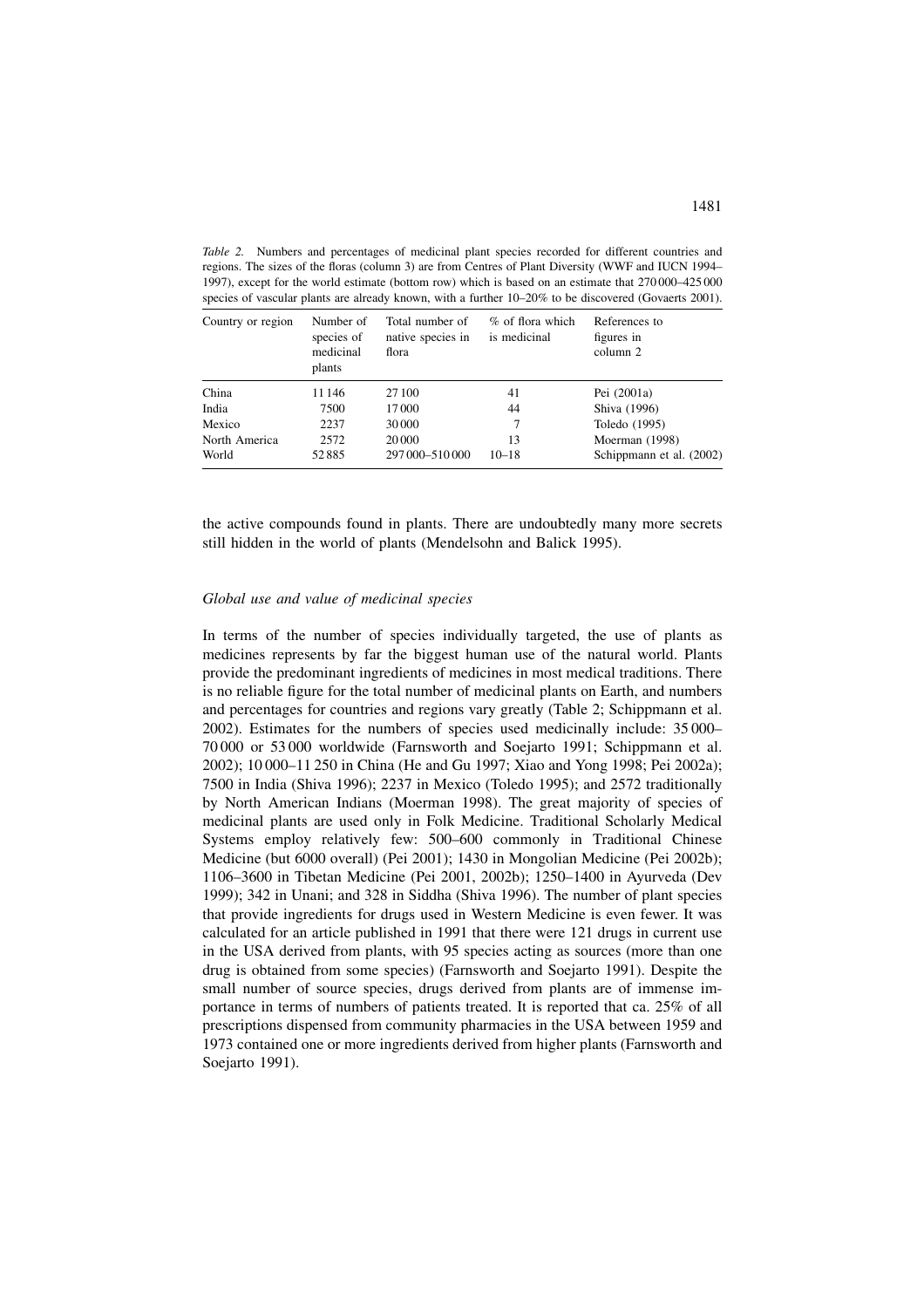The value of medicinal plants to human livelihoods is essentially infinite. They obviously make fundamental contributions to human health, and: ''Is not health dearer than wealth?''. A study of the 25 best-selling pharmaceutical drugs in 1997 found that 11 of them (42%) were either biologicals, natural products or entities derived from natural products, with a total value of US\$ 17.5 billion (Laird and ten Kate 2002). The total sales' value of drugs (such as Taxol) derived from just one plant species (Taxus baccata) was US\$ 2.3 billion in 2000 (Laird and ten Kate 2002). The world market for herbal remedies in 1999 was calculated to be worth US\$ 19.4 billion, with Europe in the lead (US\$ 6.7 billion), followed by Asia (US\$ 5.1 billion), North America (US\$ 4.0 billion), Japan (US\$ 2.2 billion), and then the rest of the world (US\$ 1.4 billion) (Laird and Pierce 2002).

There is much trade in MAPs, on scales ranging from the local to the international. Much of this is unrecorded in official statistics or poorly documented – reasons why there is typically so little awareness among decision-makers of the significance of the trade to the healthcare and economies of their people, or about problems of unsustainability and the sometimes deleterious impacts of wild collection on natural habitats. Large quantities of MAPs are traded into urban centres from rural areas in developing countries, and also regionally and internationally. China's production of medicinal plants from cultivated and wild-harvested sources, considered together, was calculated at 1.6 million tonnes in 1996, with a total value (excluding exports) in terms of finished products of US\$ 3.7 billion (Kuipers 1997). The reported annual imports of MAP material into all countries during the 1990s amounted to an average of 400 000 t, valued at US\$ 1.2 billion, showing a 100% rise between 1991 and 1997 (Lange 2000). Europe is the major trading centre for MAPs globally, with imports into one European country or another amounting to 440 000 t in 1996 (Lange 1998). There are at least 2000 species of MAPs marketed in Europe, these originating from over 120 countries.

Although virtually everyone on Earth benefits from medicinal plants, it is the financially poorest who are typically most closely dependent on medicinal plants – culturally and for their medicines and income. Only 15% of pharmaceutical drugs is consumed in developing countries (Toledo 1995), and a large proportion of even this small percentage is taken by relatively more affluent people. The poor have little alternative to using herbal medicine, which, anyway, they may prefer – at least for certain conditions (Marshall 1998).

Medicinal plants can provide a significant source of income for rural people in developing countries, especially through the sale of wild-harvested material. The collectors are often herders, shepherds or other economically marginalised sections of the population, such as landless people and women. Between 50–100% of households in the northern part of central Nepal and about 25–50% in the middle part of the same region are involved in collecting medicinal plants for sale, the materials being traded to wholesale markets in Delhi (Olsen 1997). The money received represents 15–30% of the total income of poorer households.

Medicinal plants can be symbolically very important to people. They can be held in special religious, nationalistic or ideological esteem. This can be advantageous for conservation efforts, given that it is an acknowledgement, well rooted in culture,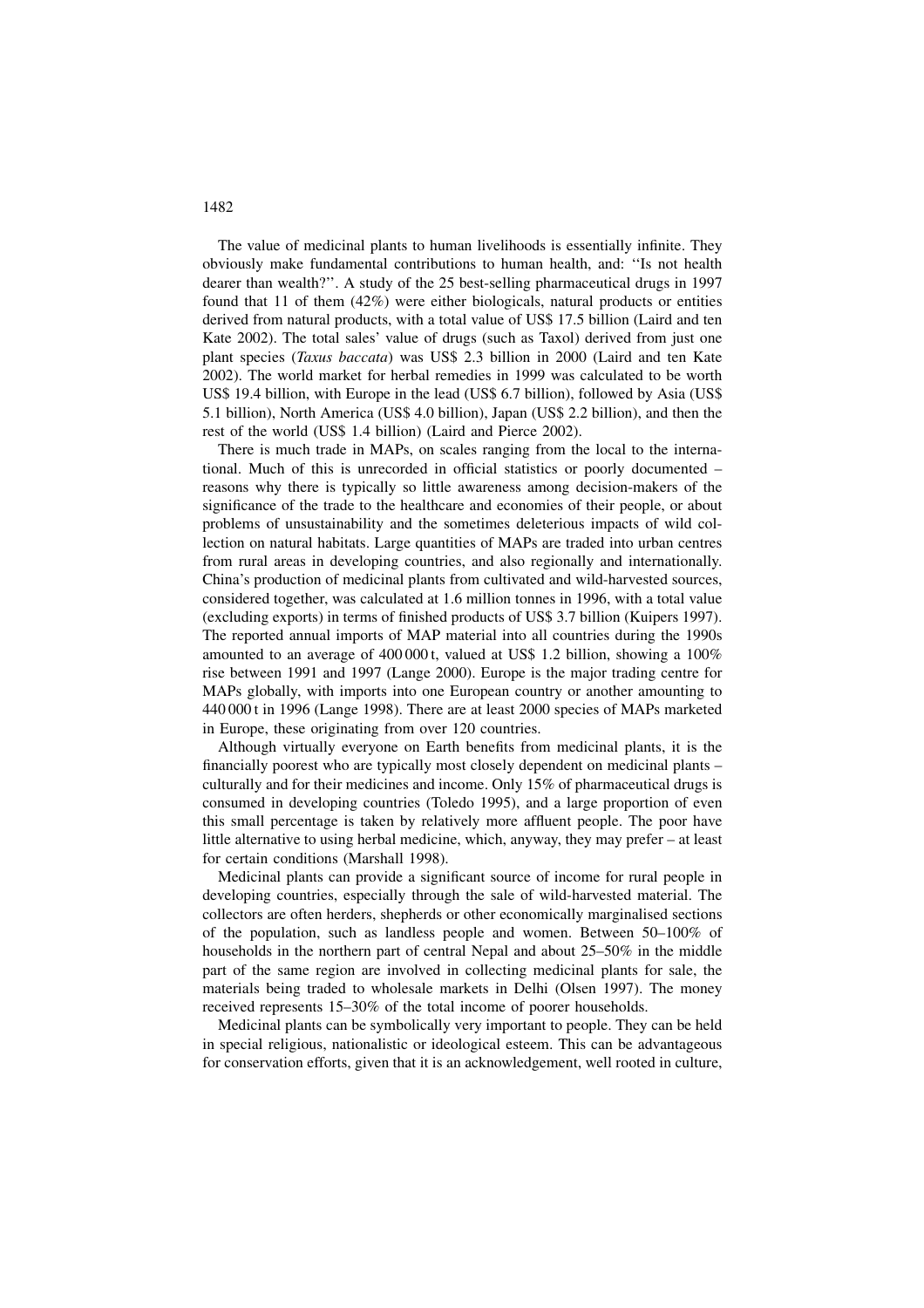of the worth of a sizeable proportion of the world's flora. But it also carries challenges, in that this can result in dogmatic views about the medicinal properties of plants, resistance to accepting equally effective substitutes, and uncompromising attitudes towards the ownership of the plants and who should benefit from (or pay for) their continuing existence. The subject of 'medicinal plants' can arouse strong feelings, providing opportunities for bringing key conservation debates into the public arena. There is similarity to the emotions surrounding charismatic species, such as elephants and whales, with the difference that medicinal plants carry much more universal appeal.

### Some concerns surrounding medicinal plants

#### Concerns about loss of biological diversity and the availability of resources

These concerns exist, for a large part, because most species of medicinal plants are collected from the wild. The total number of species of medicinal plants cultivated on any scale is few, although this does include some species of MAPs that are traded internationally in large volumes, as well as many of the (small) number of species used as starting points for pharmaceutical drugs. China is probably the country with the greatest acreage of medicinal plants under cultivation, but, even here, only 100–250 species are cultivated (Schippmann et al. 2002). Only 130–140 of the 1200–1300 species that are both traded in, and native to, Europe are derived predominantly from cultivation (Lange 1998). There are many parts of the world in which there is virtually no cultivation on any significant scale. An estimated 99% of the 400–550 species currently sold for use in traditional medicine in South Africa originate from wild sources (Williams 1996).

There is no reliable estimate for the number of medicinal plants that are globally threatened, variously calculated as 4160 or 10 000 (Vorhies 2000; Schippmann et al. 2002). There would seem little doubt from theoretical considerations (Holsinger and Gottlieb 1991; Menges 1991) that many medicinal plant species that have been listed as threatened, and indeed others that have not, must be suffering from genetic erosion now, or will do so in the near future. This is because populations of many species are in retreat, with outlying populations being destroyed, as the extent and quality of many natural habitats decline (WWF and IUCN 1994–1997). However, genetic erosion among wild plants is very poorly documented. The advantage of maintaining a pool of genetic diversity within a medicinal species can be illustrated with reference to Arnica (Arnica montana), a popular, but endangered, European medicinal plant, in which genes from wild populations have been used successfully to breed superior cultivated strains (Ellenberger 1998).

The number of species of medicinal plants known to have become globally extinct is very few and conservationists are advised to avoid exaggerated claims in this respect. One of the best advertised cases is Silphion, a plant apparently found formerly in the dry hinterlands of the Middle East and much prized by the Ancient Greeks. It is believed to have become extinct in ca. 250 BC, with over-harvesting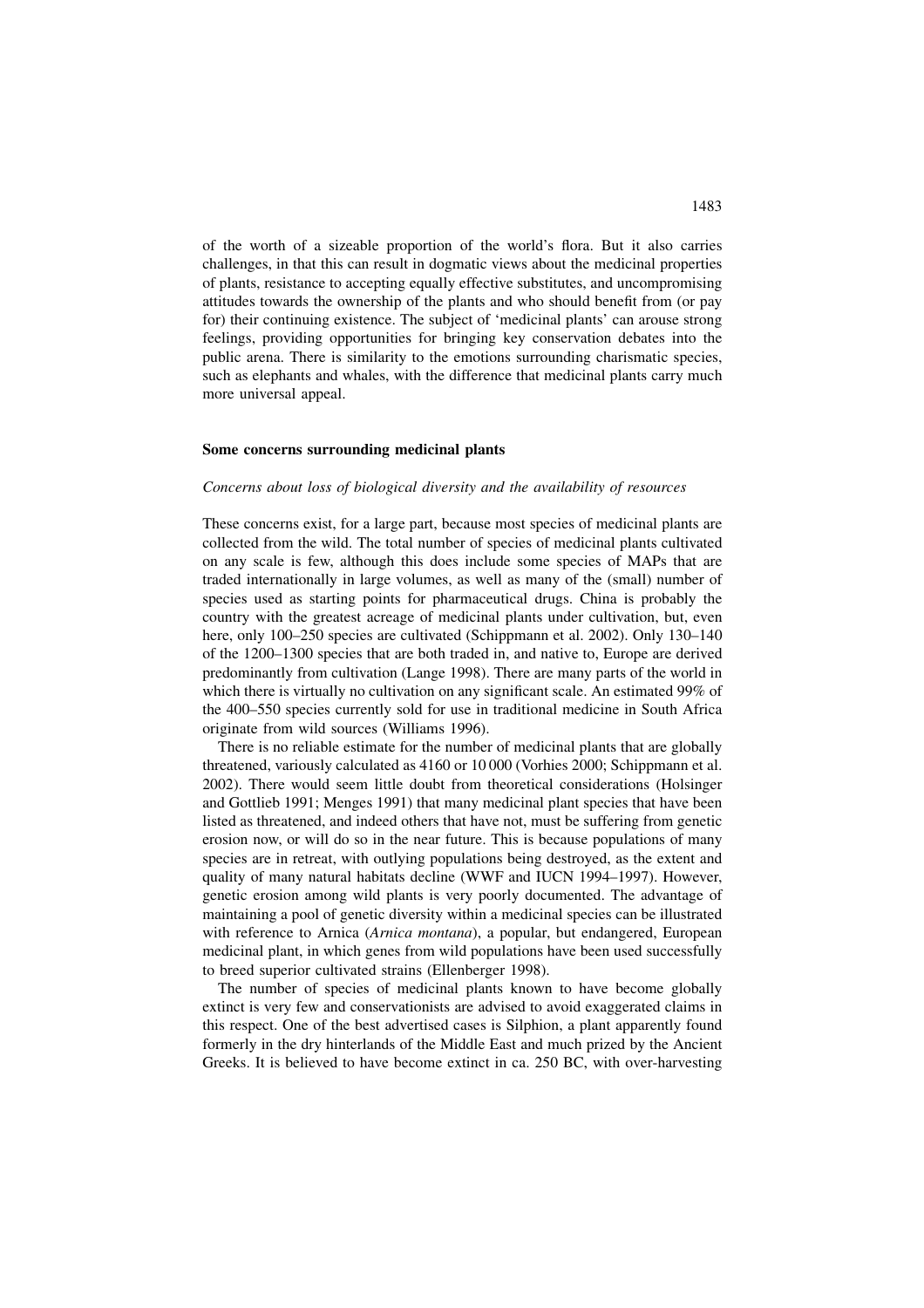thought to have been a contributory factor (Lambert et al. 1997). It should be noted that many medicinal plants are rather widely distributed (Phillips and Meilleur 1998).

It has been estimated that over-exploitation threatens 150 species of MAPs in at least one European country (Lange 1998), but it should not be deduced from this that many, if any, of these species are in danger of complete continental extinction. On the other hand, the seriousness of local, national or regional extinction, or, indeed, of commercial extinction should not be under-estimated. There can be serious consequences for livelihoods and economies, quite apart from issues of genetic conservation.

Many of the threats to medicinal plant species are similar to those causing endangerment to plant diversity generally. The most serious proximate threats generally are habitat loss, habitat degradation and over-harvesting (Hamilton 1997). Medicinal plants can have other uses than as sources of medicines, and the threats from over-harvesting may be due, or partly due, to collection for purposes other than medicinal. This is so in the case of the African trees Acacia senegal, Boswellia papyrifera and Pterocarpus angolensis (Marshall 1998). As far as collection for medicines is concerned, there is general agreement that it is collection for commercial trade rather than home-use that is overwhelmingly the problem.

One reason why medicinal plants have become increasingly threatened has been the weakening of customary laws that traditionally have regulated the use of natural resources. Such laws have often proved to be easily undermined by modern socioeconomic forces (Pant 2002). In the case of commercial collection of Prunus africana in Cameroon (Cunningham et al. 1997; Ekola et al. 2000; Schippmann 2001), the collapse of customary institutions seems to have been connected directly to changes in the ways that this plant was exploited, and this may be a widespread phenomenon.

Concerns about loss of medicinal plants, considered as material resources, relate to worries about healthcare, livelihood security and financial income. Among those for whom these problems are most acute are the rural poor, reliant on medicinal plants growing close to their homes for their healthcare and sometimes an income. Manufacturers and consumers, higher up commercial systems, are less influenced by local scarcities of resources, often being insulated by manufacturers switching their sources of supply. Unsustainable harvesting practices result in spreading frontiers of resource depletion, with the negative impacts of over-exploitation confined to the local level until such time as regional or global resource scarcity becomes critical.

Poorer members of local communities can face additional problems of loss of access to medicinal plants due to the privatisation or nationalisation of land. There is a major trend today in many developing countries towards stricter individual ownership of land and plant resources, replacing older forms of tenure and resource rights in which poorer people could be less excluded. Loss of access through nationalisation can occur with the creation of more strongly protected types of conservation area.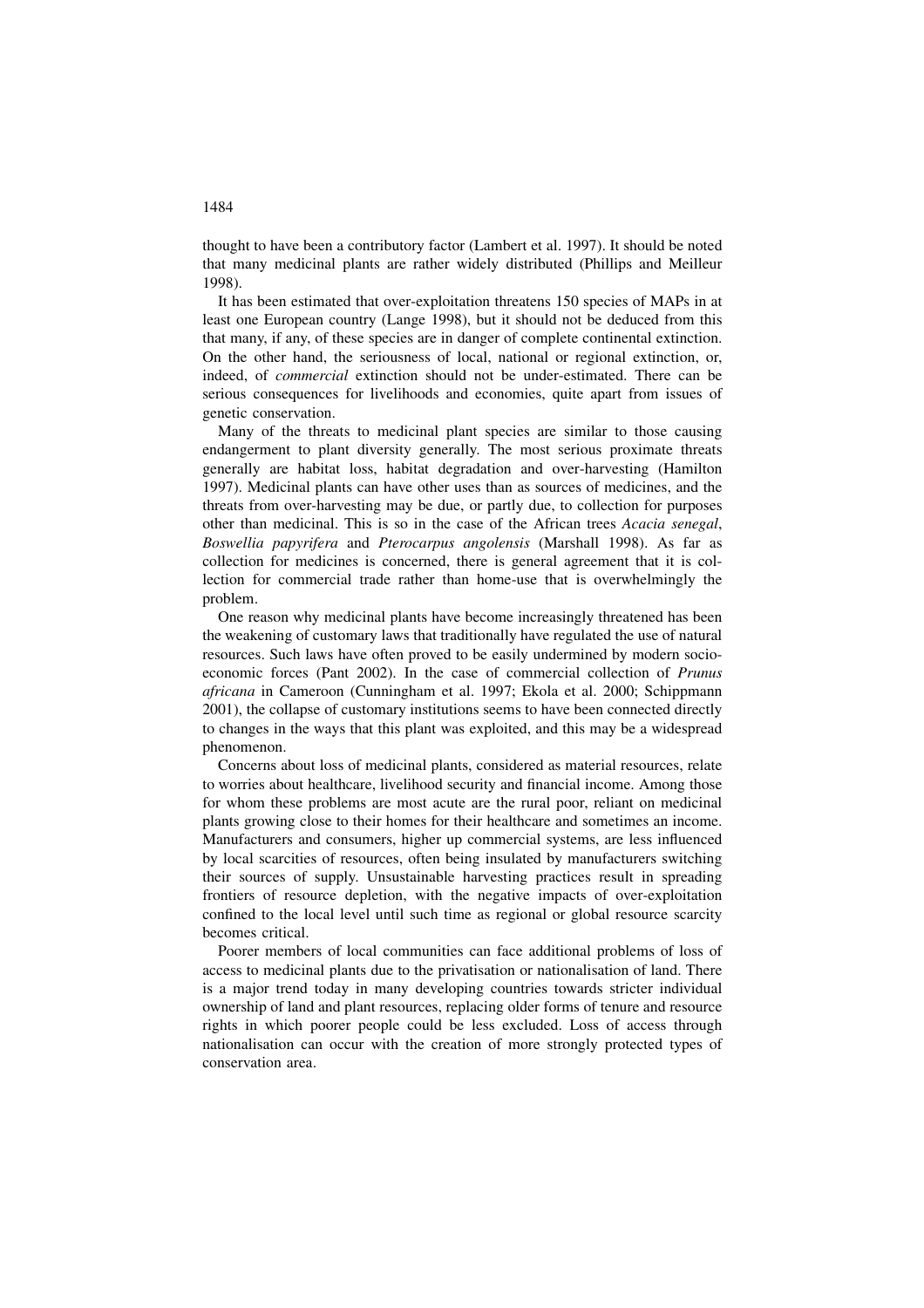### Concerns about declines in local knowledge and cultural survival

Knowledge of medicinal plants, as once embedded in tens of thousands of indigenous cultures, is rapidly disappearing. Every year, the sum total of human knowledge about the types, distribution, ecology, methods of management and methods of extracting the useful properties of medicinal plants is declining rapidly – a continuation of a process of loss of local cultural diversity that has been underway for hundreds of years. There has, of course, been a great growth in scientific information about medicinal plants in recent decades, but in many ways this has proved poor compensation, because such information is often inaccessible at field level or is irrelevant to the problems faced by land managers, or collectors or growers of medicinal plants.

Knowledge of the natural world is typically a very important part of the knowledge-worlds of rural people following more traditional ways of life (Berlin 1992). Further, medicinal plants tend to figure prominently in these galaxies. It is therefore not surprising that the revitalisation of traditional systems of medicine can be high on the agendas of those promoting local and indigenous cultures, a political trend in many parts of the world. The Foundation for Revitalisation of Local Health Traditions (FRLHT) is an example of an organisation, in this case working in India, which is engaged in many aspects of medicinal plant conservation and sustainable use, including – prominently – cultural aspects, as is clear from its name.

# Concerns relating to the availability and quality of healthcare services

The adequate provision of healthcare is threatened by declines in traditional medical knowledge and related plant resources. There are many people, notably in developing countries, who lack – and will continue to lack for the foreseeable future – effective access to Western medicine, while even those who do enjoy this privilege will be limited in their choices of alternative therapies. The increasing nationalisation of medicine during the 19th and, especially, the 20th century and the rise in the power of pharmaceutical companies have given even further impetus to Western Medicine.

Until recently, and then only in some countries, national healthcare systems have devoted all, or nearly all, their resources to the promotion and delivery of Western Medicine, ignoring other traditions. This is now changing, more so in some countries (such as China and India) than others, but, even so, some medical traditions, such as Tibetan Medicine in Nepal, have yet to gain official recognition (unlike Ayurvedic Medicine, which is officially recognised). Lack of official recognition and associated support has implications for conservation, because such recognition can raise the status of practitioners at village level. Since such practitioners are generally the people most knowledgeable about plants in their communities and have an intrinsic interest in their conservation, an increase in their authority has the potential to greatly assist improved management of plant resources.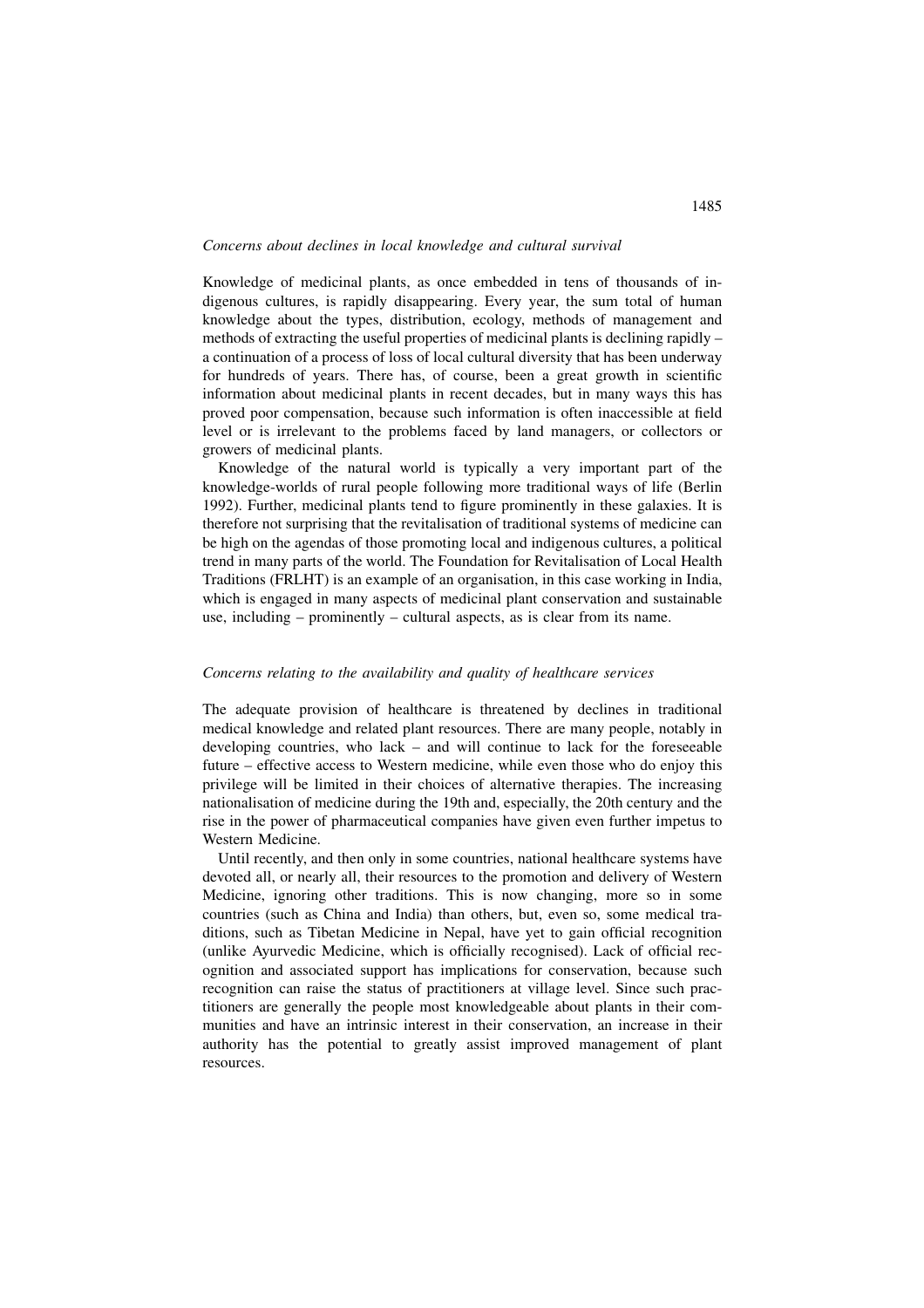From the point of view of efficient and effective provision of national healthcare, a problem facing those countries which acknowledge the value of traditional medicine is how best to utilise the resources available. One approach is to provide official recognition to traditional medicine, which is then permitted to operate as a separate sector parallel to and largely unconnected with the main Western medical services provided by the state. Other countries, such as China, are attempting synthesis through trying to draw on the best of different traditions. Official recognition has several implications, including the desirability of registering authentic practitioners and supporting their training. There is also the question of how best to develop traditional systems to meet modern challenges. The environment in which traditional medical practitioners are operating today is not the same as in the past (Craig 2002). Payment for treatment is now more frequently being requested, associations of traditional medical practitioners are being formed for networking and political lobbying, and there is a move towards professionalisation, including towards instruction based in schools rather than through lineages. Authentication of traditional medicine is both a cultural and physiological matter and requires more than just trials similar to those used to test pharmaceutical drugs. Sensitive techniques are needed to avoid unnecessary prohibitions. Due attention needs to be given to traditional standards of quality, which, in Ayurveda, for example, classically refer to cultural and tantric use as well as therapeutic qualities (Misra 2002).

### Concerns relating to the terms of research on medicinal plants

This has become the most publicised area of 'policy debate' relating to medicinal plants. It is a field in which ''there has been a polarisation and we've ended up arguing over who is in the wrong'' (Sanesh Kishore, quoted by Macilwain 1998). In part, the issues can be traced back to the Convention on Biological Diversity (CBD), agreed at the Earth Summit in Rio de Janeiro in 1992. There are also unresolved conflicts concerning intellectual property rights (IPRs) between the CBD and the Trade Related Aspects of Intellectual Property Rights (TRIPS) of the World Trade Organisation (WTO) (Masood 1998). Parties to the CBD accept that biodiversity is the property and responsibility of states, that the components of this biodiversity should be used sustainably, and that there should be a just sharing of the benefits arising out of the utilisation of genetic resources.

Some of the concerns have arisen because of knowledge, or suspicion, that some scientists, research institutes or commercial enterprises have taken samples of plants to test for new products, such as pharmaceutical drugs, without due permission or on ethically unacceptable terms [Commonwealth Secretariat 2001, originally from Dutfield (2003) and GRAIN (2000)]. The worry is that there will be no, or inadequate, benefits accruing to the countries and communities from where the materials originate. There are also concerns about the theft of local or indigenous intellectual property, given that the traditional uses of plants as medicines can be useful guides for the development of new drugs (Holmstedt and Bruhn 1995; Balick and Cox 1996). Proponents of local and indigenous rights argue that tra-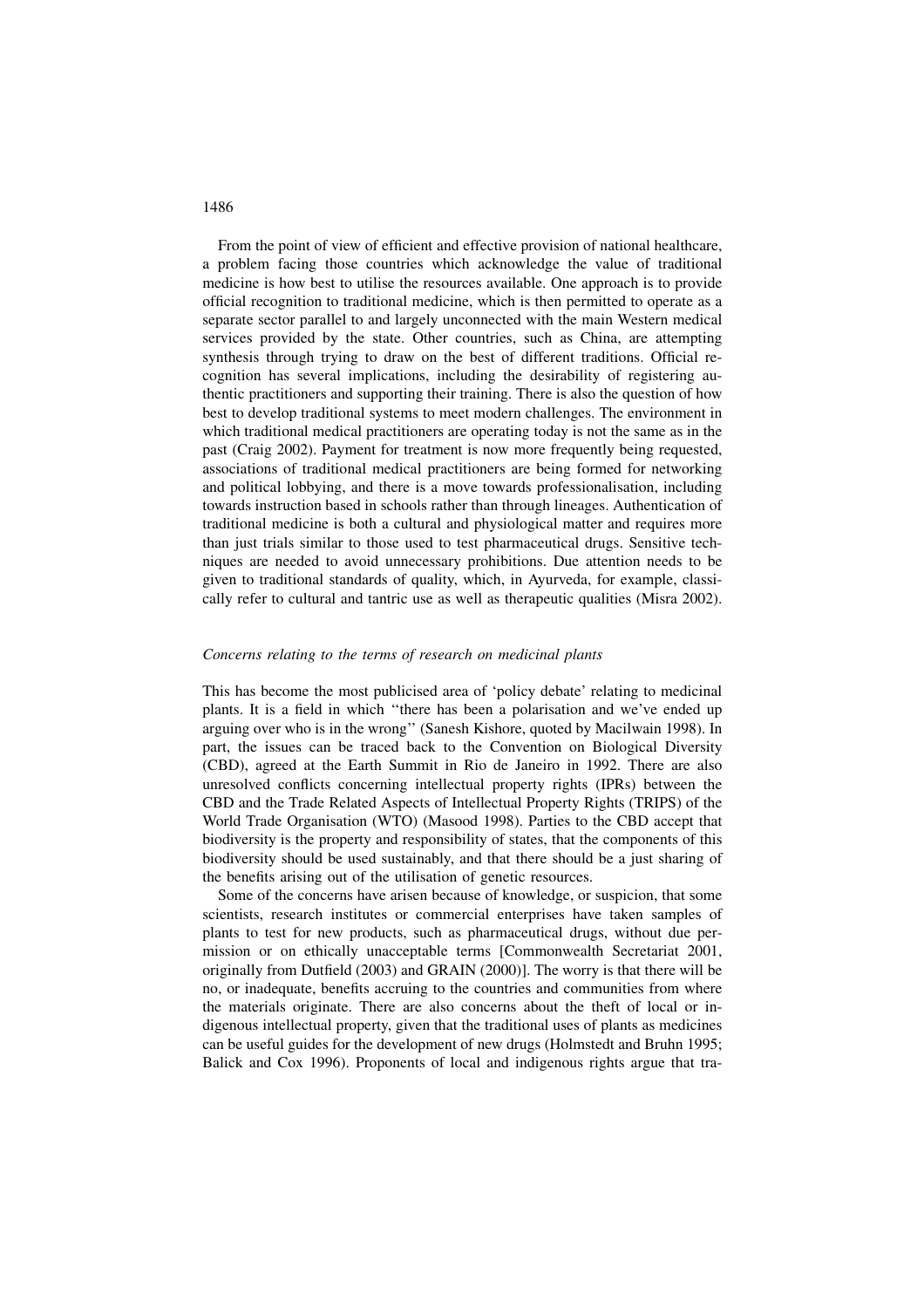ditional knowledge of the uses of plants can be based on years, perhaps millennia, of experimentation, and therefore it is not only scientists or pharmaceutical companies that can claim to be inventors (scientists do so through the filing of patents). There is also an argument that local and indigenous communities have acted historically as the keepers, or even developers, of biological diversity, and thus should be 'compensated' by those who benefit later from their care and labour.

On the other hand, there are accusations that some countries and territories have over-reacted to the scares of biopiracy and theft of intellectual resources through creating such tight restrictions over research as to potentially cause serious setbacks to conservation and sustainable development (Rohter 2001; Revkin 2002). It is highly likely that issues surrounding medicinal plants (especially) have been largely responsible for these alleged over-reactions. Probably, there are often misconceptions about the relative prominence that research aimed at bioprospecting should have (compared with research having other objectives), the extent of bioprospecting and the amounts of money to be made (Laird 2002).

#### Approaches to medicinal plant conservation

#### The merits of systems thinking

An ecosystem-based approach is endorsed by the CBD and is appropriate for conservation of medicinal plants. It encourages lateral thinking, inter-disciplinarity and prioritisation. The ecosystem-based approach of the CBD, as encompassed in its 12 principles, recognises that:

- . humans, with their cultural diversity, form an integral component of biodiversity;
- . the delimitation of ecosystems for conservation action needs to be defined conceptually on scales appropriate to the problems being addressed;
- . work can involve all three objectives of the Convention, requiring the striking of a balance between them;
- . there are uncertainties in managing ecosystems and, consequently, a need for conservation measures to contain elements of 'learning-by-doing' or feedback from research;
- . the approach needs to be used flexibly, so that other approaches to management and conservation can be incorporated, such as protected areas and single-species conservation programmes;
- . benefits need to accrue to those responsible for producing and managing the benefits derived from ecosystems, with a special emphasis on local communities; and
- . networks are needed for the sharing of experiences and information.

In view of the inherent uncertainties, the CBD recommends an adaptive approach to interventions and management. This requires the establishment of indicators to monitor the effects of new measures, so that the need to make adjustments can be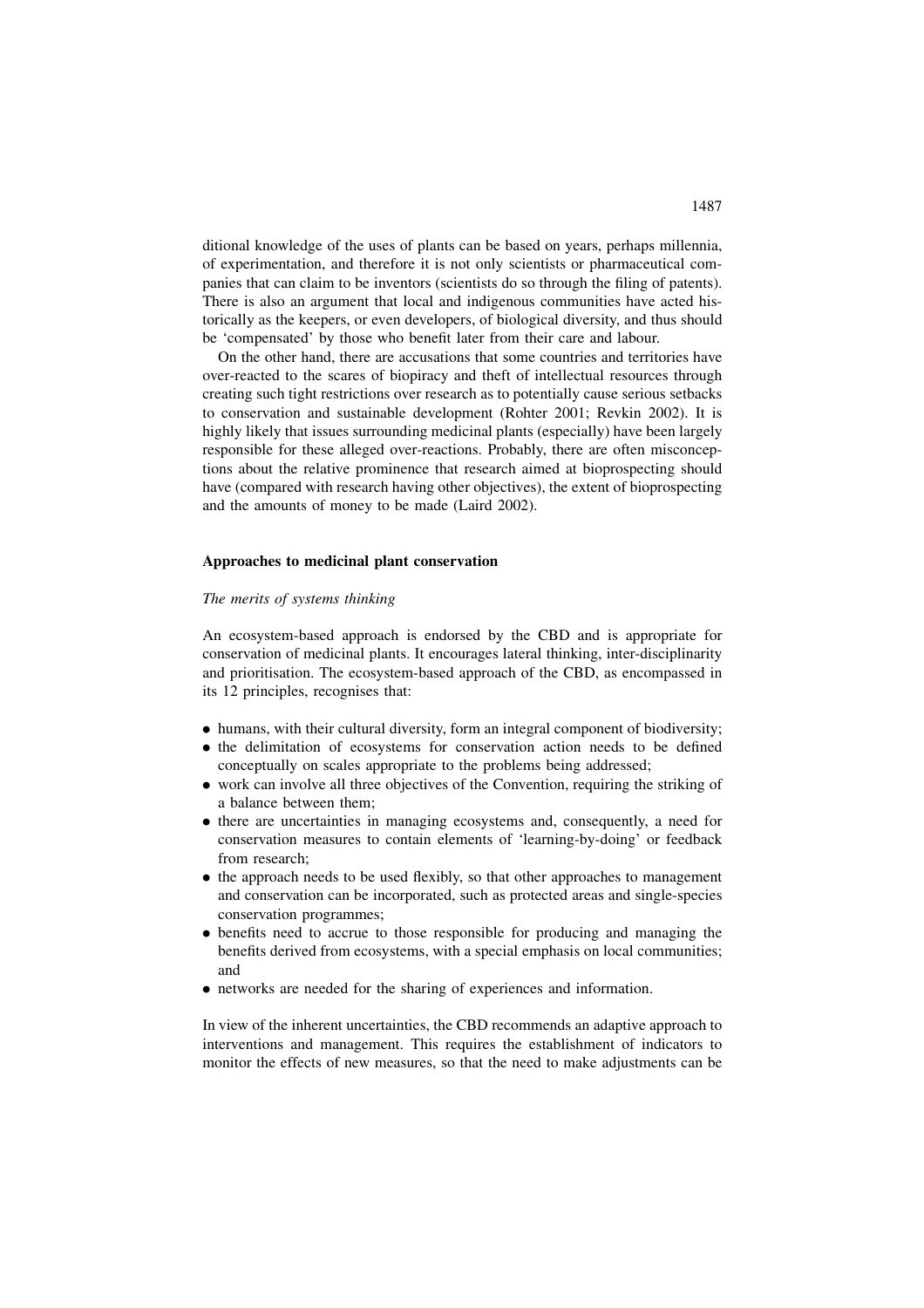recognised. Conservationists should periodically take time to reflect fundamentally on their work, drawing back from deep immersion in particular matters. The desirability of changes in emphasis or taking on new types of activity may become apparent.

Activists (conservationists) will be essential to ensure the success of efforts to conserve medicinal plants. Their work (or 'projects') should be designed to influence the ways that resource managers, traders, manufacturers, consumers or members of other defined social groups go about their normal business. What is required is the institutionalisation of new activities in favour of conservation. The attainment of institutionalisation requires the taking of responsibility by the various stakeholders involved, and therefore conservationists need to be careful in how much they take a lead themselves, balancing this with encouraging the development of initiatives by those who are more fundamentally parts of the systems. Conservationists can expect progress normally to be slow, though hopefully with occasional breakthroughs.

The systems involved in medicinal plant conservation tend to be complex, with many variables and many types of actual or potential stakeholders. For the sake of presentation, four distinct sub-systems are recognised here, namely (1) production systems and in situ conservation,  $(2)$  commercial systems,  $(3)$  ex situ conservation, propagation, domestication and the breeding of crop varieties, and (4) new product discovery (Figure 1), though actually all can be closely connected.

It is emphasised that the heart of medicinal plant conservation should be aimed at securing robust management systems in favour of conservation or sustainable production (or both) at the sites where the medicinal plants grow. Given the diversity of field contexts, most 'medicinal plant conservation projects' should be field projects rather than projects of any other type. It will be noted from the brief descriptions of approaches that follow that many measures, which can be taken in favour of conservation, are essentially *indirect*. They include changes in laws and in the purchasing practices of companies and consumers, the compilation of databases, the ex situ preservation of germplasm in seed banks, and so on. What should be borne in mind is that all such measures will be essentially useless for supporting in situ conservation and sustainable development unless they 'feedback' positively to the field level.

Unless due attention is paid, then 'distant' conservation measures, taken with good intent, may be ineffective or even backfire. Take the case of medicinal plants and Bwindi Impenetrable forest in Uganda. The upgrading of Bwindi from being a Forest and Game Reserve to a National Park in 1991 was a reaction to the rampant level of illegal activities, such as timber harvesting, hunting and gold-mining, that previously prevailed (Cunningham 1996). Following parks policy at the time, this declaration resulted in a total ban on the collection of all forest produce, including medicinal plants. What was not taken adequately into account, however, was the impact of this tough new regime on local livelihoods and attitudes. One of the items no longer legally available was the bark of Nyakibazi (Rytygynia spp.), a product so highly valued for medicinal purposes that, without it, declared the people, ''they would die''. Conflict over this and other matters resulted in an increase in cases of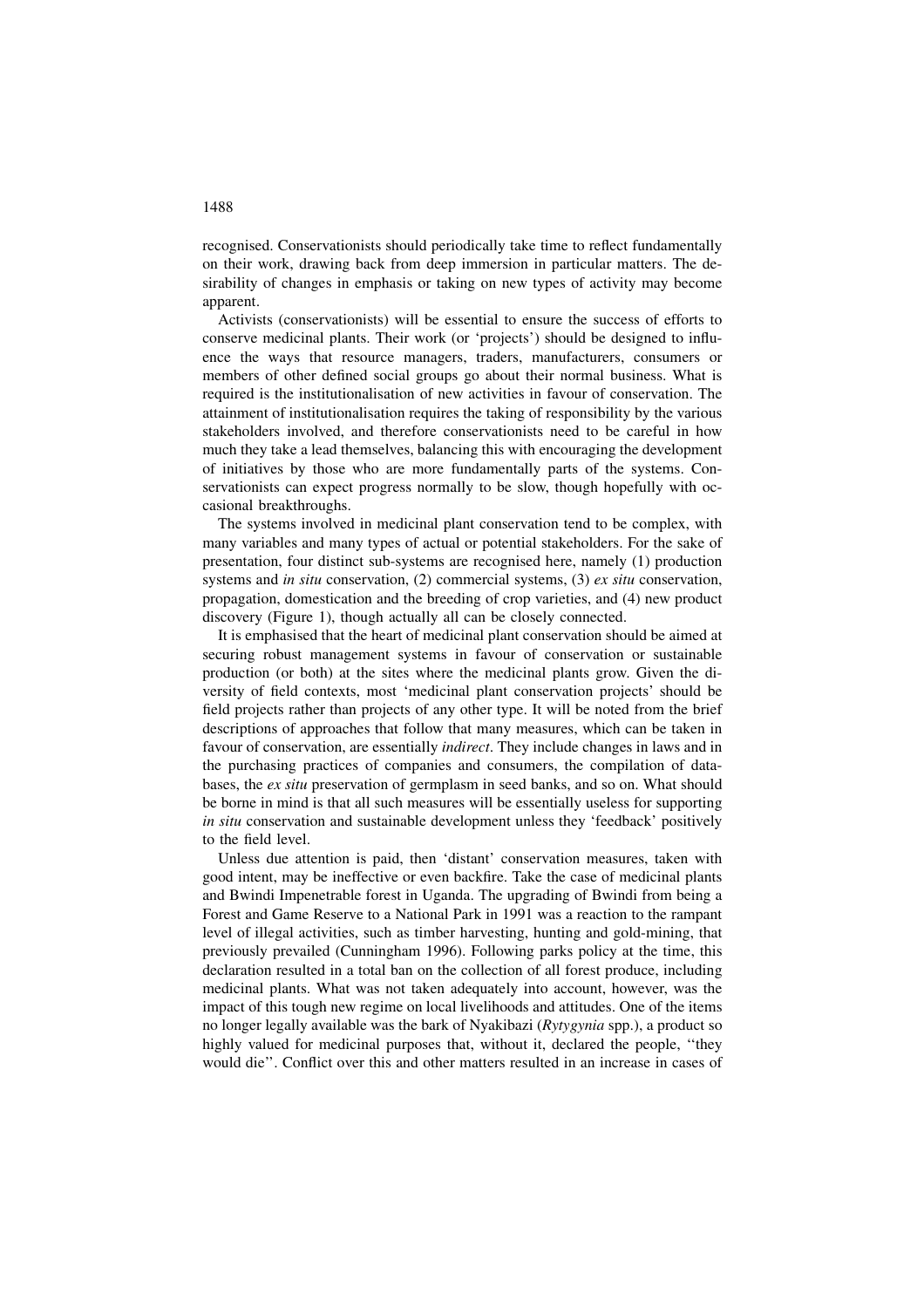

Figure 1. Some sub-systems involved in medicinal plant conservation, showing where feedbacks are needed from commercial systems, ex situ efforts and new product discovery.

deliberate burning of the forest and threats being made against the mountain gorillas, the flagship species of the forest. The conflict was later partially defused through the formulation of agreements on local rights and responsibilities, allowing regulated collection of Nyakibazi and other natural products from the park (Wild and Mutebi 1996; Hamilton et al. 2000).

Another example of a good intention back-firing concerns a suggestion emanating from Europe in the late 1990s for the listing of the medicinal plant Devil's Claw (Harpagophytum procumbens) on CITES. A proposal to list a species on CITES might be considered to be an entirely positive matter, but in this case this seems not to have been so, related probably to a lack of appreciation of the situation in the field. At the time, the non-governmental organisation CRIAA (Centre for Research Information for Action in Africa) SA-DC was just beginning to achieve considerable success in assisting rural communities in Namibia to harvest Devil's Claw in sustainable ways, also involving more direct access to markets and greater income for the harvesters (Cole and Lombard 2000). Even a mention of the idea of including the species on CITES was apparently enough to cause a fall in demand by the trade. This fed back to Namibia, causing a slump in sales and a general feeling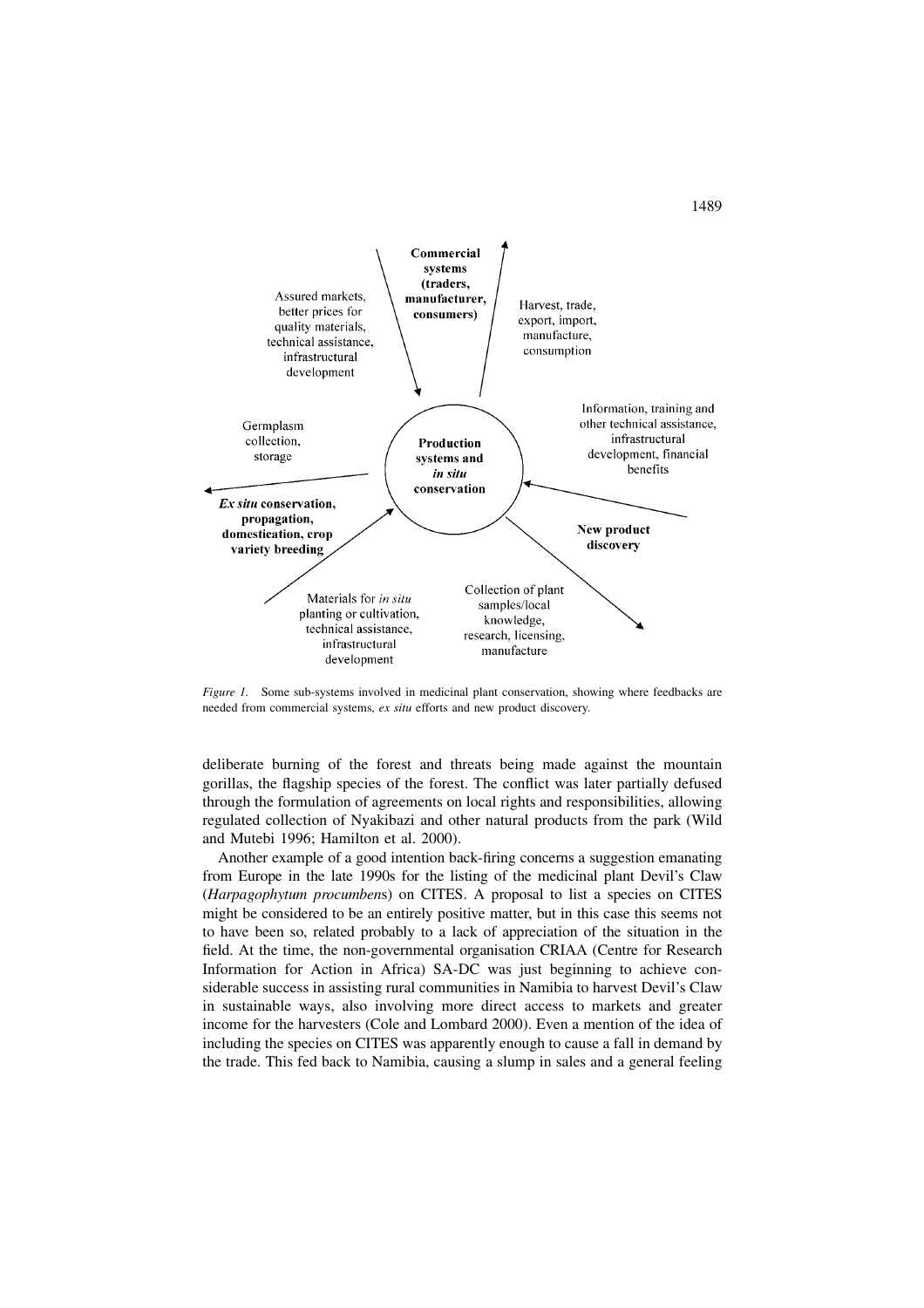of disappointment, threatening to undermine all that had been achieved through hard work on the ground.

### Approaches to production systems and in situ conservation

In many ways, the approaches and methodologies used to promote the *in situ* conservation and sustainable production of medicinal plants differ little, in principle, from those used for conservation and sustainable use of plant diversity generally. In particular, there are many similarities to those used for other categories of wild plants that are harvested as resources, especially those subject to the pressures of commercial trade.

The types and levels of activities that are possible will vary greatly between projects, depending on the resources of time and money available, as well as the particular interests and competencies of those involved. In any event, it is desirable for project teams to be multidisciplinary, preferably with coverage of the biological, ecological, cultural, economic and political dimensions of ecosystems. At least some members of project teams should have an understanding of *both* the biological and social dimensions of the ecosystems. Interventions will stand less chance of being successful if conservation teams consist solely of different types of specialist, without such linking expertise. This is why a knowledge of applied ethnobotany is so desirable (Cunningham 2001a; Hamilton et al. 2002). (Ethnobotany is the subject that deals with the relationships between people and plants; applied ethnobotany is ethnobotany applied to conservation and sustainable development.)

The range of possible actions in favour of in situ conservation and sustainable use is vast (Aumeeruddy-Thomas et al. 1999; Cunningham 2001a; Tuxill and Nabhan 2001; Hamilton et al. 2002). Some are listed in Appendix 1, with a little further information following here on selected items. The broad sequence of activities undertaken in an example of a medicinal plant conservation project, at Dolpa, Nepal, is shown in Figure 2.

The purposes of a project need to be made clear to stakeholders at the outset and revised periodically, as necessary, with local participation as the project proceeds. Because of the interconnections between different components of ecosystems, it will generally be impossible to make progress on matters of prime concern to those instigating a project without some engagement in matters, which, at first sight, might seem peripheral. For example, the objective of a project could be the conservation of local populations of species of MAPs that are globally threatened. However, to achieve this objective might require engagement in a range of 'developmental' activities. Some of these might seem more obviously relevant, such as the strengthening of certain community institutions, but others might seem less so, such as measures to improve livelihood security, healthcare facilities or local income. It is a matter of judgement and experience how far conservation projects should include developmental matters. The experience of FRLHT in southern India is that the involvement of communities in conservation of medicinal plants cannot be achieved without addressing the healthcare concerns of the people. The failure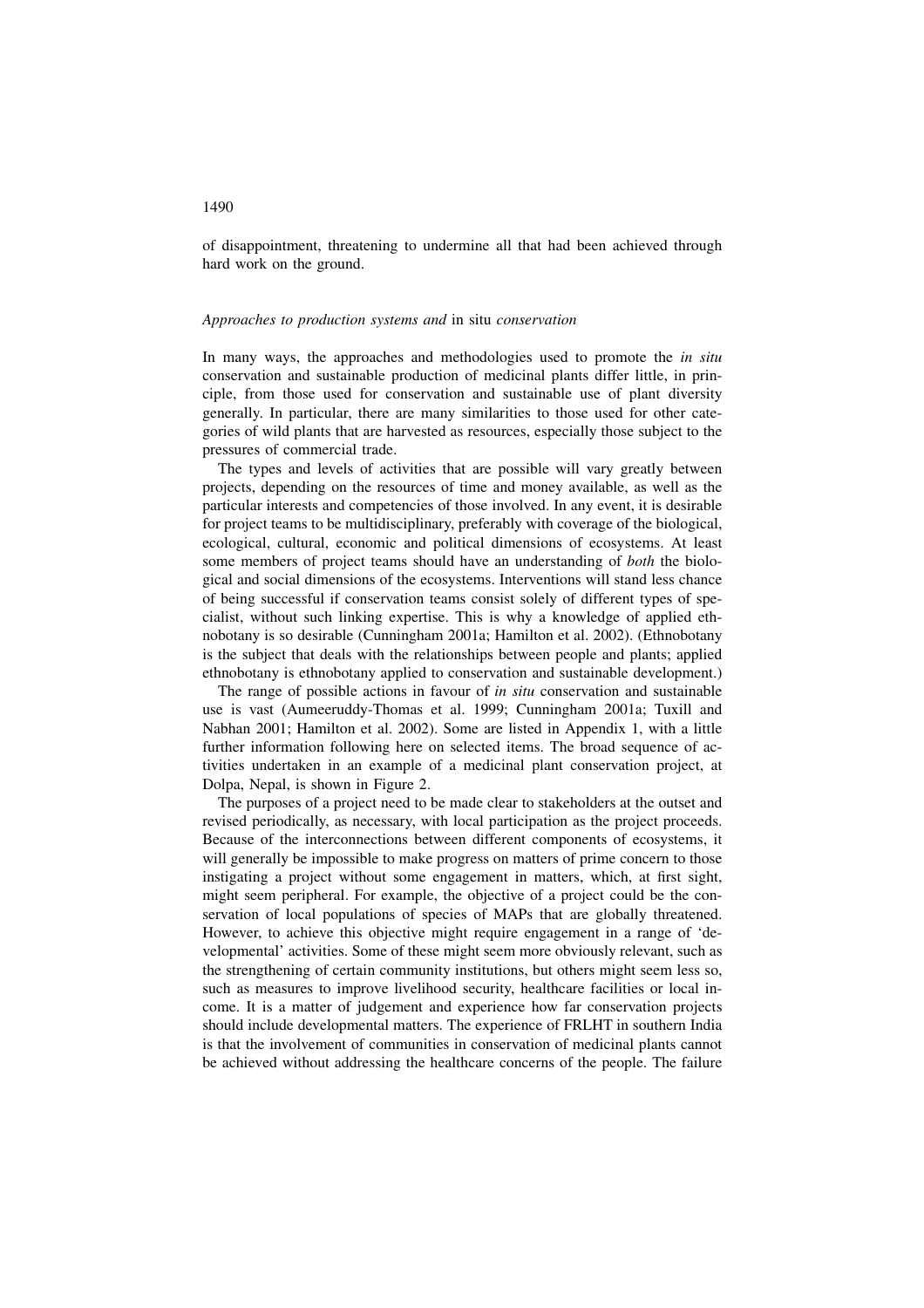

Figure 2. Example of the sequence of activities in a medicinal plant conservation project (WWF project at Dolpa, Nepal) (Lama et al. 2001).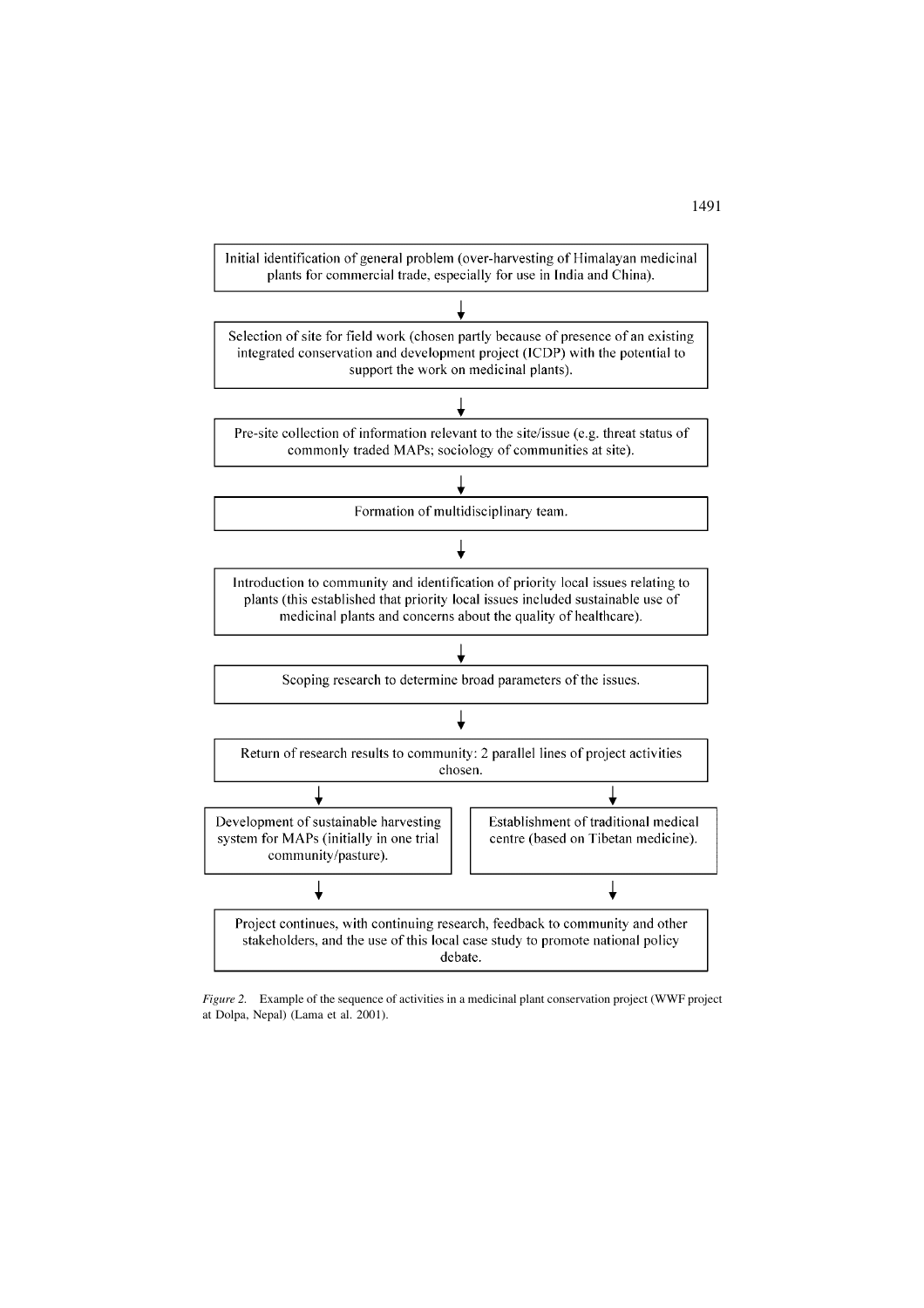of many integrated conservation and development projects (ICDPs) in the past should not be interpreted as showing that conservation does not need to be integrated with development nor, indeed, that local communities should not be fundamentally involved in conservation projects (Wells et al. 1999; Peterson 2001; Wilshusen et al. 2002). Rather, their failure is thought to be due to a delinking of conservation and development (''we will help you with development, if you don't touch the forest'') and loss of a sense of purpose (and therefore authority) among some conservation agencies, which have increasingly seen their roles as taking responsibility for structural problems, such as poverty, market failures, corruption and the global economic order, rather than getting on with tackling practical problems on the ground (Brandon et al. 1998). Current ICDP thinking tends towards an emphasis on building support for conservation based on local cultural and economic concerns, full use of traditional ecological knowledge, and negotiations about the rights and responsibilities of the various stakeholders (Langton 2000; Naughton-Treves and Weber 2001).

The involvement of local communities will almost invariably be a fundamental ingredient of in situ projects aimed at medicinal plant conservation. One reason, crudely stated, is that it is not difficult, in many parts of the world, for collectors of medicinal plants (whether members of local communities or outsiders) to harvest medicinal plants unsustainably or illegally, if the only controls present are those associated with government officials (e.g., Dold and Cocks 2001). It is even easier to avoid detection in the case of many medicinals than with timber, which is illegally harvested on massive scales in some countries. Conservation agencies, such as Park and Forest Departments, often suffer from shortages of resources and sometimes also work in conditions of political instability (Hamilton et al. 2000). Apart from the problems that they face in regulating medicinal plants, government agencies, acting alone, are liable to have little control over many other activities that can endanger medicinal plants, which may include excessive grazing by livestock, the harvesting of plants for other purposes apart from medicinal (for fuelwood, fodder, etc.) and excessive burning.

The forms of relationships between project teams, local communities and other local stakeholders, established at the onset of work, are critical. These relationships may well be unwritten and relatively informal, but the tone that they set is important if more precise agreements are needed later, including if possibilities of commercial opportunities emerge based on local biodiversity or knowledge (Laird 2002). Projects are also liable to go through a period of confidence-building as trust is established.

Whatever the initial purposes of a project, it is important that priorities are periodically re-evaluated. As work proceeds, it will often be found that presumptions about priorities at the onset of projects are inaccurate, for instance concerning the abundance and vulnerability of medicinal or other types of plants (Martin 1995; Lama et al. 2001).

Successful conservation depends on the existence of rules and regulations, and a reasonable degree of compliance to them. Property rights and terms of access to resources are critical factors (Subedi 2002). It is especially important to ensure that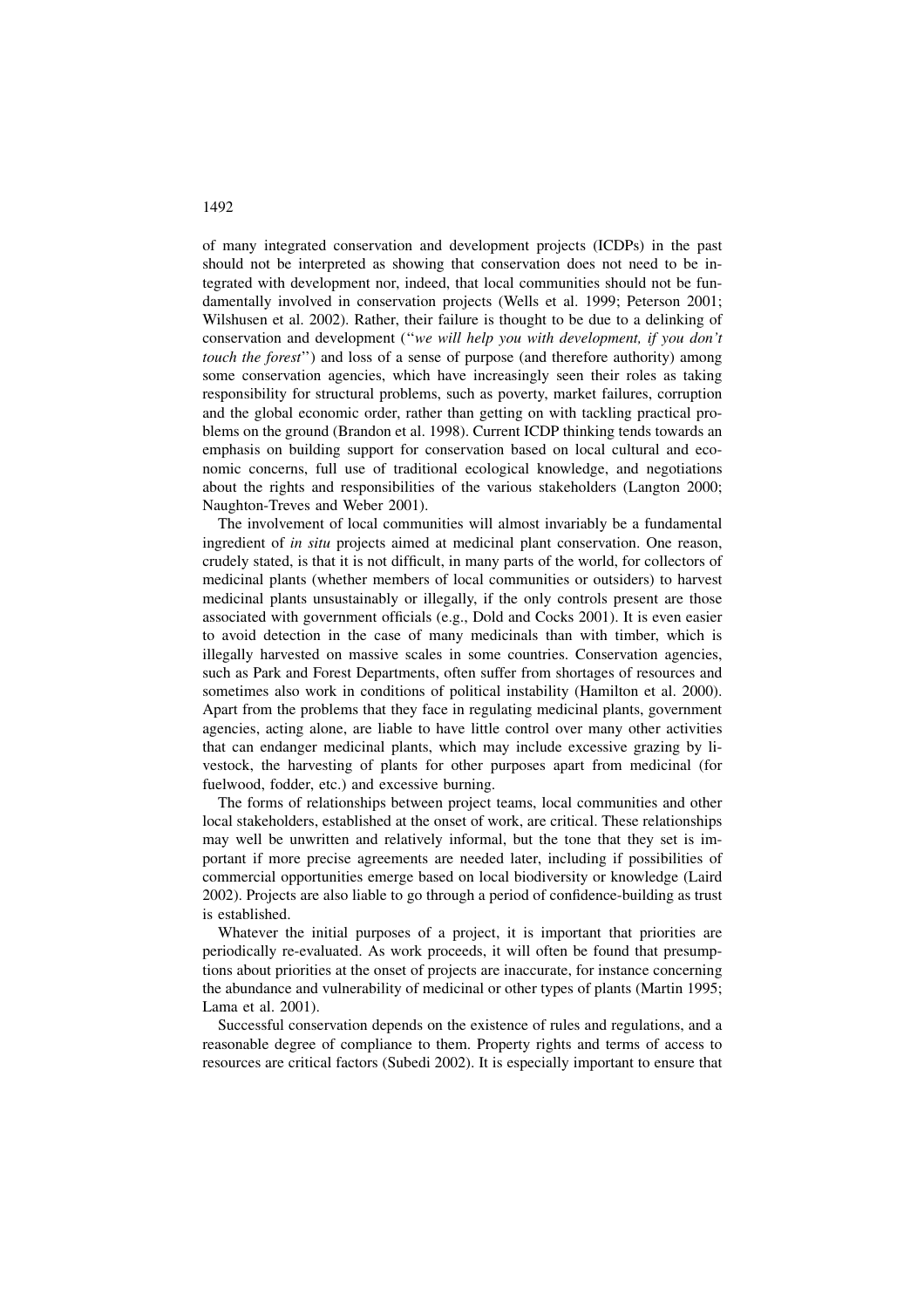the interests of those people in communities whose lives are most dependent on MAPs are properly accommodated. Despite reported successes of joint or participatory forest management in India and Nepal, the MAP sector has often been inadequately covered. For instance, in Nepal there are frequent difficulties, relating to a general neglect of NTFPs, excessive restrictions on access, heavy taxes and rent-seeking (Subedi 2002).

Both customary and statutory laws will often be relevant to medicinal plant conservation. Each type of legal system has its merits and disadvantages, and a critical question facing conservationists will often be how they can best be combined so that their positive elements are strengthened, while avoiding a process of mutual undermining (Pant 2002). Analysis of the effectiveness of the two types of laws in India and Nepal shows that there can be considerable strength still remaining in customary institutions, but that they often need reinforcement today, as, for example, through their official recognition by government agencies (Wade 1987; Pant 2002).

Protected areas, established through statutory law, can be very useful for the conservation of medicinal plants. There are many types (national parks, forest reserves, strict nature reserves, etc.), generally serving various purposes in addition to biodiversity conservation, and with various rules applying to the conservation and collection of medicinal plants. Generally, medicinal plant issues have proved to be low among the priorities of the responsible agencies. In India, for example, the Forest Department is much more interested in timber than non-timber forest products (NTFPs) and, within the broad category of NTFPs, often in other types of products apart from medicinal plants (especially those regarded as being financially more lucrative) (Jain 2000).

The range of measures which can be taken to conserve medicinal plants in protected areas differs little from those that can be applied elsewhere, with the essential difference of an extra layer of legal protection. This means that the rights of communities and other 'outside' parties will be more circumscribed than they are in the general landscape (although, it may be noted, the rights of individual people outside protected areas will depend greatly on systems of land tenure and whether they are private landowners). Agreements between communities and agencies responsible for protected areas will be necessary if collection of medicinal plants is to be controlled. This legal necessity can create exceptional opportunities to strengthen biodiversity conservation generally – not just in favour of those particular species of medicinal plants which receive specific attention. This is because of the special status that medicinal plants can hold in local societies, related to their symbolic, healing and economic properties. Agreements on medicinal plants can form firm bases for improved management of protected areas generally. If cultivation is introduced in the support zones of protected areas, then the provision of assistance by agencies to encourage this development can usefully be tied to agreements which enhance the participation of communities in conservation of the protected areas.

Various, often isolated, initiatives are being tried to link conservation and livelihoods through a focus on medicinal plants. A project of the WWF-Nepal Pro-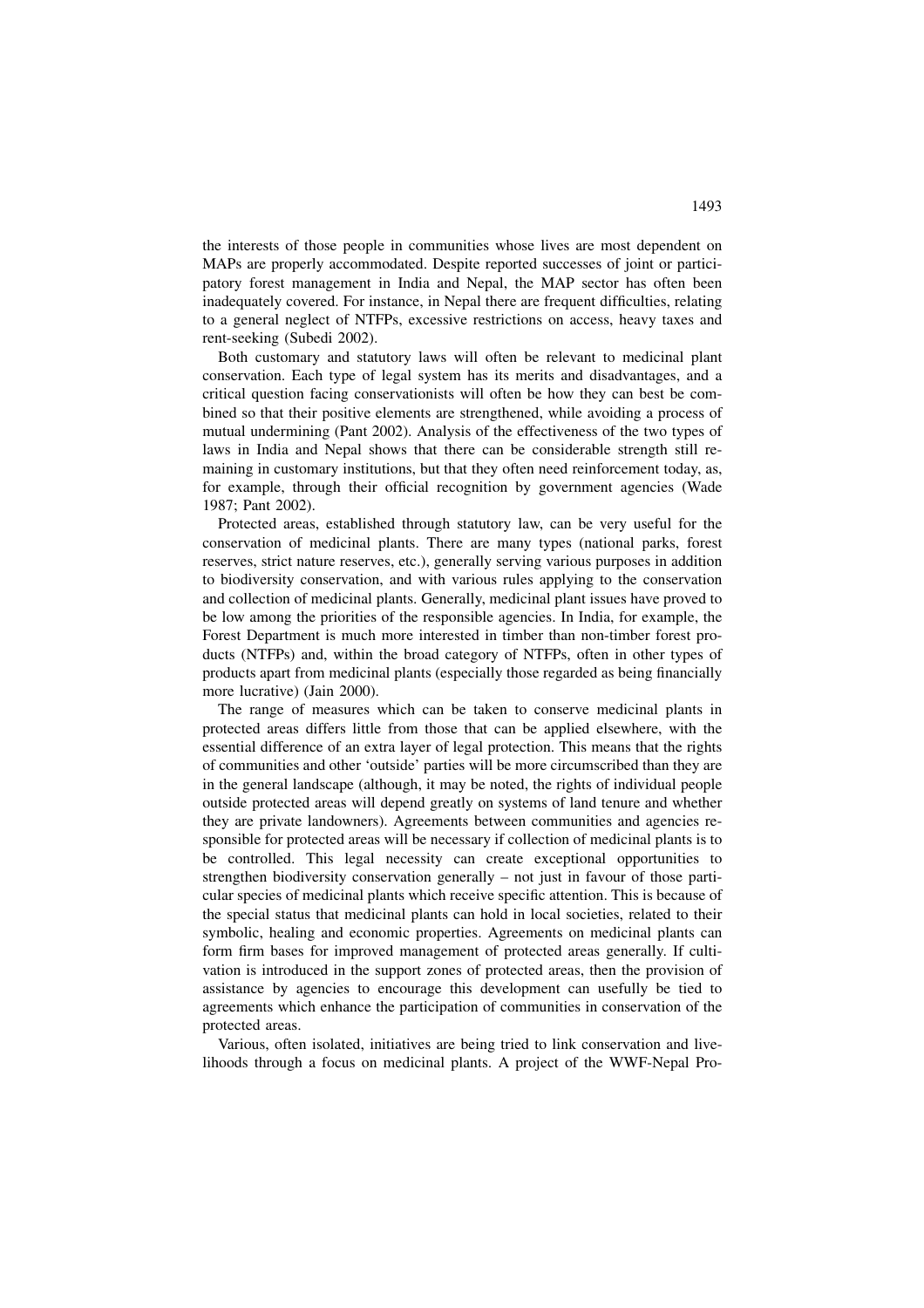gramme with the People and Plants Initiative (PPI), at Shey Phoksundo National Park, is developing community-based systems for the sustainable harvesting of medicinal plants, combined with the strengthening of local medical services as provided by amchis (practitioners of Tibetan Medicine) (Lama et al. 2001). The amchis are identified as key members of the communities for promotion of conservation, with their allied interests in plant diversity and livelihoods. The Forest Department of the Great Himalayan National Park, India, is promoting cultivation of medicinal plants as an income-generating enterprise linked to conservation (Pandy and Tandon 2002). The emphasis is on women, in recognition of their economically marginalised status and their special interest in plant resources. By 2002, 92 Women Saving and Credit Groups had been formed involving 930 people.

FRLHT is active across the southern cone of India with an integrated programme of conservation, health security and livelihood support, centred around medicinal plants and plant-based medicine (Mrudula 2002). FRLHT encourages the foundation of micro-credit groups, and seeks to prioritise health problems and related local remedies. Species in demand, and also endemic and threatened species, are grown in nurseries, and planted out in demonstration plots, home gardens, and for enrichment planting in areas of degraded forest (ca. 200–300 ha in size). Steps are taken to encourage the transmission of medical knowledge between generations. The FRLHT model is proving successful and becoming adopted elsewhere in India.

Monitoring is an essential aspect of effective management. A key question in the case of medicinal plants is the selection of species to monitor (Cunningham 2001a; Lama et al. 2001). Certain species are of greater cultural or economic significance to communities or agencies, and there is a greater chance that monitoring programmes will give good results if these are included as indicators.

The vulnerability of species to commercial collection depends on the parts of plants used and how they are collected. For example, the collection of underground organs, as is the case with many species in the Himalayas (Aumeeruddy-Thomas 2002), is liable to be more damaging that if leaves are targeted, as is the case with many species used in tropical forest areas of Africa. Populations of specialist species associated with habitats of restricted occurrence, as Mecanopsis spp. in the Himalayas, can easily be decimated (Xie et al. 2002).

Some countries have laws specifically giving protection to wild plants, some of which may be medicinal. The UK Wildlife and Countryside Act (1981) prohibits the uprooting of any species of wild plant, except by landowners and other authorised people. In several Italian regions, Austrian Länder and Swiss cantons, not only is the uprooting or the collection of subterranean parts of plants prohibited, but there are restrictions on the gathering of aerial parts as well. The number of flowering stems or branches that may be picked varies from 5 to 20, or a handful, according to local regulations. Only a few countries have laws specifically for medicinal plants (Lange 1998). In Nepal, the collection, sale, transportation and export of Dactylorhiza hatagirea, Juglans regia and Picrorhiza scrophulariifolia are all banned, while other species are specifically banned for export (Aryal 2002). However, in many parts of the world, for instance Africa and India, laws protecting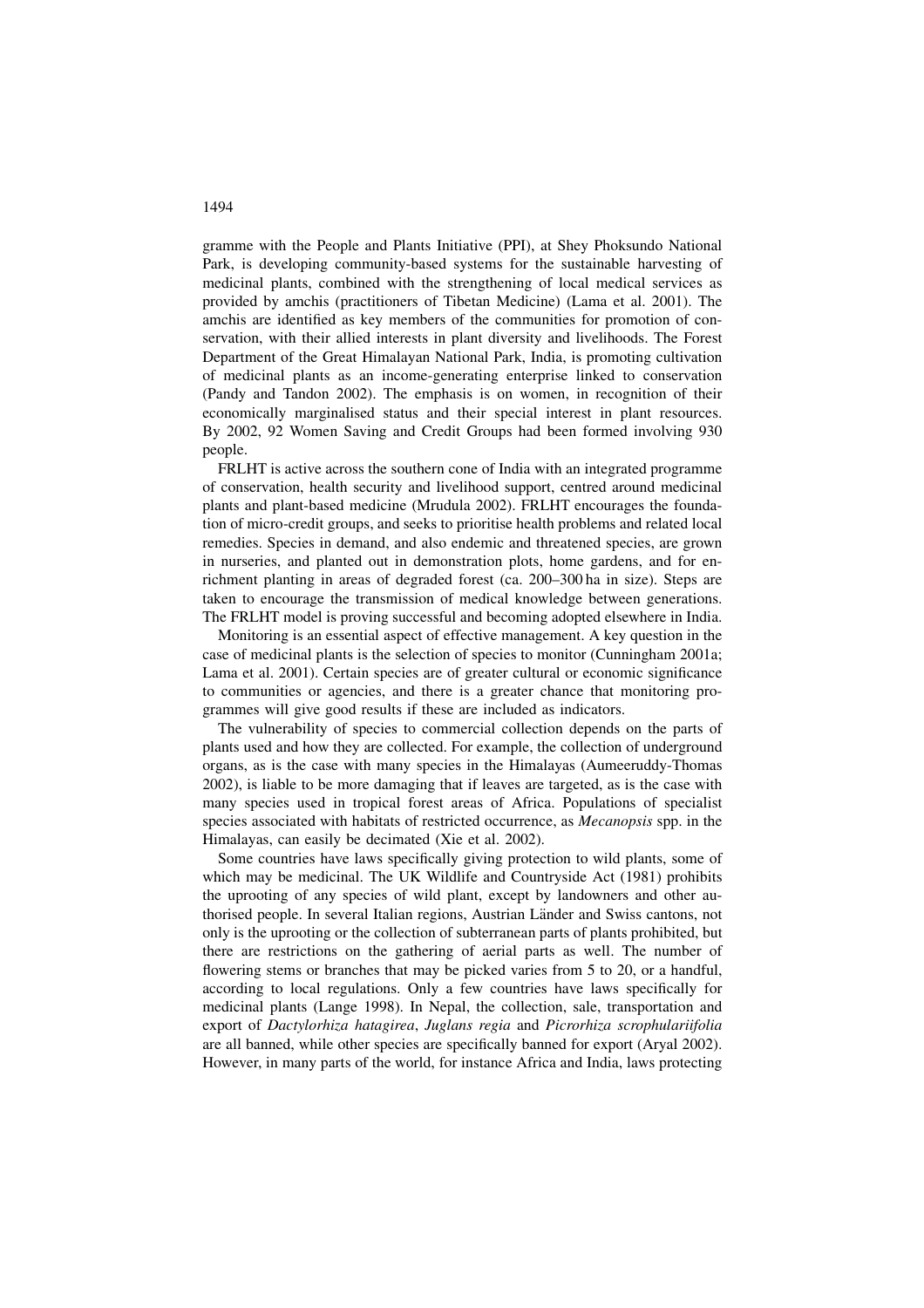wild plants are little known by the general public or, indeed, even among those charged with their enforcement (Marshall 1998; Jain 2000).

Cultivation is frequently advocated as a measure to take the pressure off wild stocks, especially for species collected in large quantities for trade (Lange 1998; Bodeker 2002). Cultivation can be commercially attractive to companies, because they then have greater control over quality and supply (Harnischfeger 2000). Various factors influence the feasibility of cultivation, its impact on conservation and by whom it is best undertaken. If volumes required and market prices are both high, then cultivation is more likely to be economically feasible. The introduction of medicinal plants into home gardens is seen as a useful means of providing accessible cures for common ailments and supplementary income (Schippmann et al. 2002). Medicinal plants have been introduced successfully into traditional farming systems in Guatemala, providing regular income to farmers (Eid 2000).

If cultivation is to be introduced, then there can be many problems inhibiting success – for instance, in India, lack of knowledge of cultivation and post-harvest techniques for some species, and lack of availability of planting material of good quality (Uniyal 2000). If a species has not previously been in cultivation, then domestication may be needed, which can prove a difficult, expensive and lengthy process (Kuipers 1997). There should be public funding for domestication programmes for those many species of MAPs which are highly endangered but which economically or otherwise are unlikely to become domesticated, as has been proposed for the Eastern Cape Province of South Africa (Dold and Cocks 2001).

There can be advantages to wild collection over cultivation. From the medical viewpoint, there is a widespread belief that wild-harvested material is more efficacious, as is sometimes reflected in higher prices. Asian buyers will pay up to 30 times more for wild-harvested roots of American Ginseng (Panax quinquefolius) than for those from cultivated sources. On the other hand, 82% of healers interviewed in the Eastern Cape Province of South Africa stated that they would readily make use of cultivated plants, possibly (according to the researchers) because they recognise that wild supplies are declining (Dold and Cocks 2001). The social benefits of wild harvest too can be considerable, given that it is generally the most economically and socially marginalised members of communities that are so involved (Lange 1998). Even if cultivation is introduced, then this may be adopted by relatively well-off people, with better access to land, financial capital or information. The landless and other disadvantaged sectors of society may fail to benefit, but rather continue to collect just as before. Another important factor is that individual land-holdings can be very small and farmers are likely to adopt a high risk strategy in terms of livelihood security if they convert from food crops to MAPs. For example, in the Himalayas, topographic and demographic factors limit the size of agricultural land per family often to only 0.4–1 ha (Karki 2002). However, from the conservation viewpoint, perhaps the strongest argument for retaining or promoting wild harvesting is that this will then maintain links between people and the intricacies of their local natural worlds (Hamilton 2001). The successful conservation of biodiversity will always require the existence of people who know about such details and care enough for their existence that they will make efforts to retain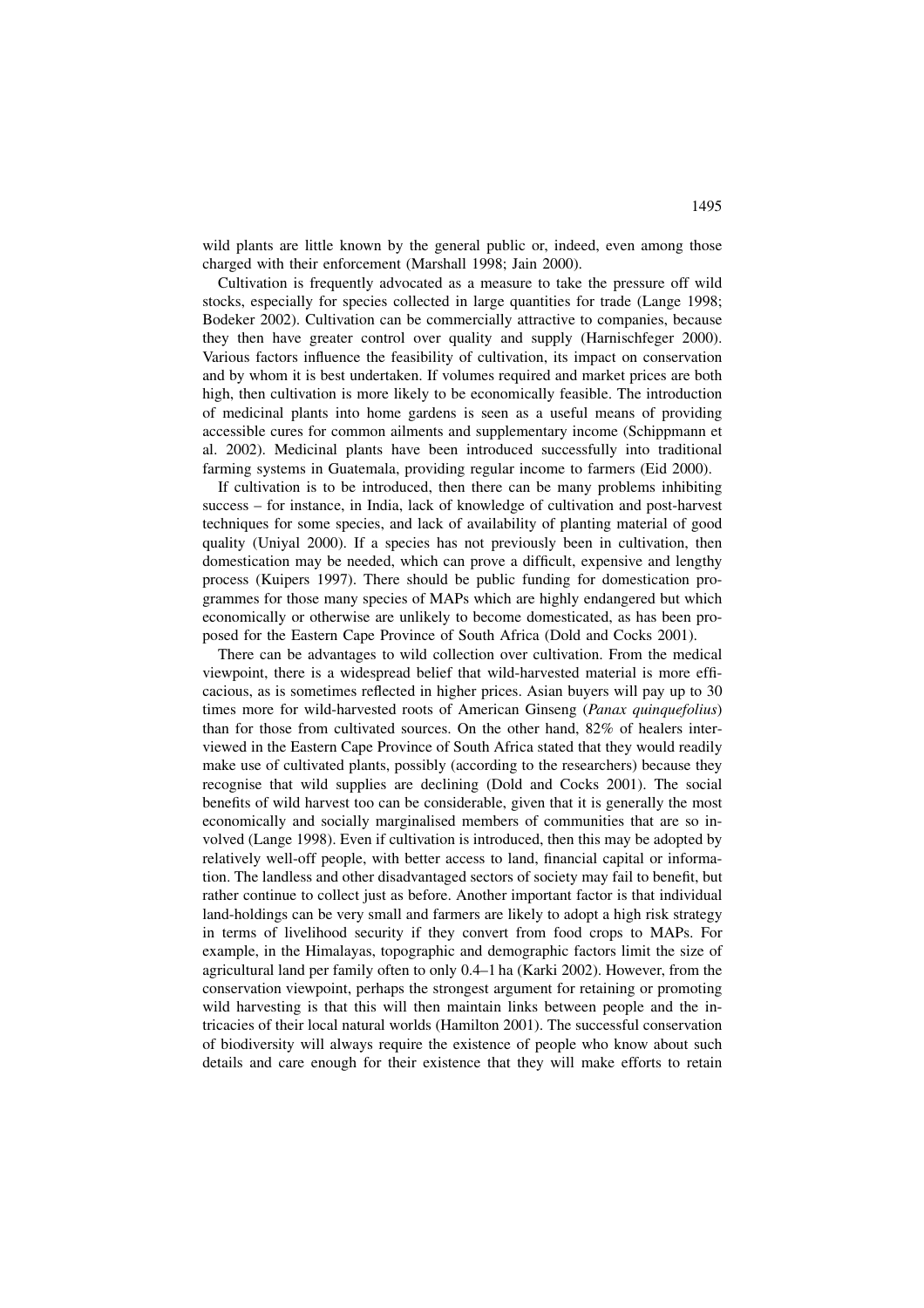them. Without this type of involvement, there is little cultural base at the local level on which to build support for national or global conservation goals.

#### Approaches to commercial systems

Some conservationists interested in MAPs should become engaged with the commercial sector, both because it is the pressures of trade that are responsible for so much MAP endangerment, and also, more positively, because of the opportunities which engagement with industry and consumers presents. Various social groups are involved in commercial systems, including producers (collectors or growers), traders of various types, manufacturers and consumers (Figure 3). Apart from self-regulation, commercial systems for MAPs are subject to many types of standard, statutory or otherwise. Conservationists can become engaged in various ways, including helping to formulate and promote appropriate standards, supplying relevant information to the parties involved, and also putting parties in touch with each other. Because of the connections between different parts of commercial systems, it will often be productive to work simultaneously with different types of stakeholder. Thus, it can make sense to work simultaneously both with producers (to improve their management systems) and manufacturers (to make their purchasing of raw materials more conservation-friendly). In any event, what is vital is that changes in the behaviour of those at the 'top' of the trade chains (e.g., traders, manufacturers and consumers) feedback to the production level, otherwise efforts will have been in vain.

In many countries, the MAP sector is economically liberalised and in the hands of private enterprise. In such cases, commercial systems tend to be complex, poorly integrated vertically and secretive. There is very little overlap in the UK between the trading systems relating to traditional European herbal medicine, Chinese Traditional Medicine, Ayurveda and Unani (Dennis 1998). Bhutan has a central system which controls the harvesting of medicinal plants – made into medicines in the capital Thimpu – and then the distribution of the medicines to hospitals throughout the country. In China, there is one major business, the state-owned Company of Chinese Medical Crude Drugs, which is responsible for the bulk of the collection and distribution of raw medicinal plant materials, but there are several major manufacturers of Chinese Traditional Medicine, some under national and others under private ownership. The collapse of Communist regimes in eastern Europe resulted in considerable deregulation of state-controlled commerce in MAPs and a weakening of pre-existing quota-controlled harvesting structures (Lange 1998). As a result, the number of traders in MAPs has increased and wild collection has grown in an unregulated fashion, with associated conservation concerns. In Bulgaria, an element of socialist centralisation remains. The main national dealer in MAPs is Bulgarcoop, a co-operative enterprise, but this is joined today by many small, largely family owned, businesses. Both Bulgarcoop and 50– 60 of the businesses (the latter acting collectively through the 'Private Herb Exchange') provide help to growers with cultivation and guarantees to purchase harvests (Lange 1998).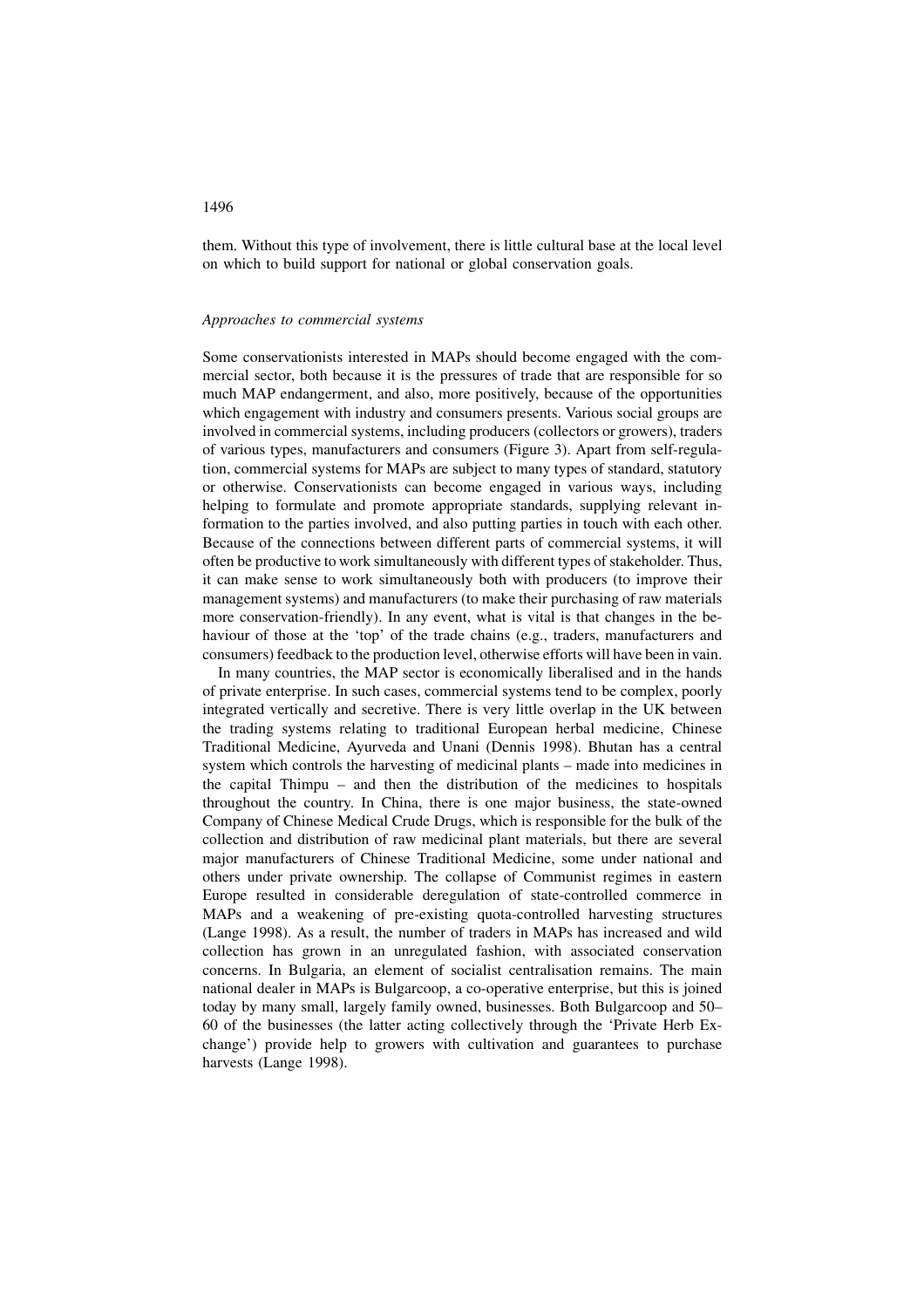

Figure 3. Simplified model showing movements of MAP materials or products in a commercial system based on medicinal plants.

Standard-setting with regard to MAPs is a complex business, more so than with timber (which will be a point of comparison for some conservationists) (Pierce and Laird, in press). The complexity is due to the variety of harvesting and socioeconomic circumstances, the complexity of the chains of custody through which materials travel, the wide range of markets (local to international) and the numerous types of product. The latter include not only medicines, but also foods, food supplements, fragrances and personal care products. Quite a number of therapeutic products made from MAPs are marketed as food supplements or herbal tonics, rather than medicines, avoiding the stricter regulations that apply to the latter.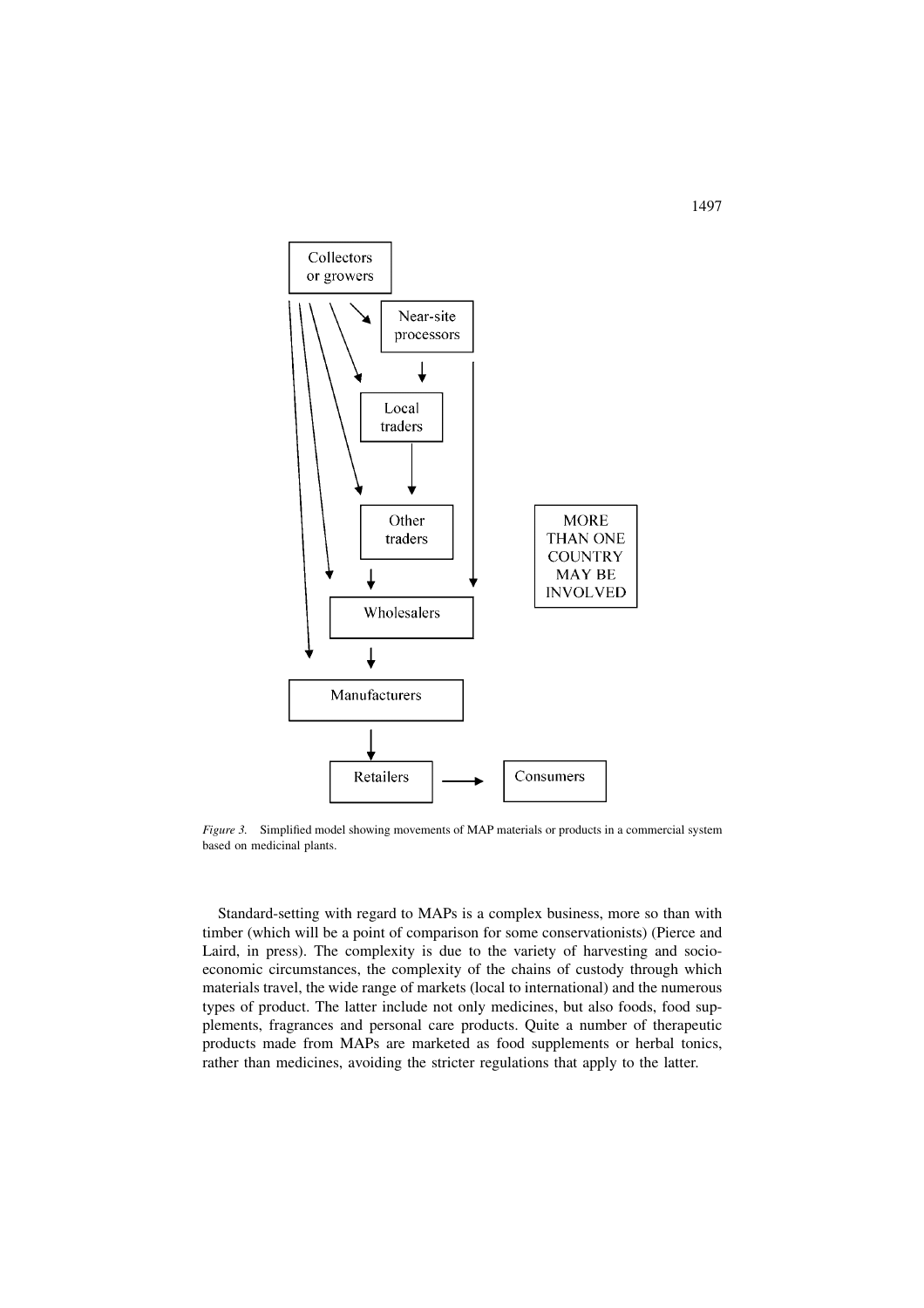The main concerns of the industry (and consumers) as regards standards normally relate to medical efficacy and safety (Pierce and Laird, in press). In terms of botanical ingredients, these concerns translate into specific requirements, most basically that MAP materials or products really are made from the right species, but also concerning the parts of the plants used, the times of harvest, the levels of active principles, and the contents of pollutants. It is not unusual for species to be sold incorrectly labelled (Harnischfeger 2000). Aside from these medical concerns, some enterprises (and consumers) are also interested in social justice, for instance relating to the distribution of financial benefits received from the trade, and the fair treatment of women and children. There are major questions of social justice in the MAP sector, because of the very low prices generally paid to collectors and, allegedly, the maintenance of artificially high prices by a monopoly of wholesale distributors (Heywood 2000). Environmental concerns may not be restricted solely to matters strictly related to biological conservation or the sustainability of harvesting. Some environmental standards, such as those relating to organic accreditation, only relate partially to biological conservation.

Many manufacturers, at least in some countries, are said to care little about the standards of quality of the material they purchase (Begum 2002). If manufacturers actually are interested in conservation, then they are faced with the problem of knowing whether the raw materials that they purchase are derived from plants harvested or grown in ways that promote this objective. Manufacturers commonly think about conservation, in this context, in terms of sustainability. In general, even the most environmentally inclined manufacturers will find it impossible to guarantee that all their sources of medicinal plants are sustainable. Many manufacturers buy largely from wholesalers (some of the biggest of which, in Europe, are in Germany). They do so because they then can be more certain that stocks of reliable quality are available, prices are relatively low and purchasing is easy. Therefore, a problem for environmentally inclined manufacturers is how to learn about the origins of MAP materials on sale. Some wholesalers are reluctant to provide information about their sources, fearing that manufacturers might use this information to side-step them in the future. It has been suggested that one way that manufacturers might be able to obtain greater assurance of sustainability is through the incorporation of conservation criteria in the specification sheets which they prepare for the formulation of products (Laird et al. 2003). They can then require wholesalers to confirm that they have met these standards or lose out to other suppliers.

Some manufacturers may be able to encourage higher conservation standards through their more direct sourcing of MAP materials. Likewise, ethical producers may be able to 'jump up' market chains, for instance selling MAP materials directly to manufacturers. Collectors and growers often benefit from being organised into associations of co-operatives, including to increase their negotiating power (Pandy and Tandon 2002; Rastogi 2002). The US-based Rocky Mountain Herbalist Coalition (www.herbcoalition.wildspecies.com) provides a list of ecologically conscious suppliers of botanicals. Direct sourcing or marketing is not without its drawbacks. Manufacturers may be faced with higher costs and reduced reliability in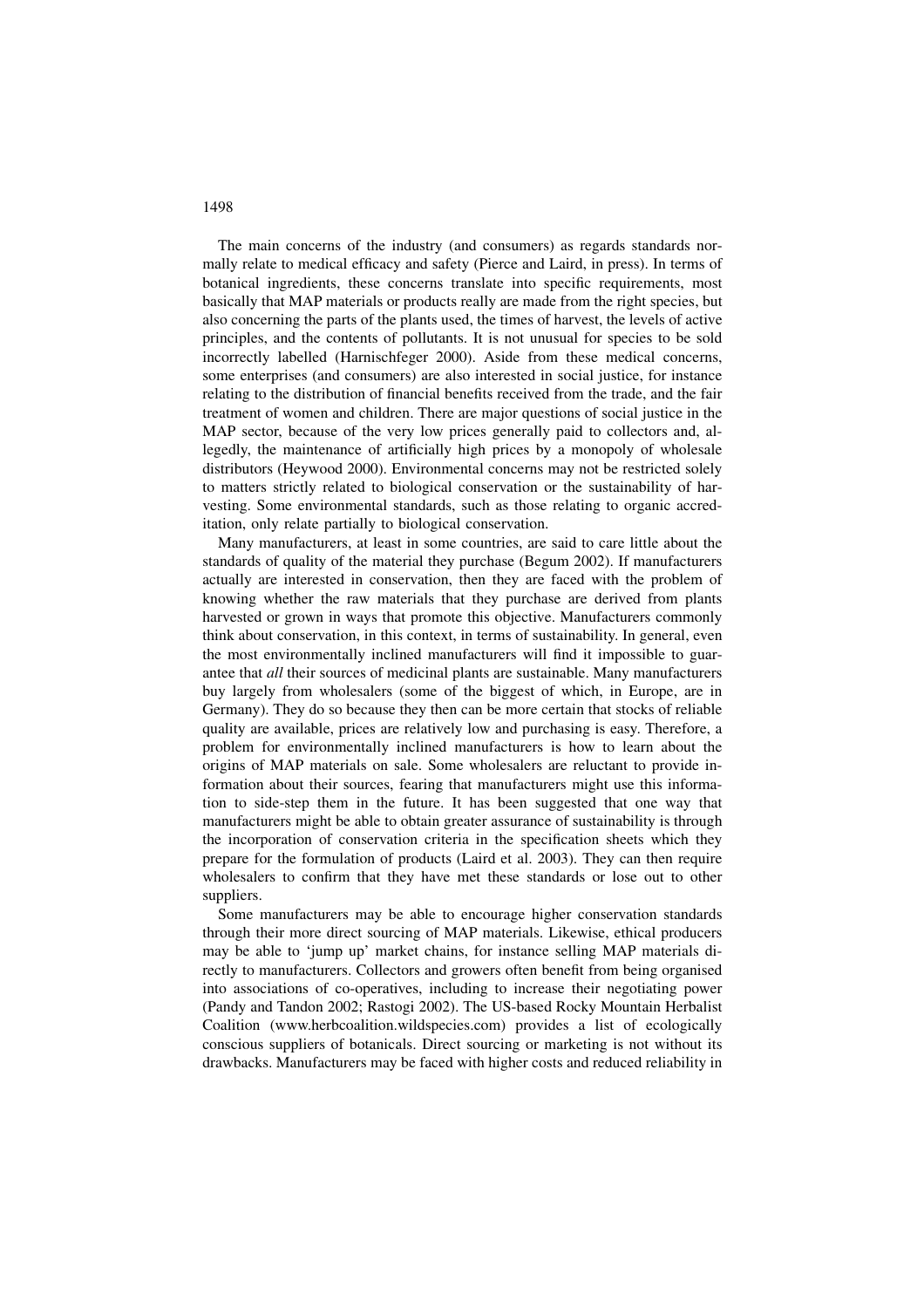supplies. For communities, social and economic problems can arise if traditional trading relationships are broken. Probably, direct sourcing is likely to remain a preferred option mainly for manufacturers of 'quality' products aimed at specialised markets, in which there is an ability to pay the higher prices required. Nevertheless, there are probably many unrealised opportunities for more direct sourcing awaiting discovery by enterprising communities and manufacturers.

Given the concerns of at least some manufacturers and consumers to produce, or use, medicines of good quality, there would seem to be opportunities for communities, perhaps motivated by NGOs, to seek market advantage for themselves through adopting higher environmental standards and establishing direct market linkages. An incremental approach is probably often realistic, starting, for instance, from first meeting organic standards, with full certification of sustainability (a complex undertaking) a more distant possibility. If cultivation is attempted, then it is important to select suitable species from the agronomic and economic perspectives, the number of which may be quite limited for any particular site.

An example, which so far is proving successful at promoting a socially and environmentally ethical trade, is the project, mentioned earlier, of the NGO CRIAA SA-DC on Devil's Claw (Harpagophytum procumbens). Devil's Claw has become a very popular remedy in Europe, but the plant has been unsustainably harvested in the past and it has even been held that it could be in danger of extinction (Laird 1999). Between 10 000 and 15 000 harvesters rely on sales from its collection as their only source of cash (Cole and Lombard 2000). In 1998, a sustainably harvested Devil's Claw project was established at one resettlement farm in Namibia and the scheme rapidly expanded. In 1999, the project covered some 307 415 ha of rangeland and 10 210 kg of Devil's Claw were produced, providing local people with a sustainable product at a guaranteed and fair price. Dave Cole and Cyril Lombard (Cole and Lombard 2000) write that: ''We have been able to demonstrate through this project that by ensuring good prices, by making information available, by creating options, by strengthening their bargaining position and by providing general support, harvesters are taking responsibility for the management of this resource. Compliance with sustainable harvesting techniques, that is, leaving the tap-root undisturbed and refilling the hole, for example, has increased to between 80 and 85%. This is generally not the case in other areas where Devil's Claw is extensively harvested in Namibia''.

A lesson from various experiences is the need to involve a wide range of partners from the start, including not only the farmers, but traders, the government, NGOs and scientists as well, so that the necessary linkages and access to technical expertise are established. The involvement of industry from project inception can help ensure that products will be purchased at agreed prices, taking note of required species and standards of quality. Marketing is a critical issue for the success of organised collectors' or growers' schemes (Begum 2002). Obstacles to progress can include cumbersome systems of required permits (relating to permission to grow the plants and transport the products), lack of good quality planting material, problems with cultivation practices and access to markets. The Devil's Claw is a trend-setter. It has demonstrated the need for dedication and persistence with this approach.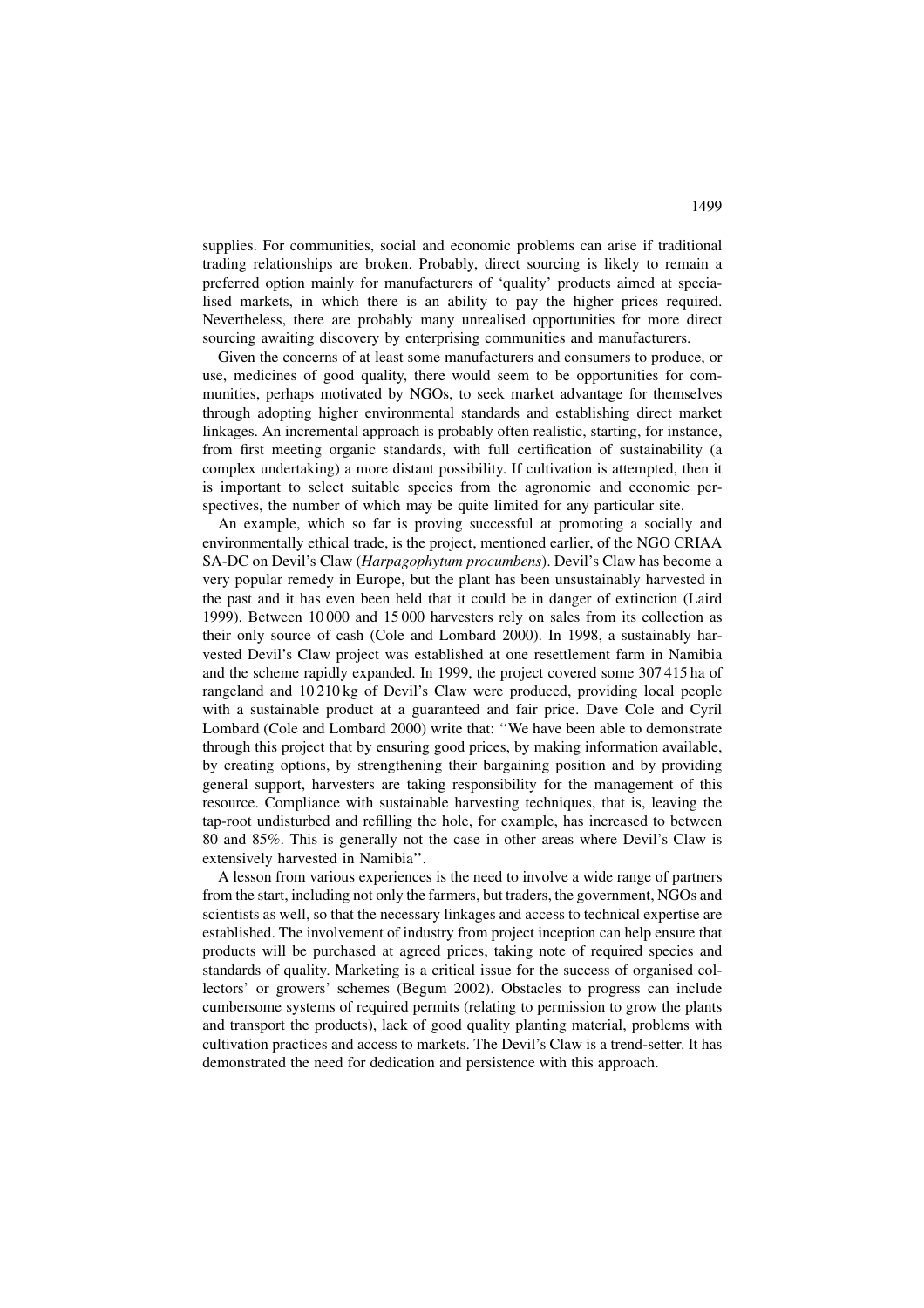

Figure 4. The major foci of standards along the botanical supply chain, adapted from Pierce and Laird (2003).

There is a wide range of laws, regulations and guidelines (with various degrees of official recognition) relating to MAPs. Some of the foci of standards along the botanical supply chain are shown in Figure 4 (Pierce and Laird, in press). Actually, biological conservation and sustainability rarely figure prominently in these standards, being, for example, mentioned with very little practical detail in recent proposals for good harvesting practice (GHP) for collecting plant material (Harnischfeger 2000). Nevertheless, there can be significant opportunities for conservationists in commenting on standards produced by official bodies, recommending improvements in favour of conservation. The World Health Organisation (WHO) is currently developing good sourcing practice guidelines, which may contain an annex on sustainability; if so, they will provide a global point of reference for more local conservation efforts. WHO first published guidelines for good manufacturing practice (GMP) for medicines and herbal products in 1969, recommending these to member states. The aim was to guarantee the consistent quality of medicinal products. The guidelines contained no provision requiring proof of sustainable production, inclusion of which would have stimulated the development of sustainability criteria (Garg et al. 2002).

In Europe, the European Herb Growers Association (EUROPAM) is currently developing good agricultural practice (GAP) and good wild harvesting practice (GWHP) guidelines for MAPs (www.europam.net). These might be included in the European Union (EU) Directive on Good Manufacturing Practice for Starting Materials, if and when this directive becomes operational. The GAP guidelines are more or less finalised and have already been endorsed by the European Medicine Evaluation Agency (EMEA). They are weak from the sustainability perspective. There might possibly be a greater chance of incorporating sustainability criteria in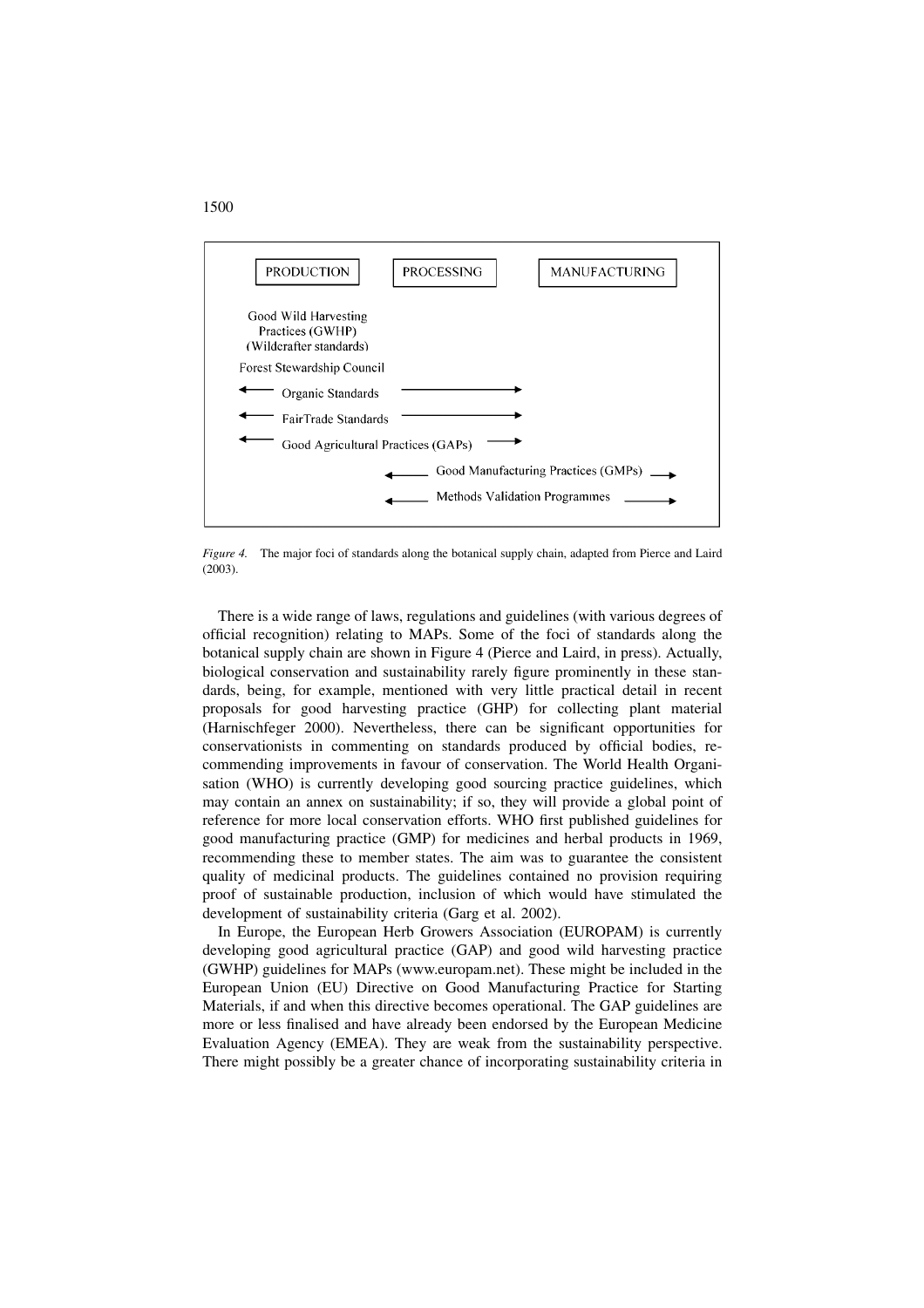the GWHP guidelines, since these are still under active development. There is an EU Directive on Traditional Medicinal Products nearing completion. This deals mainly with issues of efficacy and safety, and apparently will contain nothing on conservation and sustainable production.

In the case of China, a new law came into effect in June 2002 relating to the standards of traditional medicines. The main purpose is the regulation of products produced by larger enterprises. The law was introduced because of concerns about inadequate supplies, toxicity (pesticides in the case of cultivated plants; contaminants from plastic wrappings) and lack of standardisation of ingredients (medicines carrying the same name are not always formulated in the same way). The law will require various types of information to be supplied with each batch of MAP material, including the botanical name, the place of origin, the time of harvest and the level of insect contamination. Material of cultivated origin will require information on the fertilisers and pesticides used, and on heavy metal content. Quotas will be set for the quantities of species allowed for wild harvest in particular areas. This is a framework law and regulations for individual species will follow. The current government target in China is to ensure that 50 species of MAPs are cultivated according to GAP by 2010 (Pei 2002b).

Some countries have laws that regulate the commercial collection or trade of MAPs. Poland lists species of MAPs that cannot be collected without permit. An Italian law of 1931 stipulates that permits for the commercial collection of species that are listed will only be issued to people who have degrees in herbalism from schools of pharmacy. Bulgaria has established a quota system for the gathering of certain MAPs that is reviewed annually, according to species and region. Countries may also ban exports, as did the Government of India in 1994 for 50 species believed to be endangered in the wild (this list was later reduced by one-third following representations by the herbal industry) (Bodeker 2002).

The Convention on International Trade in Endangered Species of Fauna and Flora (CITES) is the main global treaty regulating international trade in plants. Adherence to its provisions is mandatory on the part of its 157 signatory countries. CITES has two Appendices. Commercial trade in wild-taken specimens of species listed in Appendix I is totally prohibited, but allowed under permit for species listed in Appendix II. It is estimated that 233 plant species included in CITES are medicinal, almost all in Appendix II (Schippmann 2001), though only those in Table 3 were listed specifically because of concerns expressed about their trade as medicinals. Saussurea costus is the only frequently traded medicinal plant species in Appendix I (Schippmann 2001).

Unfortunately, there are major difficulties in enforcing CITES, not only for MAPs, but for plants generally. Standards of monitoring and reporting for plants are generally poor (Schippmann 2001). Some parties fail to report plant trade at all, others do not report to species level, and there are frequent inaccuracies in distinguishing between wild and artificially propagated plants (Schippmann 2001). There is certainly major unrecorded, sometimes illegal, international trade in MAPs (Mulliken 2000). One of the difficulties in controlling international trade is the inadequate labelling of medicinal plants for customs purposes. For instance,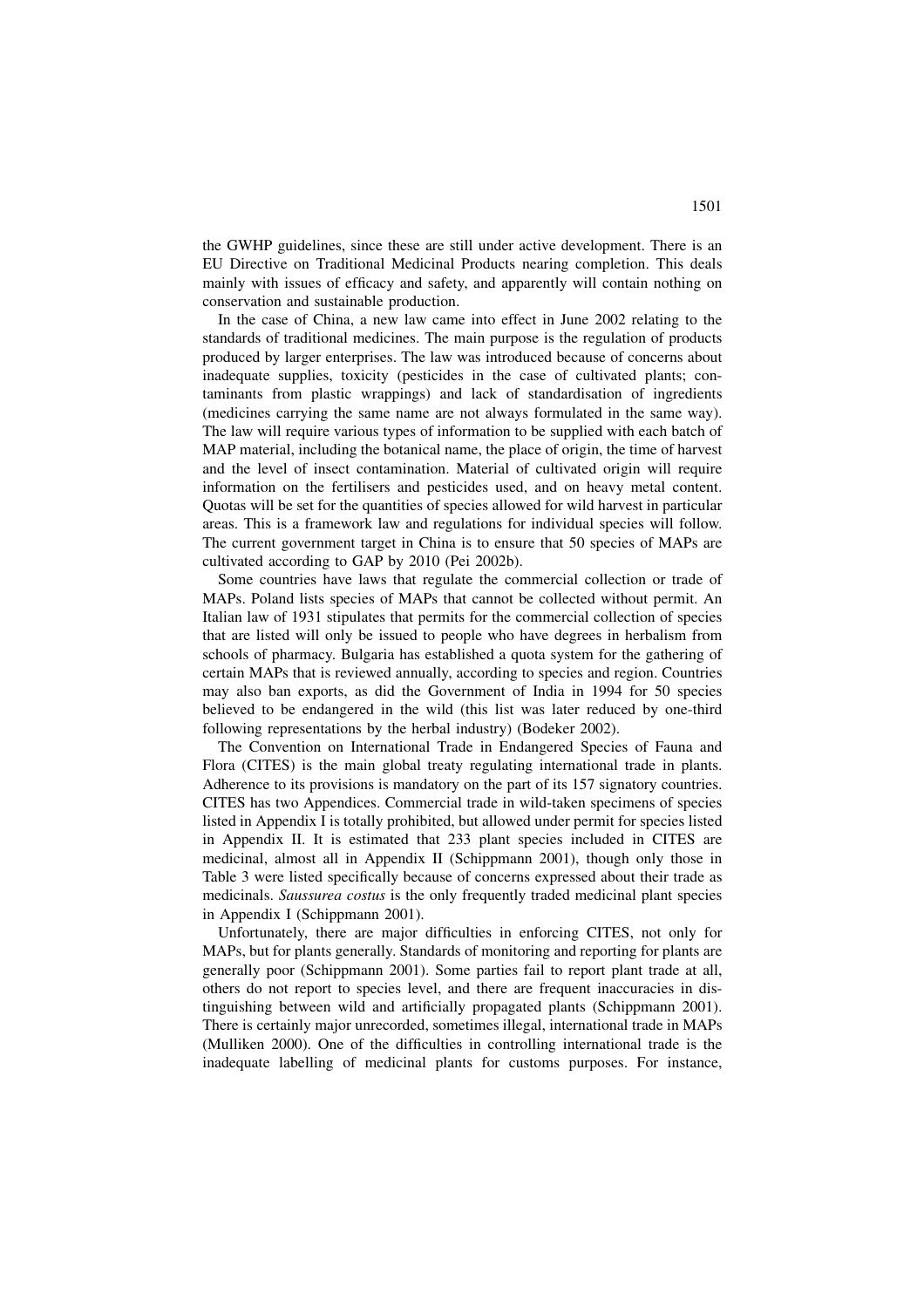Table 3. Plant species included in the CITES Appendices I and II because of concerns about trade for medicinal purposes. All are in Appendix II except Saussurea costus (in Appendix I).

| Adonis vernalis          | Ranunculaceae                                           |
|--------------------------|---------------------------------------------------------|
| Aquilaria malaccensis    | Thymeliaceae                                            |
| Cistanche deserticola    | Orobanchaceae                                           |
| Dioscorea deltoidea      | Dioscoreaceae                                           |
| Guaiacum officinal       | Zygophyllaceae                                          |
| G. sanctum               | Zygophyllaceae                                          |
| Hydrastis canadensis     | Ranunculaceae                                           |
| Nardostachys grandiflora | Valerianaceae                                           |
| Panax ginseng            | Araliaceae (only populations of the Russian Federation) |
| P. quinquefolius         | Araliaceae                                              |
| Picrorhiza kurrooa       | Scrophulariaceae                                        |
| Prunus africana          | Rosaceae                                                |
| Pterocarpus santalinus   | Fabaceae                                                |
| Rauvolfia serpentina     | Apocynaceae                                             |
| Saussurea costus         | Asteraceae                                              |
| Taxus wallichiana        | Taxaceae                                                |

medicinal plants are imported into Bangladesh under the label of 'spices' (Begum 2002).

To return to the matter of standards, it is known that there can be problems in adherence because there are so many types of standards and some of the requirements are cumbersome to meet (Pierce and Laird, in press). Furthermore, the expense involved in meeting some standards means that they can be discriminatory against small producers. Another issue is that conservation organisations have had problems in devising useful messages for consumers, related to the challenge of combining simplicity with accuracy. A general warning that some medicinal plants are threatened (while most are not) is hardly helpful. No unified label exists today that guarantees sustainability. Fortunately, there is a ground-swell in sections of the industry to improve their conservation standards, partly in recognition that, unless they do so voluntarily, they may well be forced to do it by law. There is also a sizeable market, especially in more affluent countries, for environmentally friendly products. At present, the best that can be expected generally is that some manufacturers will gain just recognition for their environmental efforts and will accordingly be rewarded by concerned consumers. It might also be useful for a few species which should be avoided by consumers to be identified and publicised, but these have yet to be authoritatively listed.

Because presumably most consumers have some interest in the standards of efficacy and safety of medicines, and at least some of them are concerned also about social justice and the environment, it would be useful for conservationists to explore the possibility of establishing a unitary concept of 'quality', covering all of these matters (Pierce and Laird, in press). If so, this could be followed by the development of a system of labelling, with a chance of general recognition, guaranteeing the quality of products containing MAPs across the board. This would greatly help the ethical consumer. Such labelled products should be third-party certified.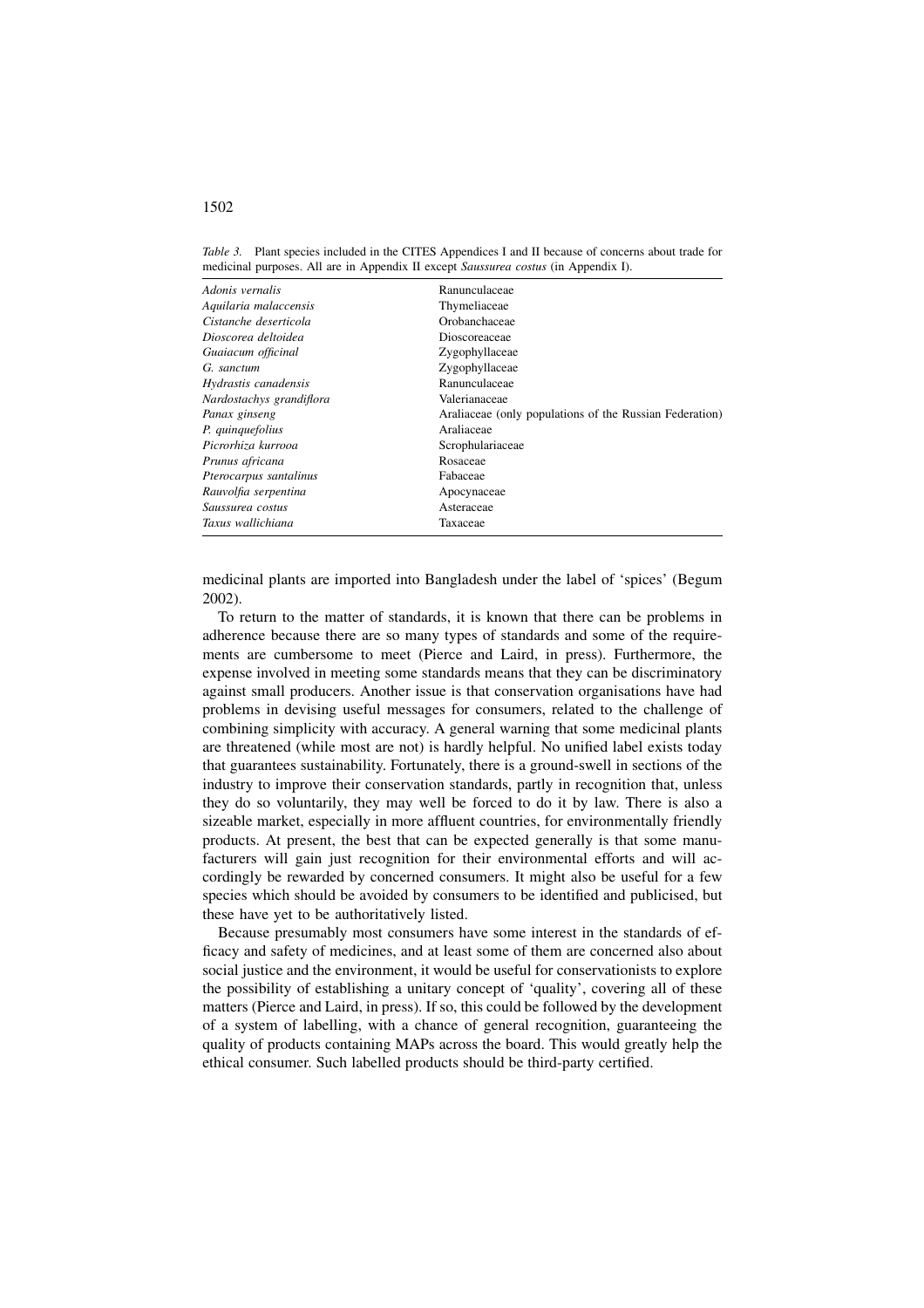### Approaches to ex situ conservation, propagation, domestication and the breeding of crop varieties

Plant species can be found away from the sites where they naturally occur in a range of contexts, including in botanic and other types of gardens, nurseries, seedbanks, tissue culture units, etc. In fact, ex situ conservation is not always sharply separated from *in situ* conservation. There are intermediates between the 'purest' forms of in situ and ex situ conservation, as represented possibly, on the one hand, by the total protection of wild populations of species without any other form of management and, on the other hand, by seedbanks with specialist scientists situated at a far distance from the places where the plants naturally grow. The term circa situ conservation has been used for a range of practices commonly associated especially with more traditional (and biodiversity-rich) agricultural systems (Hawkes et al. 2001). They include the deliberate encouragement of certain species of 'wild' plants (which could include MAPs) in 'natural' habitats, the retention of valued 'wild' plants when land is cleared for agriculture or crops are weeded, the growing of valued 'wild' plants in home gardens, and the selection and storage of seed at household level for later replanting. Circa situ conservation grades into both in situ and ex situ conservation.

As an example of how ex situ collections of MAPs can be connected to conservation and livelihoods through *circa situ* means, consider the case of the Pepperbark tree (Warburgia salutaris), the most highly prized medicinal plant in southern Africa (Cunningham 2001b). This species has been collected to the point of national extinction in Zimbabwe, causing difficulties in obtaining the medicine, a matter of great concern to traditional medical practitioners and patients alike. Dr. Tony Cunningham and the Zimbabwean NGO SAFIRE (Southern Alliance for Indigenous Resources) have managed to successfully re-introduce this species from nurseries in South Africa into Zimbabwe. However, reintroduction was not back into its natural forest habitat, from which it would probably again soon disappear since the causes of its over-collection in these largely open-access areas remain. Rather, rooted cuttings were distributed for the home gardens of local farmers, all of whom knew and valued the species. It is believed that many of these farmers will be prepared to guard the plants with the attention that will certainly be required.

Given that such a large proportion of the world's flora is medicinal, it is not surprising that MAPs are well represented in botanical gardens, even though, in most cases, they will not have been selected for growing because of their medicinal properties. This said, there are many botanical gardens with collections of MAPs and, in some parts of the world, such displays are quite commonly also found attached to schools, museums and other institutions. In general, these living collections consist of only one or a few specimens of each species and, while sometimes of value educationally, they are of limited use from the point of view of genetic conservation. Botanic gardens can play further major roles in medicinal plant conservation through developing propagation and cultivation protocols, and undertaking programmes of domestication and variety breeding, all of which can benefit from traditional knowledge.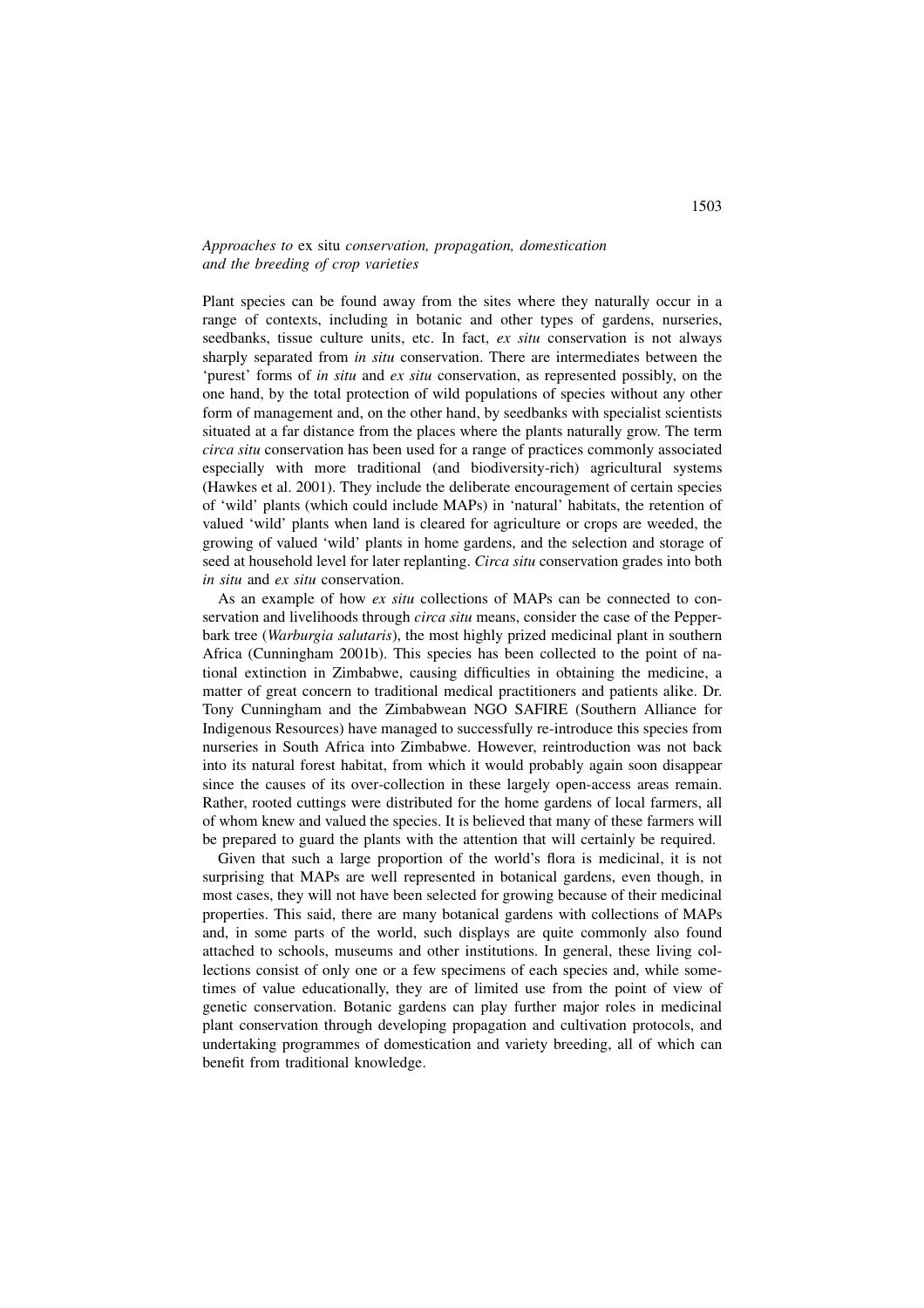Seedbanks offer a more attractive way of storing the genetic diversity of many plants ex situ than botanic gardens, at least in terms of cost (except for species with recalcitrant seeds). However, medicinal plants are poorly represented in seedbanks (Heywood 2000). Currently, the International Plant Genetic Resources Institute (IPGRI) is supporting an Economic Crop Protection/Genetic Resources (ECP/GR) Group for MAPs. However, only few members of the group, which convened for the first time in Slovenia in September 2002, have shown an interest in the conservation of threatened species. More concern was expressed at the meeting with gene-banking common culinary herbs with complicated taxonomy (e.g. mint, oregano and thyme – Mentha, Origanum, Thymus).

Unless properly organised, the contribution of ex situ collections to in situ conservation and sustainable development can be limited. In practice, most seedbanks are used mainly as repositories of the genetic diversity of agricultural crops and their main users are agricultural scientists – breeders of 'improved' varieties of crops. Seedbanks will remain of limited use for conservation of MAPs until, and unless, their fundamental purposes and modes of operation are rethought (Richards and Ruivenkamp 1997). It is not just a question of increasing the stocks of MAPs in genebanks. Nor is there much point in reintroducing endangered species from  $ex$ situ collections back into natural habitats, unless the factors that caused their endangerment in the first place are reduced or eliminated.

What is needed to make ex situ collections more useful for conservation is connection with the socio-economic and cultural dimensions of in situ ecosystems (Richards and Ruivenkamp 1997). This means that  $ex$  situ collections must be designed to serve developmental purposes (as locally defined), as well as for cropbreeding and 'strict' biological conservation. There is progress in this field in India, where four genebanks have been established specifically for MAPs, producing considerable quantities of planting materials for conservation and production purposes.

### Approaches to new product discovery

This subject is covered authoritatively in some recent publications (ten Kate and Laird 1999; Laird 2002; Laird and ten Kate 2002) and partially elsewhere in this paper (see section "Concerns about declines in local knowledge and cultural survival'').

Several stages are involved in the process of prospecting the chemical properties of plants to discover drugs or other novel products. First, unless discoveries are fortuitous, decisions are made about which plants to sample and how to sample them. Sampling may be in the field or from  $ex$  situ collections, the latter perhaps represented by plants growing in botanical gardens or by dried specimens in herbaria. These decisions are based on published and unpublished information, including sometimes knowledge of local medical uses and about the relative difficulty of undertaking research in different contexts. The next step involves isolation of chemical fractions for automated screening, for example the in vitro testing of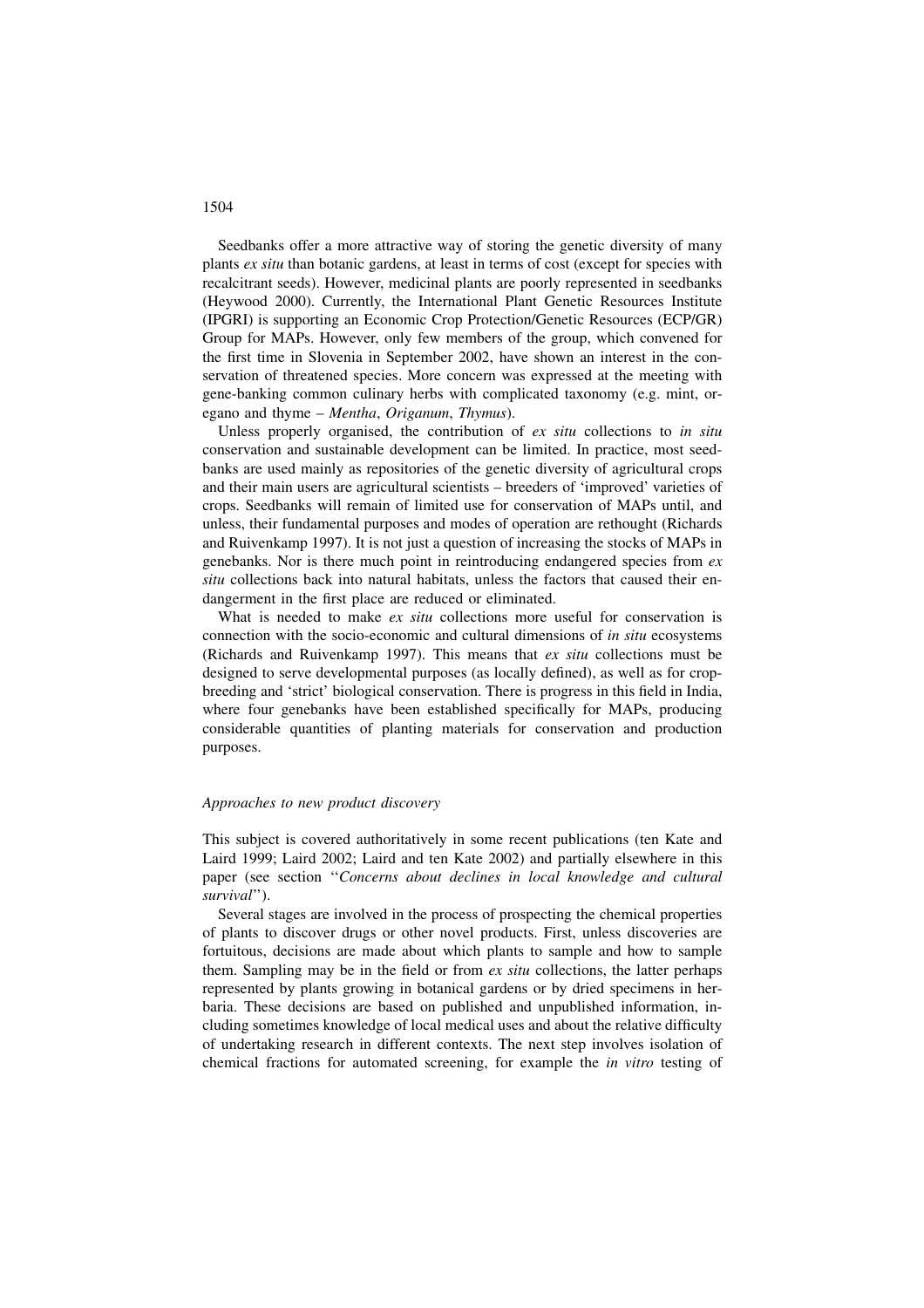activity against cell lines. Promising results may lead to further tests, including perhaps clinical trials, and these may result in the development, including licensing, of marketable products. As an alternative to chemical screening, there is growing interest today in screening extracts from plants for genetic information, a branch of science set to grow spectacularly.

Although, according to the CBD, benefits for conservation of biodiversity and sustainable development should accrue from this process, there are often difficulties for researchers, national authorities and communities to agree exactly what these should be. The onus is on all parties to be reasonable, which itself requires a good grasp of the complexities involved. Various types and levels of benefits are appropriate at different stages (Laird 2002). Agreements with communities are likely to prove null and void unless they can demonstrate that they have been made with 'prior informed consent'.

The experience of the last 10 years is that the most significant benefits to source countries have resulted from the research process (Laird and ten Kate 2002). The foundation has been partnerships between bioprospecting companies and institutions in source countries, such as research agencies, universities and local businesses. These benefits have so far been (and are likely so to remain) mainly in the form of scientific and technological capacity-building. They have also been channelled chiefly to central government, and to urban-based companies and institutions, often with little (if any) contributions to conservation or sustainable development at the sites at which the plants actually grow. Even when there have been discussions or inclusion of benefits to source areas, much more interest has generally been taken in equity than conservation.

Thus, the challenge remains for those interested in conservation of biological diversity or development compatible with this objective to connect biodiversity prospecting to real benefits at field level. It is extremely useful if developing country institutions, which enter into agreements with companies, develop clear and transparent institutional policies to ensure that some benefits really are extended to the field. Similar types of policies are also needed on the parts of protected areas, local and indigenous communities, and other involved parties.

On the part of governments, a current challenge is to create a permit system for authorising work by researchers, allowing a fair and equitable distribution of benefits from bioprospecting, while, at the same time, not being over-restrictive and bureaucratic, and thus preventing or delaying useful research (Hawkes 1998).

#### Knowledge systems, learning and information

Projects concerned with the conservation and sustainable use of MAPs will normally involve interactions between different knowledge systems, including associated knowledge holders, practices and institutions. Interactions between knowledge systems can provide valuable stimuli for learning how to tackle problems better. Thus, the development of improved systems for managing natural habitats, including populations of MAPs, will benefit greatly from collaborative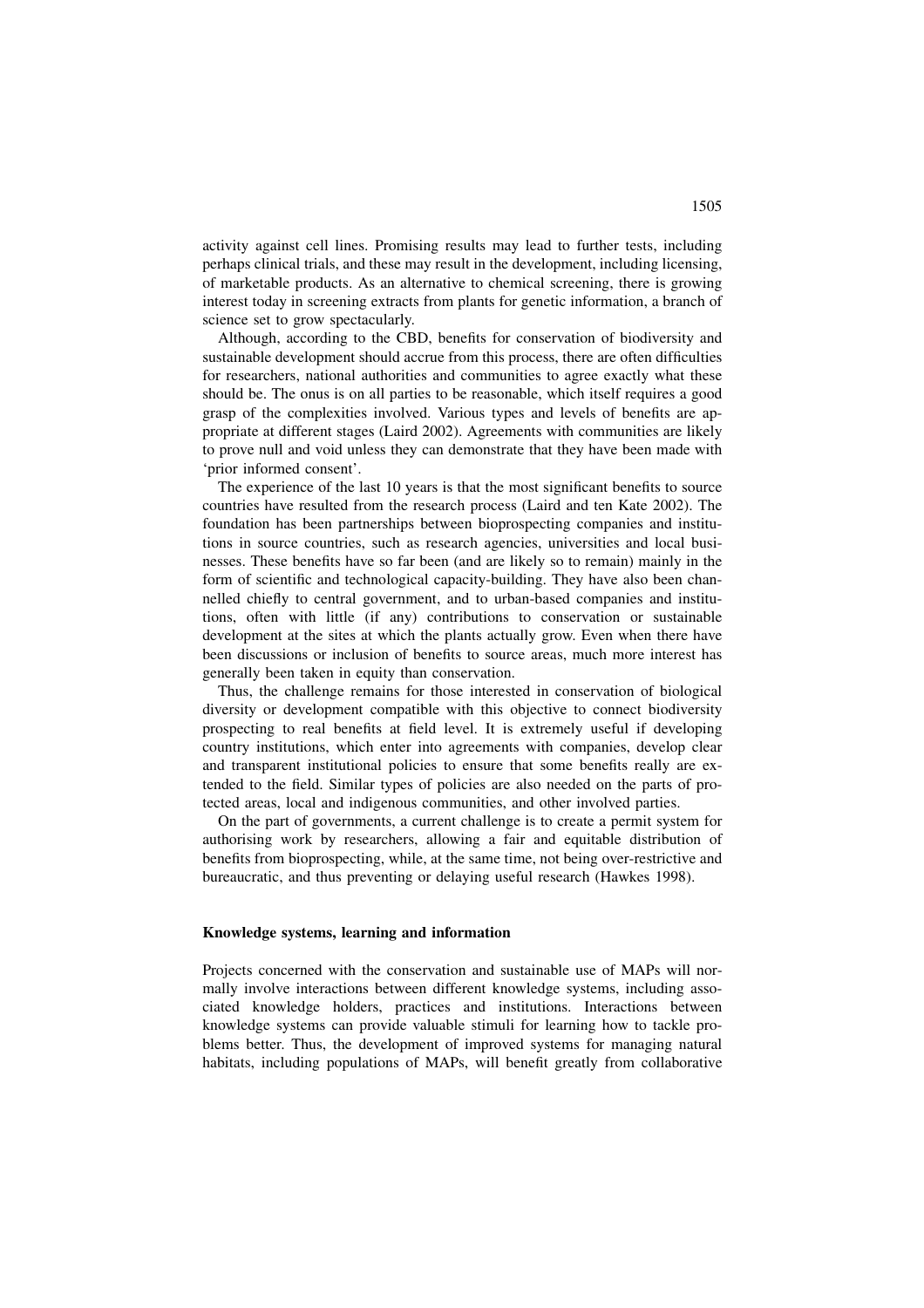work between scientists and those local people who are expert in traditional ecological knowledge (ethnoscientists) (Cunningham 2001a). The adoption of new cultivation practices for medicinal plants can often best be achieved through building on farmers' own experimental efforts (Uniyal 2000). The development of improved healthcare systems, especially in developing countries (where financial resources are scarce), can usefully draw on both traditional and Western medicine (Berlin and Berlin 2000).

Up to now, most projects aimed at promoting the conservation and sustainable use of MAPs have been local efforts, which, if successful, have led to only local improvements. There is a need to scale-up, to analyse why certain approaches and methodologies have been successful and others not, extract general lessons, and convert examples of good practice into government policies, and the standard practices of scientists, NGOs, traders and manufacturers. The identification of such 'wise practices' is a principal purpose of recent work by the Medicinal and Aromatic Plants Programme in Asia (MAPPA) and by the PPI in the Himalayas (Aumeeruddy-Thomas 2002; Karki 2002). The development of wise practices is an hierarchical process. Wise practices will be detailed and specific for every particular location, with increasing degrees of generalisation as the scale of application increases (Figure 5).

The ability to learn will depend on how open people are to new ideas. A sense of history helps in understanding the biases contained in knowledge systems, allowing clearer views of their strengths as well as limitations. Economics, religion and ideology all influence how cultures develop, including in determining how dogmatic they become and their willingness to change. Conservationists should also have a reasonable grasp of the power and limitations of science, considered as a knowledge system that has developed according to such influences (Hamilton 2001).

A major task of conservationists is to create opportunities for the sharing of knowledge to encourage learning. In doing so, they will sometimes find themselves in positions of trust, as confidants of private knowledge. There are strong reasons why some of those involved with medicinal plants try to guard their knowledge. Harvesters of medicinal plants may wish not to reveal the localities of valued plants, fearing that their disclosure will be used by competitors to their disadvantage. An element of mystique increases the power of traditional medical practitioners (as indeed of doctors of all types); the revelation of certain medical formulae or recipes may cause them to lose their potency. The medicinal plant trade is notoriously secretive, fearing competition. Scientists researching on medicinal plants, concerned with plagiarism, may hide their results until they are published.

There is a traditional distinction between attitudes to knowledge on the parts of academia and industry. Knowledge has typically been considered by educators as a public good, and the acquisition and dissemination of knowledge have therefore been encouraged. The same open-minded approach to knowledge is also a feature of some societies. Referring to the amchis of Dolpo, Nepal, Yeshi Choden Lama and her colleagues have written (Lama et al. 2001): ''Transfer of this knowledge (about the medical uses of plants) to the global community does not pose any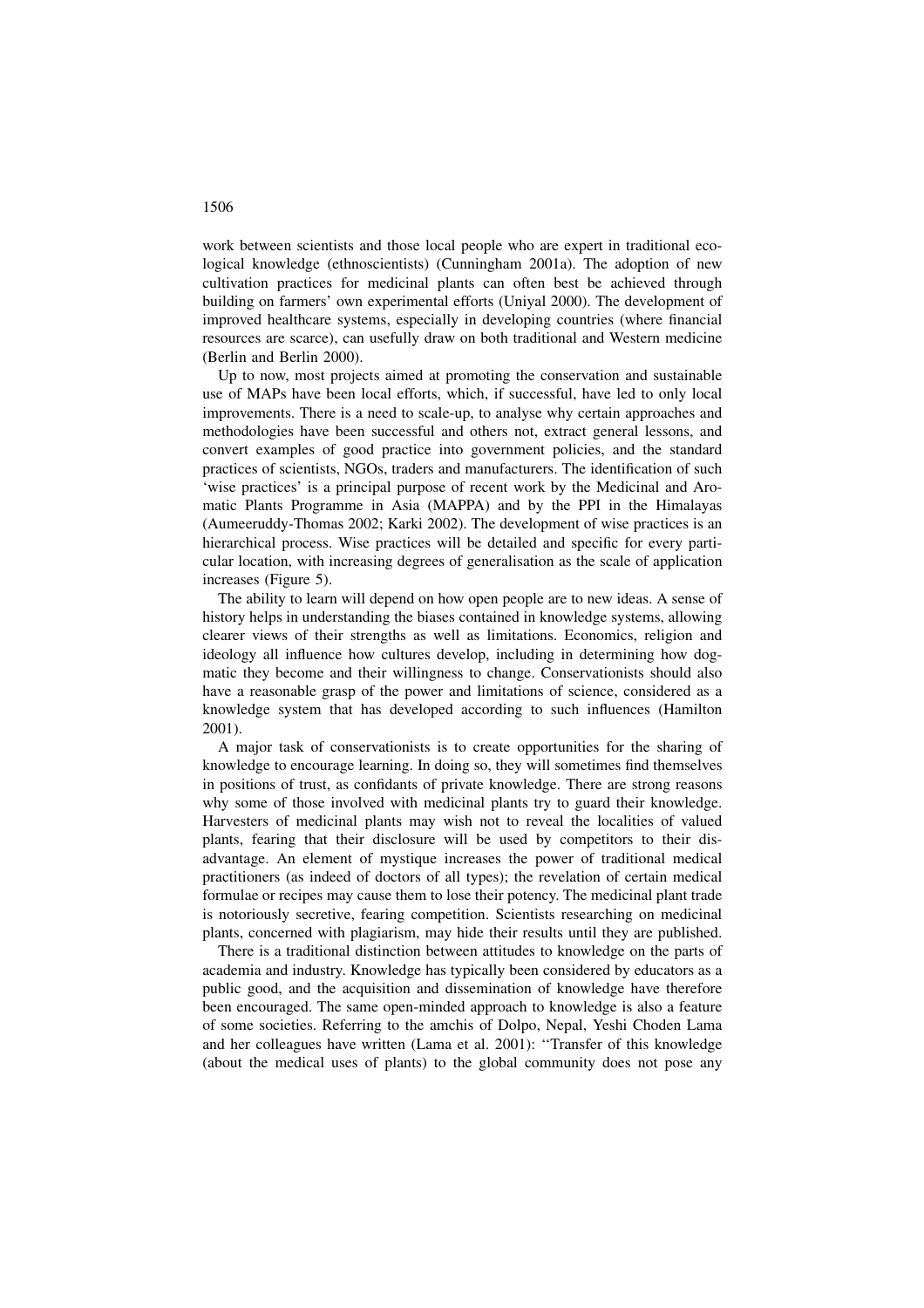

Figure 5. The hierarchy of wise practices, with the example of prioritising species for research/action at different scales from the global to the local (Dolpa).

ethical problem to the amchis (traditional medical practitioners following the Tibetan Medical Tradition), except regarding specific compounds that have not been fully tested and therefore cannot be used by non-specialists. It is also to be noted that in the context of Buddhism and Bon, the amchis see this knowledge as an asset to be used for the good of all sentient beings, that is, human welfare''. A very different attitude is found among many scientists and commercial companies interested in developing new products. They are likely to resort to the patenting system to register their inventions, receiving, if successful, monopolies over the use of their inventions for a number of years (typically 20 in the case of new drugs). Justifications for this privilege include the claim that inventors need such monopolies to recuperate the expenses incurred in their research and, more generally, that society as a whole will suffer unless there are financial incentives for the development of new technologies.

In actuality, the traditional distinction in attitudes to knowledge between academia and industry is starting to break down. For example, some universities,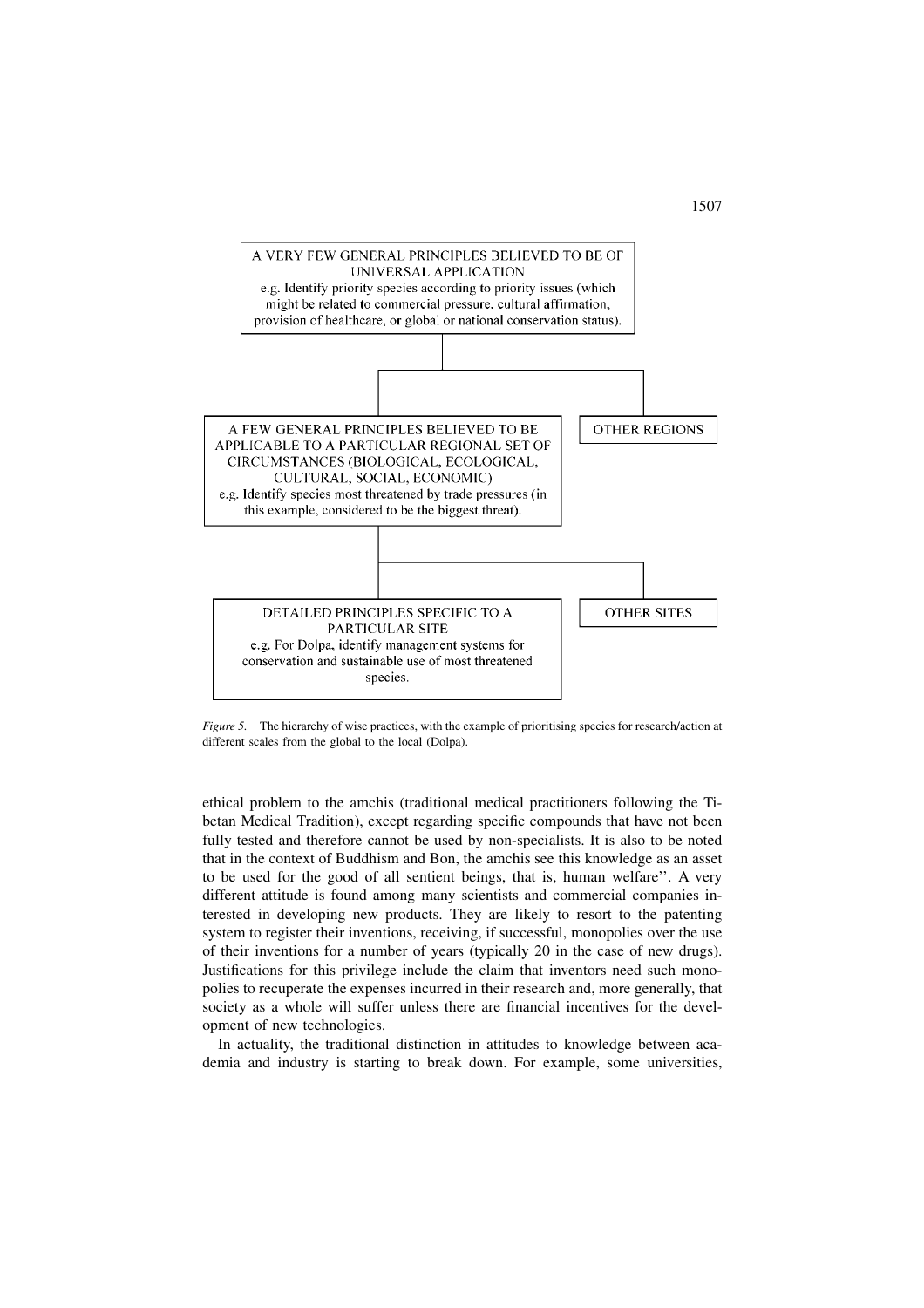botanical gardens and research institutions have entered into agreements with private companies, including sometimes for the purpose of new product discovery, and it can no longer be assumed that all such institutions exist, in principle, entirely for the objective pursuit of knowledge and public edification.

A vast quantity of information on medicinal plants is available in publications and on the Internet, but, unfortunately, very little of this serves conservation purposes, especially for managers, collectors and growers at field level. Many topics important for conservation are little covered, and the information is often unavailable, in practice, to those who might best benefit from it, or comes in unusable forms (Marshall 1998; Srivastava 2000). Communities are commonly largely ignorant of market and price information, knowledge of which could sometimes increase their bargaining power. It frequently happens that much material collected by villagers for sale is wasted through lack of knowledge of post-harvest processing, such as techniques of drying and storage. Packages of information developed by research institutes to promote cultivation of MAPs can prove inappropriate under field conditions (Uniyal 2000). It is reported that most pharmaceutical, perfumery and cosmetic companies have little appreciation of the negative effects that their current methods of obtaining bulk materials can have on the environment (Heywood 2000). Manufacturers may be ignorant of substitutes for endangered species (Behrens 2001).

Those compiling information on medicinal plants need to consider for whom the information is intended, and then the forms in which it should be delivered to be most useful. There is certainly a need to compile general background information relevant to the conservation of MAPs, such as the regional studies undertaken by TRAFFIC (e.g. Marshall 1998), but these must be taken a further stage – through selection, refinement and in terms of presentation – if they are to be of much practical use to stakeholders. One practical attempt is that of United Plant Savers in their production of Wildcrafting Guidelines, a 7-point educational guide for harvesters (www.plantsavers.org). On the healthcare side, the organisation Traditional Medicine for the Islands (TRAMIL) has been trying to develop recommendations of simple herbal preparations for home use in the Caribbean and Central America through a programme of validation of traditional remedies.

The analysis of information to select priorities for conservation action can be very helpful. A good example is the identification of Aquilaria malaccensis (a tree that produces Agarwood, otherwise known as Gaharu) and Prunus africana as the two taxa of highest priority for action under CITES, a selection based on the fact that they are traded in significant quantities, their collection has had detrimental impacts in a number of exporting countries, and they are inadequately reported by Parties under CITES (Schippmann 2001). Further examples are provided by efforts to identify the most vulnerable species of MAPs (on various geographical scales), based on a range of indicators (Marshall 1998; Cunningham 2001a; Lama et al. 2001).

As already mentioned, conservationists have found it difficult to provide clear advice to the public relating to their patterns of purchase of botanicals.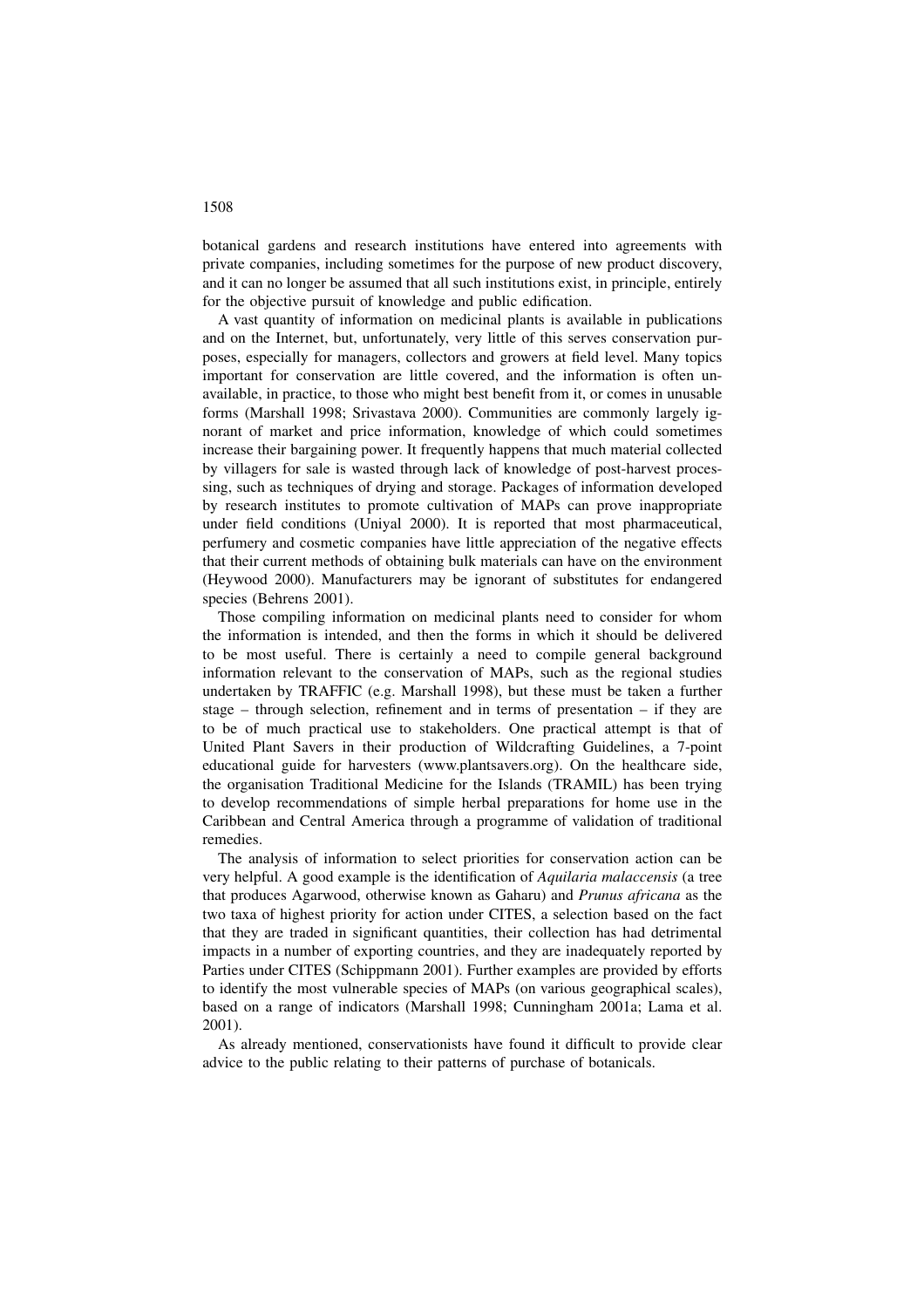### **Conclusions**

The special significance of medicinal plants in conservation relates to the values that they hold for people. These values concern the contributions that medicinal plants can make to healthcare, financial income, cultural identity and livelihood security. It is believed that these contributions can sometimes be sufficiently great that a focus on medicinal plants has the potential to achieve much more, in terms of conservation and sustainable development, than just conservation of populations of the medicinal plants themselves, or sustainable production of materials for medicines (though, in themselves, these are admirable objectives).

It would be useful to investigate the geographical relationship between the overall value of medicinal plants to people (if this could be measured) and the distribution of plant diversity. It is suspected that medicinal plants often achieve their highest relative values in societies found in places richest in plant diversity. If this association is found to hold, then projects at many centres of plant diversity aimed at general biological conservation could often usefully have a focus on medicinal plants.

Conservationists need to identify the conditions at field sites that are most favourable for releasing the potential offered by medicinal plants to achieve conservation and sustainable development. It is suggested that the contributions that medicinal plants can make are maximised if local people:

- . feel that they receive significant health benefits from locally growing medicinal plants;
- . receive an appreciable income from the sale of locally growing medicinal plants;
- . ascribe special cultural significance to medicinal plants; and
- . believe that there is reasonable chance that these benefits will persist in the future.

The question of persistence of benefits is crucial. This relates particularly to the relationships of those local people who receive the first three benefits listed above, to systems of land tenure and resource ownership. Different types of tenurial regime will have varying implications:

- . Private ownership of land or plant resources may give feelings of security to the owners, who may then possibly conserve or sustainably use medicinal plants (depending on their personal interests), but it may fail to benefit those poorer members of communities whose lives are most closely tied to medicinal plants and is therefore weak in this regard.
- . Customary regimes may offer the necessary feeling of security about the future, provided that the customary rules are respected generally in the communities, members of the communities with strong ties to medicinal plants are adequately included, and there is protection (probably usually by statutory means) from exploitation by outsiders.
- . Land which has statutory protection (various types of 'protected area') has the potential to offer security of benefits to local people with strong ties to medicinal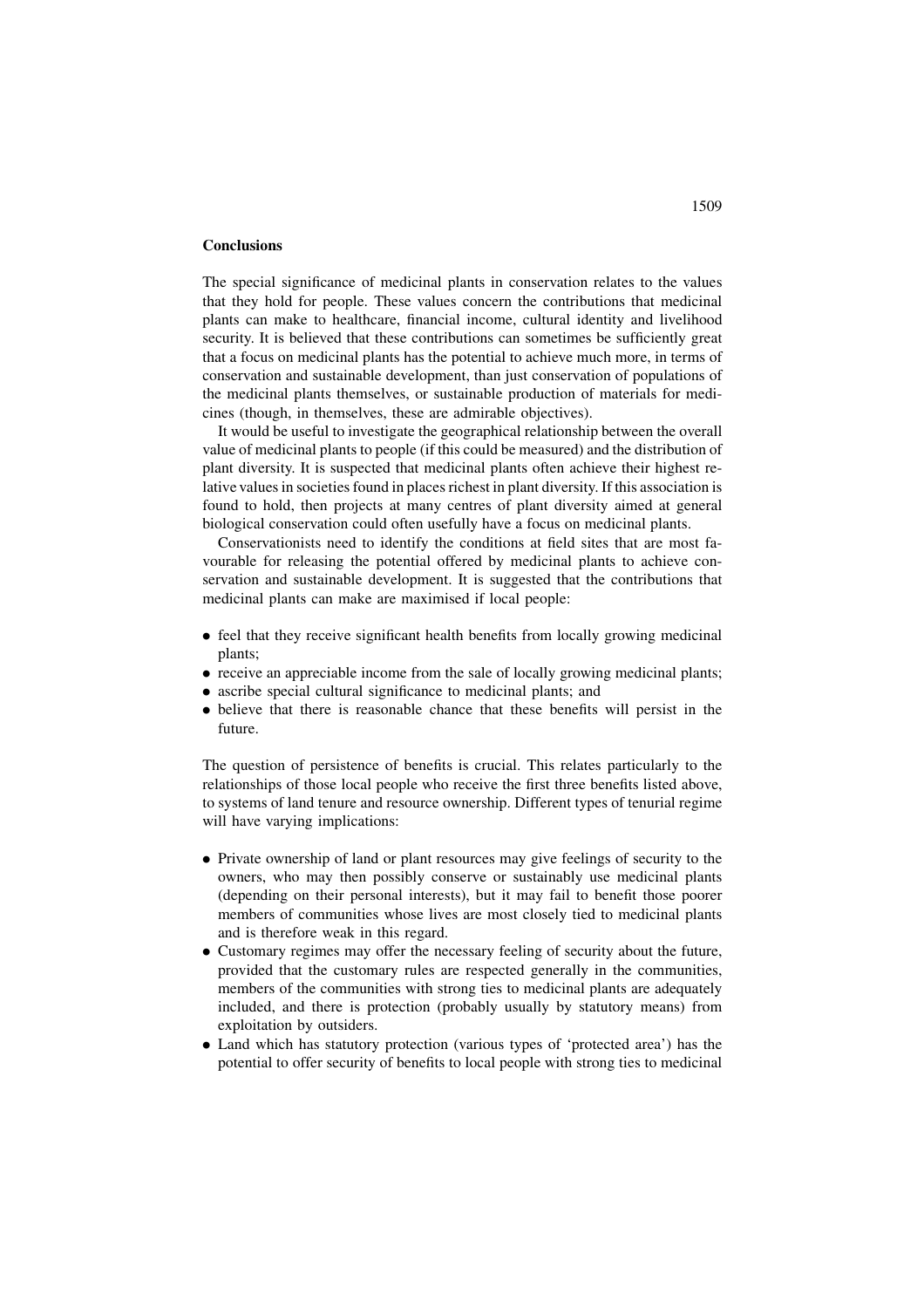plants, provided that this particular group of people is properly included in agreements on rights and responsibilities relating to the protected areas.

. Open access regimes are unlikely to create the necessary feeling that the benefits of natural resources will continue to be available.

There are various ways in which efforts to promote *in situ* conservation or sustainable production can be strengthened through off-site work, including through:

- . policy development, in particular to increase the benefits of medicinal plants to local people, including through official recognition of traditional medical systems, measures to increase the proportion of income received from the sales of medicinal plants at the sites of harvesting or growing, official recognition of the rights of local and indigenous peoples, laws that protect customary rights, and laws that designate protected areas with provisions for regulated harvesting of medicinal plants within them, or else promotion of cultivation in their support zones;
- $\bullet$  the development of *ex situ* facilities, these having conservation of threatened species and the reinforcement of livelihood security among their objectives, and having good connections to communities;
- . stimulating the purchasing decisions of traders, manufacturers and consumers to be in favour of conservation and sustainable use; and
- . the compiling of information relevant to the conservation and sustainable use of medicinal plants, and its dissemination in readily comprehensible forms to those people who can turn it to practical use.

Finally, there is a need for more work to ensure that benefits from prospecting plants for new drugs or botanicals are fairly and equitably distributed, as required by the CBD. In doing so, it is vital that undue restrictions are not imposed on other types of research – as has started to happen in some countries and regions – or else there is a danger that more damage will be done to the causes of conservation and sustainable development than benefits received.

### Acknowledgements

Dr. Susanne Schmitt encouraged me in the preparation of this paper and read a draft of the manuscript, making many useful comments. Dr. Sarah Laird and Ros Coles also reviewed drafts and helped greatly with their suggestions. The paper has benefited from the contributions and many discussions at a workshop on ''Wise Practices and Experiential Learning in the Conservation and Management of Himalayan Medicinal Plants'' held on 15–20 December 2002 in Kathmandu, Nepal, and organised jointly by the Ministry of Forest and Soil Conservation (His Majesty's Government, Nepal), the WWF-Nepal Programme, Medicinal and Aromatic Plants Program in Asia (MAPPA) (IDRC, Canada), and the PPI. This paper has benefited from financial support from DFID (UK).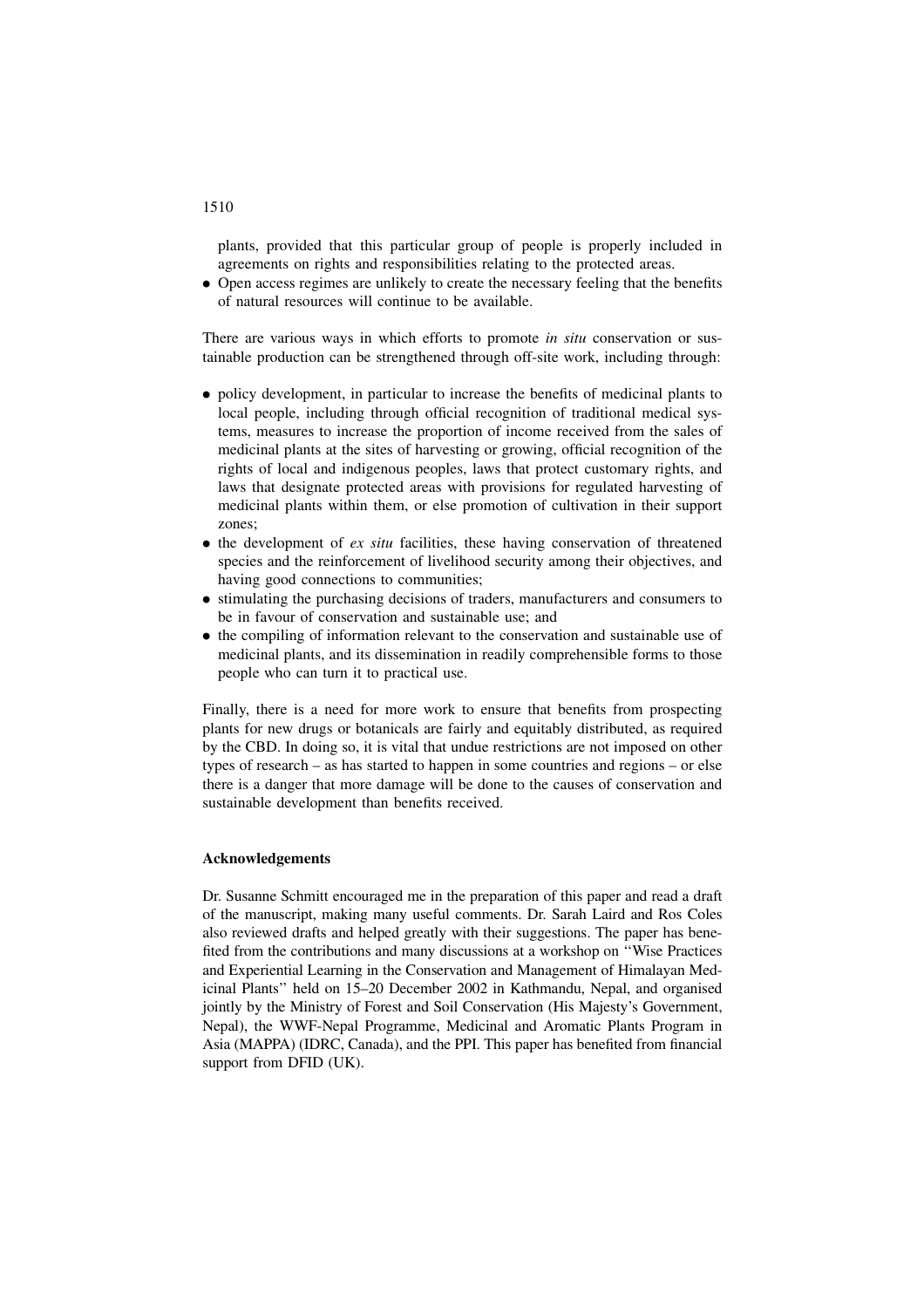# Appendix 1. Possible project activities to promote the in situ conservation of medicinal plants

Activities are listed approximately following a sequential logic, but such a neat order of work will rarely be possible or probably often even desirable. This list has been compiled with particular reference to Aumeerruddy-Thomas et al. (1999) and Tuxill and Nabhan (2001).

- 1. Selection of site (if an option), based on an awareness of wider priorities in conservation and sustainable development.
- 2. Prior to work at site, acquisition of existing relevant information, including about the wider context of the local ecosystem (e.g., the wider conservation, developmental and economic policy environments) and also about all aspects of the history of the site.
- 3. Identification of local stakeholders and proper introductions to them, with an explanation of project purposes.
- 4. Agreement with stakeholders on whether and how the project should proceed, including in terms of priorities for project focus, those who should be involved in activities, and the use to be made of the information to be obtained by the project. Such agreements can have various degrees of formality, as appropriate to circumstances, and should be revisited at intervals as the project proceeds.
- 5. Scoping research to ensure that priorities have been well chosen.
- 6. Participatory research by project staff or associated outside specialists and local stakeholders, with regular feedback of results to wider audiences (local; occasionally broader, e.g. national) for review, followed by determination of next steps. Research should aim at providing recommendations for practical action as well as baseline data (biological, social and economic indicators) for use in monitoring. Both participatory appraisal and more detailed research are useful, the former being undertaken with groups of stakeholders consulted collectively or in sub-groups (e.g. based on age, gender or household status) and the latter usually in conjunction with local specialist knowledge-holders (e.g. expert herbalists, harvesters or growers). 'Triangulation' (the use of different methods to check on the accuracy of results) is invaluable. According to context, the subjects of research could include:
	- 6.1. The types, distribution and abundance of species of medicinal plants and of habitats important for them.
	- 6.2. Threats to the survival and sustainable use of medicinal plants, and determination of the most vulnerable species and habitats.
	- 6.3. The biology and ecology of selected species.
	- 6.4. The distribution of knowledge about medicinal plants, within and between different sections of society.
	- 6.5. The social groups and institutions relevant to management of medicinal plants (actually or potentially) and their relative influence and interconnections.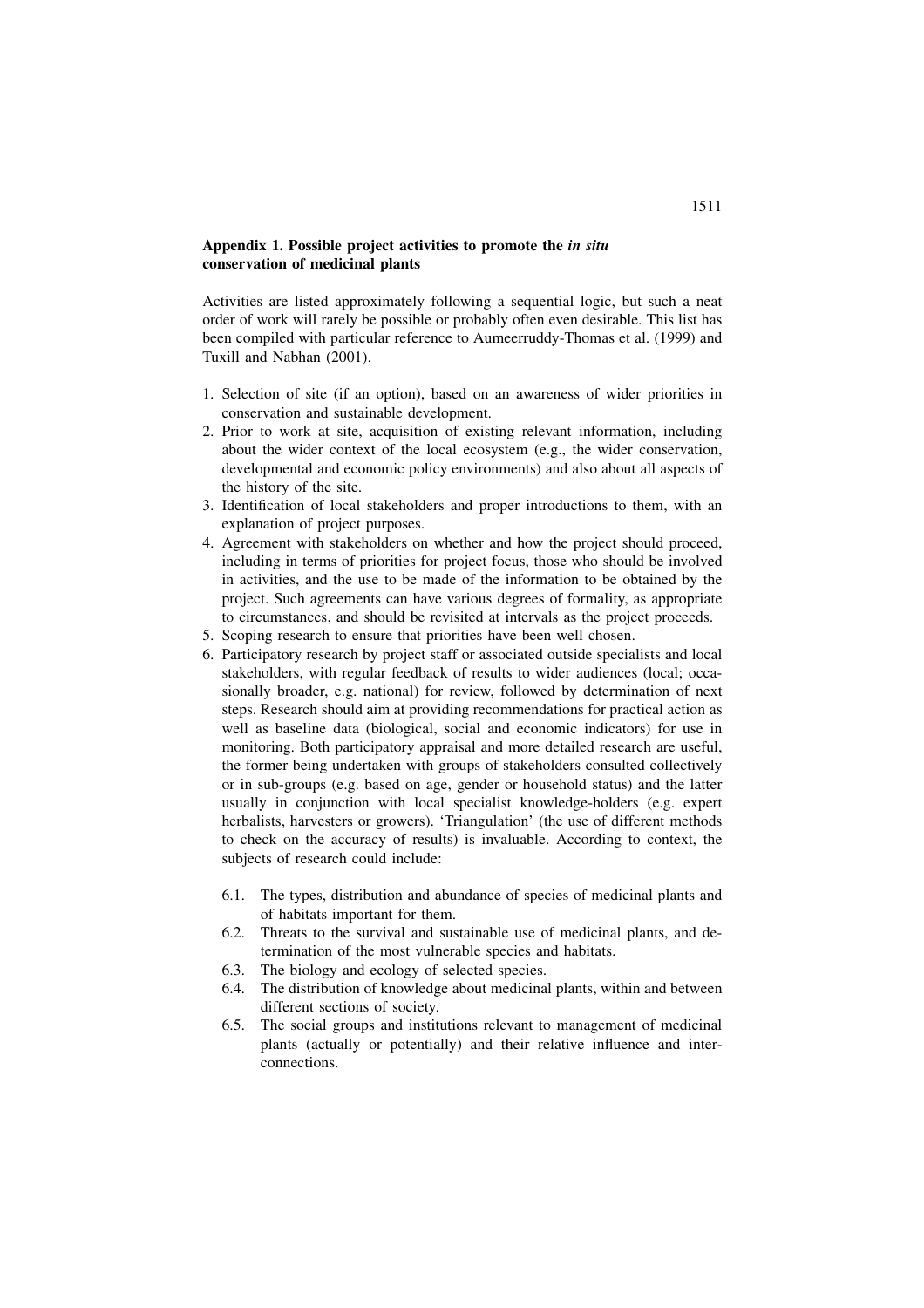- 6.6. Existing statutory and customary laws, regulations and customs relating to the conservation and sustainable use of medicinal plants, and how they are applied and interrelate in practice.
- 6.7. Systems of land tenure and usifruct rights relating to medicinal plants.
- 6.8. Medical services available locally (household level, local traditional medical practitioners, Western medical facilities) and their quality; the degrees to which they interact.
- 6.9. Local commercial trade in medicinal plants, including the species concerned, the places of collection, the quantities collected and who is involved.
- 6.10. Financial benefits derived from medicinal plants, and their distribution through society.
- 7. Practical actions in favour of conservation or related objectives. According to contexts, these might be aimed at:
	- 7.1. Recognition of community and other institutions responsible for natural resource management, and their interrelationships.
	- 7.2. Agreements on rights and responsibilities relating to MAPs associated with different institutions, and methods of enforcement and of resolving conflicts.
	- 7.3. Zonation of land for different purposes, for example, with designated total protection areas, wild harvesting areas, cultivation areas, etc.
	- 7.4. The setting of quotas for wild harvest (species/areas) and of procedures for their monitoring.
	- 7.5. Measures to promote regeneration or reinforcement of populations of particular species of MAPs, including in relation to pressures imposed by other types of land-use, such as livestock grazing.
	- 7.6. The promotion of cultivation, for example as a means of taking the pressure off wild populations or to provide an alternative income.
	- 7.7. Measures taken to improve the quality of MAP materials, used locally or traded, for example, related to times of harvesting, avoidance of adulteration and methods of drying.
	- 7.8. Other steps to add value at the local level, for example, further processing, improved market access.
	- 7.9. Documentation of knowledge of MAPs and its return to communities to promote conservation, livelihood security, healthcare and local culture.
	- 7.10. Introduction of new techniques to improve livelihood security or healthcare, based on the principle of building on local traditions.
- 8. Recommendations drawn up to influence wider policies (for example, on conservation, healthcare, community governance, economic incentives, etc.), to be promoted at 'higher' (e.g., national) levels.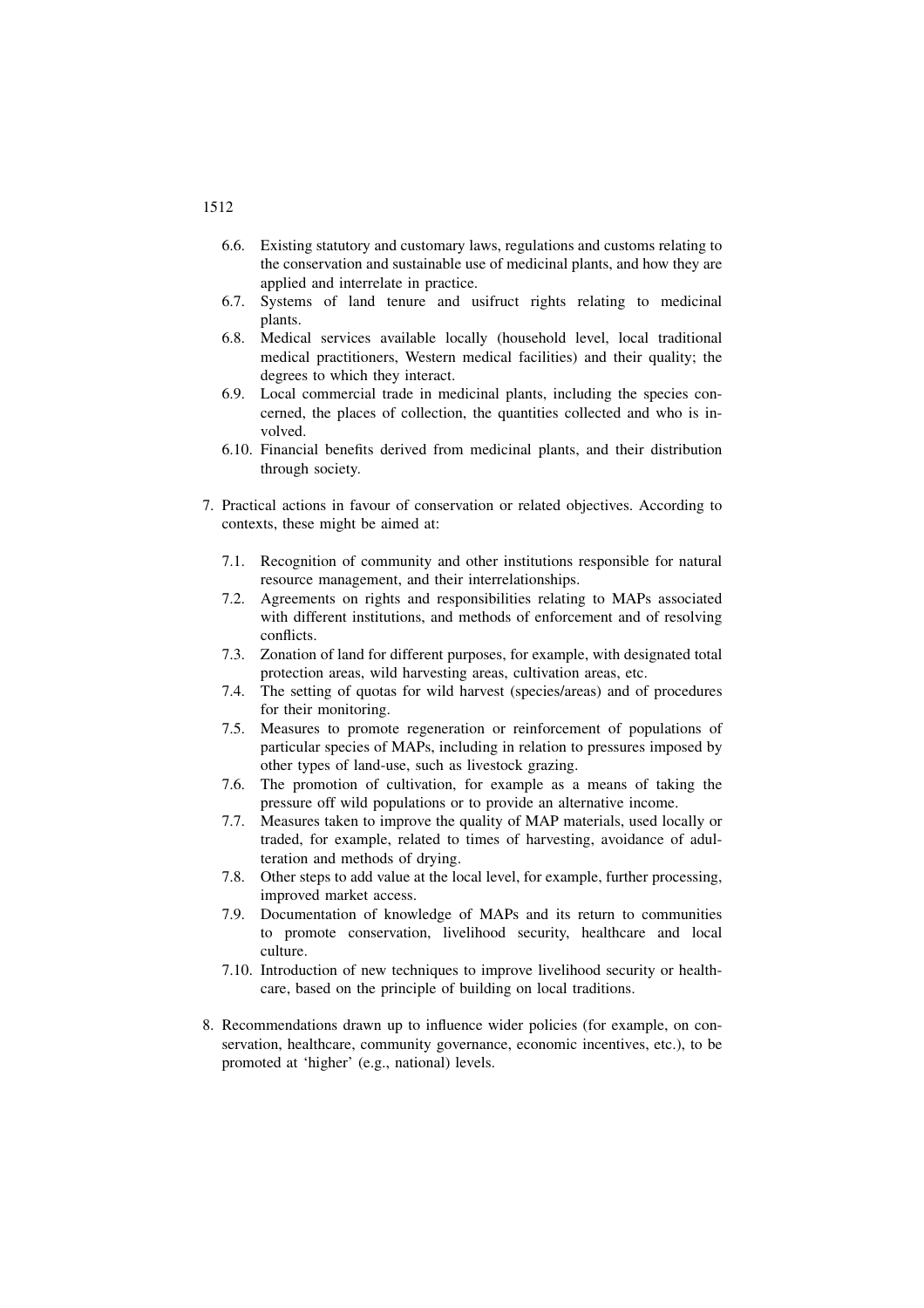### References

- Akerele O., Heywood V. and Synge H. 1991. The Conservation of Medicinal Plants. Cambridge University Press, Cambridge, UK.
- Aryal R.S. 2002. An overview of legal arrangements of medicinal plants in Nepal. Paper at a Workshop on Wise Practices and Experiential Learning in the Conservation and Management of Himalayan Medicinal Plants, Kathmandu, Nepal, 15–20 December 2002, supported by the Ministry of Forest and Soil Conservation, Nepal, the WWF-Nepal Program, MAPPA and PPI.
- Aumeeruddy-Thomas Y. 2002. Wild harvesting and cultivation, market instruments, institution capacity building, issues of access and benefit-sharing. Paper at a Workshop on Wise Practices and Experiential Learning in the Conservation and Management of Himalayan Medicinal Plants, Kathmandu, Nepal, 15–20 December 2002, supported by the Ministry of Forest and Soil Conservation, Nepal, the WWF-Nepal Program, MAPPA and PPI.
- Aumeeruddy-Thomas Y.A., Saigal S., Kapoor N. and Cunningham A.B. 1999. Joint management in the making – reflections and experiences. People and Plants Working Paper no. 7. Division of Ecological Sciences, UNESCO, Paris, France.
- Balick M.J. and Cox P.A. 1996. Plants, People and Culture: The Science of Ethnobotany. The Scientific American Library, New York.
- Begum F. 2002. Ex situ conservation of medicinal plants for primary healthcare in Laxmipur District, Bangladesh. Paper at a Workshop on Wise Practices and Experiential Learning in the Conservation and Management of Himalayan Medicinal Plants, Kathmandu, Nepal, 15–20 December 2002, supported by the Ministry of Forest and Soil Conservation, Nepal, the WWF-Nepal Program, MAPPA and PPI.
- Behrens J. 2001. Can the utilisation and conservation of medicinal plants coexist? European Journal of Herbal Medicine 5(3): 18–26.
- Berlin B. 1992. Ethnobiological Classification. Princeton University Press, Princeton, New Jersey.
- Berlin O.B. and Berlin E.A. 2000. Improving health care by coupling indigenous and modern medical knowledge: the scientific bases of Highland Maya herbal medicine in Chiapas, Mexico. In: Cetto A.M. (ed) Science for the Twenty-First Century: A New Commitment. UNESCO, Paris, France, pp. 438–439.
- Bodeker G. 2002. Medicinal Plants: Towards Sustainability and Security. Green College, Oxford, UK.
- Brandon K., Redford K.H. and Sanderson S.E. 1998. Parks in Peril: People, Politics and Protected areas. Island Press, Washington, DC.
- Cole D. and Lombard C. 2000. The sustainably harvested Devil's Claw project in Namibia. Centre for Research Information and Action in Africa, Windhoek, South Africa.
- Commonwealth Secretariat 2001. Bioprospecting/biopiracy of biodiversity and indigenous knowledge. Commonwealth Secretariat, London.
- Craig S. 2002. Himalayan healers in transition: professionalisation, identity and conservation among Tibetan medicine practitioners in Nepal. Paper at a Workshop on Wise Practices and Experiential Learning in the Conservation and Management of Himalayan Medicinal Plants, Kathmandu, Nepal, 15–20 December 2002, supported by the Ministry of Forest and Soil Conservation, Nepal, the WWF-Nepal Program, MAPPA and PPI.
- Cunningham A.B. 1996. People, park and plant use. People and Plants Working Paper no. 4. Division of Ecological Sciences, UNESCO, Paris, France.
- Cunningham A.B. 2001a. Applied Ethnobotany: People, Wild Plant Use and Conservation. Earthscan, London.
- Cunningham A.B. 2001b. Return of the pepper-bark. Medicinal Plant Conservation 7: 21–22.
- Cunningham M., Cunningham A.B. and Schippmann U. 1997. Trade in Prunus africana and the Implementation of CITES. German Federal Agency for Nature Conservation, Bonn, Germany.
- Dennis F. 1998. The trade in medicinal plants in the United Kingdom. In: First International Symposium on the Conservation of Medicinal Plants in Trade in Europe. TRAFFIC Europe and The Royal Botanic Gardens, Kew, UK, pp. 19–32.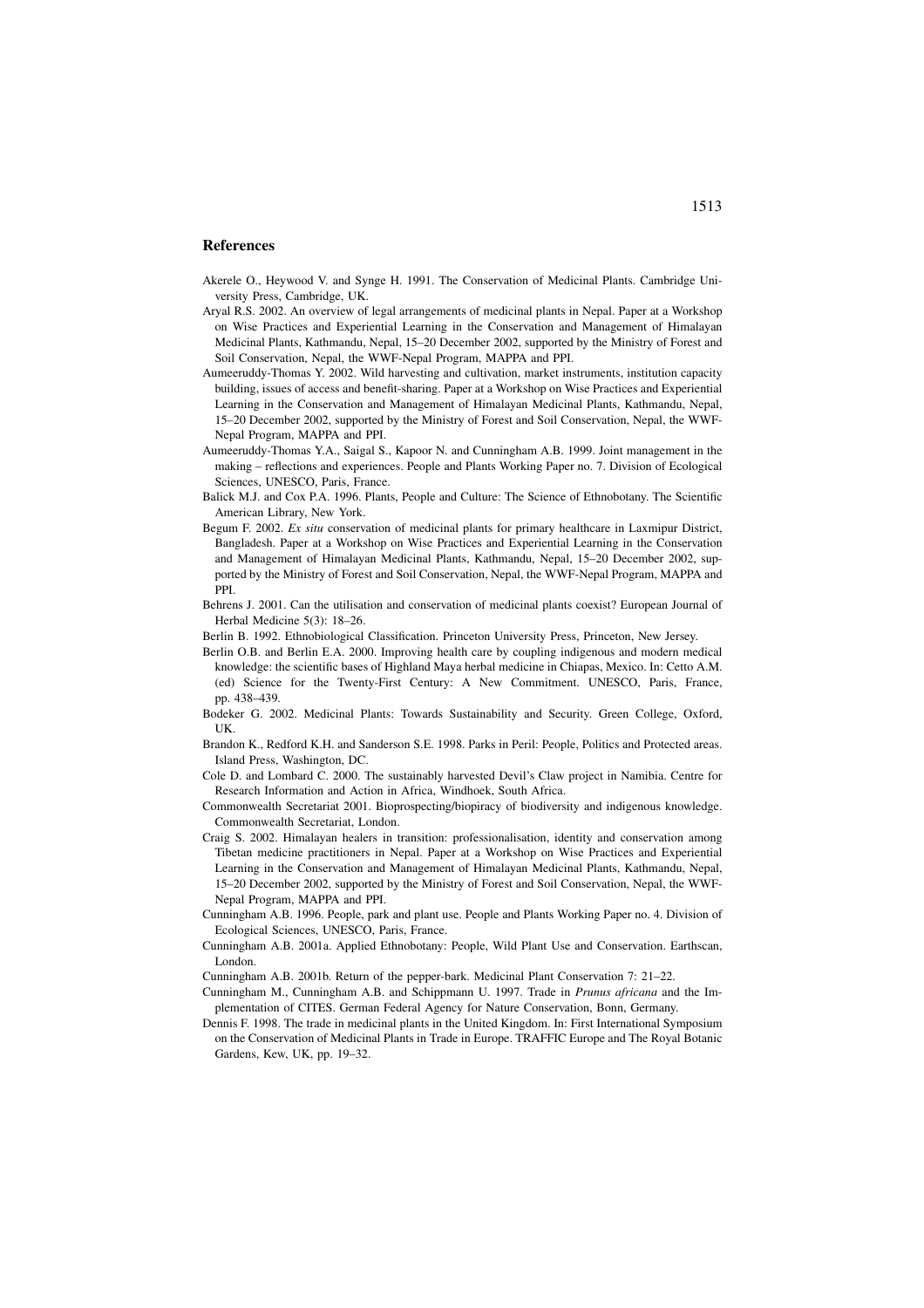- Dev S. 1999. Ancient–modern concordance in Ayurvedic plants: some examples. Environmental Health Perspectives 107: 783–789.
- Dold T. and Cocks M. 2001. The trade in medicinal plants in the Eastern Cape Province, South Africa. TRAFFIC Bulletin 18: 11–13.
- Dutfield G. 2003. Developing and implementing national systems for protecting traditional knowledge: a review of experiences in selected developing countries. In: Proceedings of Expert Meeting on National Systems and National Experiences for Protecting Knowledge, Innovations and Practices. Geneva, 30 October–1 November 2000. UNCTAD, Geneva, Switzerland.
- Eid U. 2000. Medicinal plants in German development co-operation. In: Medicinal Utilisation of Wild Species: Challenges for Man and Nature in the New Millennium. TRAFFIC Europe and The Royal Botanic Gardens, Kew, UK, pp. 24–25.
- Ekola A., Sutherland J. and Wilson E. 2000. Ancient medicinal tree threatened with extinction: tree is leading remedy for prostate disorders worldwide. www.futureharvest.org/news/prunusrelease.shtml.
- Ellenberger A. 1998. Assuming responsibility for a protected plant: Waleda's endeavour to secure the firm's supply of Arnica montana. In: First International Symposium on the Conservation of Medicinal Plants in Trade in Europe. TRAFFIC Europe and The Royal Botanic Gardens, Kew, UK, pp. 127–130.
- Farnsworth N.R. and Soejarto D.D. 1991. Global importance of medicinal plants. In: Akerele O., Heywood V. and Synge H. (eds) The Conservation of Medicinal Plants. Cambridge University Press, Cambridge, UK, pp. 25–51.
- Garg M., Honnef S. and Melisch R. 2002. Medizinalpflanzen: rechtliche rahmenbed ingungen und möglichkeiten der verandkerung von prinzipien der nachhaltigkeit. WWF-Germany/TRAFFIC Europe-Germany, Frankfurt, Germany.
- Govaerts S. 2001. How many species of seed plants are there? Taxon 50: 1085–1090.
- GRAIN 2000. Patents on Life: The Final Assault on the Commons. Genetic Resources Action International, Barcelona, Spain.
- Hamilton A.C. 1997. Threats to plants: an analysis of Centres of Plant Diversity. In: Touchell D.H. and Dixon K.W. (eds) Conservation into the 21st Century. Proceedings of the 4th International Botanic Gardens Conservation Congress (Perth, 1995). Kings Park and Botanic Garden, Perth, Australia, pp. 309–322.
- Hamilton A.C. 2001. Human Nature and the Natural World: From Traditional Societies to the Global Age. New Millennium, London.
- Hamilton A.C., Cunningham A., Byarugaba D. and Kayanja F. 2000. Conservation in a region of political instability. Conservation Biology 14: 1722–1725.
- Hamilton A.C., Pei S., Kessy J., Khan A.A., Lagos-Witte S. and Shinwari Z.K. 2002. The purposes and teaching of applied ethnobotany. www.rbgkew.org.uk/peopleplants.
- Harnischfeger G. 2000. Proposed guidelines for commercial collection of medicinal plant material. Journal of Herbs, Spices and Medicinal Plants 7: 43–50.
- Hawkes J.G., Maxted N. and Ford-Lloyd B.V. 2001. The Ex situ Conservation of Plant Genetic Resources. Kluwer Academic Publishers, London.
- Hawkes N. 1998. Drug companies accused of pirating native plants. The Times, London, 8 May.
- He S.A. and Gu Y. 1997. The challenge for the 21st Century for Chinese botanic gardens. In: Touchell D.H. and Dixon K.W. (eds), Conservation into the 21st Century. Proceedings of the 4th International Botanic Gardens Conservation Congress (Perth, 1995). Kings Park and Botanic Garden, Perth, Australia, pp. 21–27.
- Heywood V. 2000. Management and sustainability of the resource base for medicinal plants. In: Honnef S. and Melisch R. (eds) Medicinal Utilization of Wild Species: Challenge for Man and Nature in the New Millennium. WWF Germany/TRAFFIC Europe-Germany, EXPO 2000, Hannover, Germany.
- Holmstedt B.R. and Bruhn J.G. 1995. Ethnopharmacology a challenge. In: Schultes R.E. and von Reis S. (eds) Ethnobotany: Evolution of a Discipline. Chapman & Hall, London, pp. 338–342.
- Holsinger K.E. and Gottlieb L.D. 1991. Conservation of rare and endangered plants: principles and prospects. In: Falk D.A. and Holsinger K.E. (eds) Genetics and Conservation of Rare Plants. Oxford University Press, New York, pp. 195–208.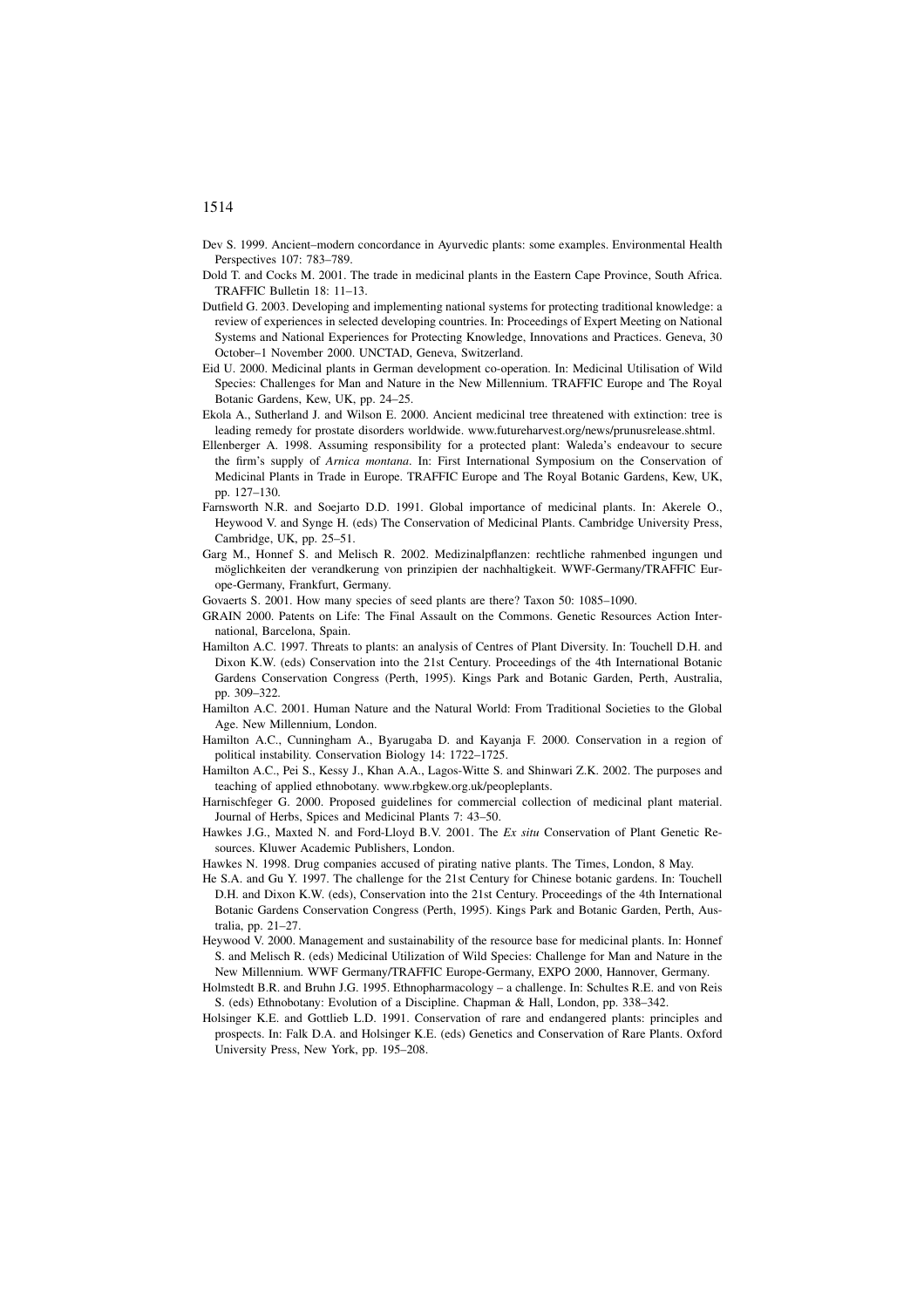- Jain A.K. 2000. Research on 'Regulation on collection, transit and trade of medicinal plants in India'. In: Medicinal Plants Stakeholders' Meeting. TRAFFIC-India, New Delhi, India.
- Karki M. 2002. MAPPA's role. Paper at a Workshop on Wise Practices and Experiential Learning in the Conservation and Management of Himalayan Medicinal Plants, Kathmandu, Nepal, 15–20 December 2002, supported by the Ministry of Forest and Soil Conservation, Nepal, the WWF-Nepal Program, MAPPA and PPI.
- Kuipers S.E. 1997. Trade in medicinal plants. In: Bodeker G., Bhat K.K.S., Burley J. and Vantomme P. Medicinal Plants for Forest Conservation and Healthcare. Non-Wood Forest Products 11: 45–59.
- Laird S.A. 1999. The botanical medicine industry. In: ten Kate K. and Laird S.A. (eds) The Commercial Use of Biodiversity: Access to Genetic Resources and Benefit-Sharing. Earthscan, London, pp. 78–116.
- Laird S.A. 2002. Biodiversity and Traditional Knowledge: Equitable Partnerships in Practice. Earthscan, London.
- Laird S.A. and Pierce A.R. 2002. Promoting Sustainable and Ethical Botanicals: Strategies to Improve Commercial Raw Material Sourcing. Rainforest Alliance, New York.
- Laird S.A. and ten Kate K. 2002. Linking biodiversity prospecting and forest conservation. In: Pagiola S., Bishop J. and Landell-Mills N. (eds) Selling Forest Environmental Services. Earthscan, London, pp. 151–172.
- Laird S.A., Pierce A.R. and Schmitt S.F. 2003. Sustainable raw materials in the botanical industry: constraints and opportunities. Paper given at the 3rd World Congress on Medicinal and Aromatic Plants for Human Welfare, 3–7 February 2003, Chiang Mai, Thailand.
- Lama Y.C., Ghimire S.K. and Aumeeruddy-Thomas Y. 2001. Medicinal Plants of Dolpo: Amchis' Knowledge and Conservation. WWF-Nepal Program, Kathmandu, Nepal.
- Lambert J., Srivastava J. and Vietmeyer N. 1997. Medicinal Plants: Rescuing a Global Heritage. The World Bank, Washington, DC.
- Lange D. 1998. Europe's Medicinal and Aromatic Plants: Their Use, Trade and Conservation: An Overview. TRAFFIC International, Cambridge, UK.
- Lange D. 2000. The role of Europe and Germany within the worldwide trade in medicinal and aromatic plants. In: Honnef S. and Melisch (eds) Medicinal Utilization of Wild Species: Challenge for Man and Nature in the New Millennium. WWF Germany/TRAFFIC Europe-Germany, EXPO 2000, Hannover, Germany, pp. 48–49.
- Langton M. 2000. Indigenous knowledge and conservation policy: aboriginal fire management of protected areas. In: Cetto A.M. (ed) Science for the Twenty-First Century: A New Commitment. UNESCO, Paris, France, pp. 435–436.
- Macilwain C. 1998. When rhetoric hits reality in debate on bioprospecting. Nature 392: 535–540.
- Marshall N.T. 1998. Searching for a Cure: Conservation of Medicinal Wildlife Resources in East and Southern Africa. TRAFFIC-International, Cambridge, UK.
- Martin G. 1995. Ethnobotany: A Methods Manual. Chapman & Hall, London.
- Masood E. 1998. Social equity versus private property: striking the right balance. Nature 392: 537.
- Mendelsohn R. and Balick M.J. 1995. The value of undiscovered pharmaceuticals in tropical forests. Economic Botany 49: 223–228.
- Menges E.S. 1991. The application of minimum viable population theory to plants. In: Falk D.A. and Holsinger K.E. (eds) Genetics and Conservation of Rare Plants. Oxford University Press, New York, pp. 45–61.
- Misra S.S. 2002. Classical quality standards in Ayurvedic Medical Sciences. Paper at a Workshop on Wise Practices and Experiential Learning in the Conservation and Management of Himalayan Medicinal Plants, Kathmandu, Nepal, 15–20 December 2002, supported by the Ministry of Forest and Soil Conservation, Nepal, the WWF-Nepal Program, MAPPA and PPI.
- Moerman D.E. 1998. Native North American food and medicinal plants: epistemological considerations. In: Prendergast H.D.V., Etkin N.L., Harris D.R. and Houghton P.J. (eds) Plants for Food and Medicine. Proceedings from a Joint Conference of the Society for Economic Botany and the International Society for Ethnopharmacology, London, 1–6 July 1996. Royal Botanic Gardens, Kew, UK, pp. 69–74.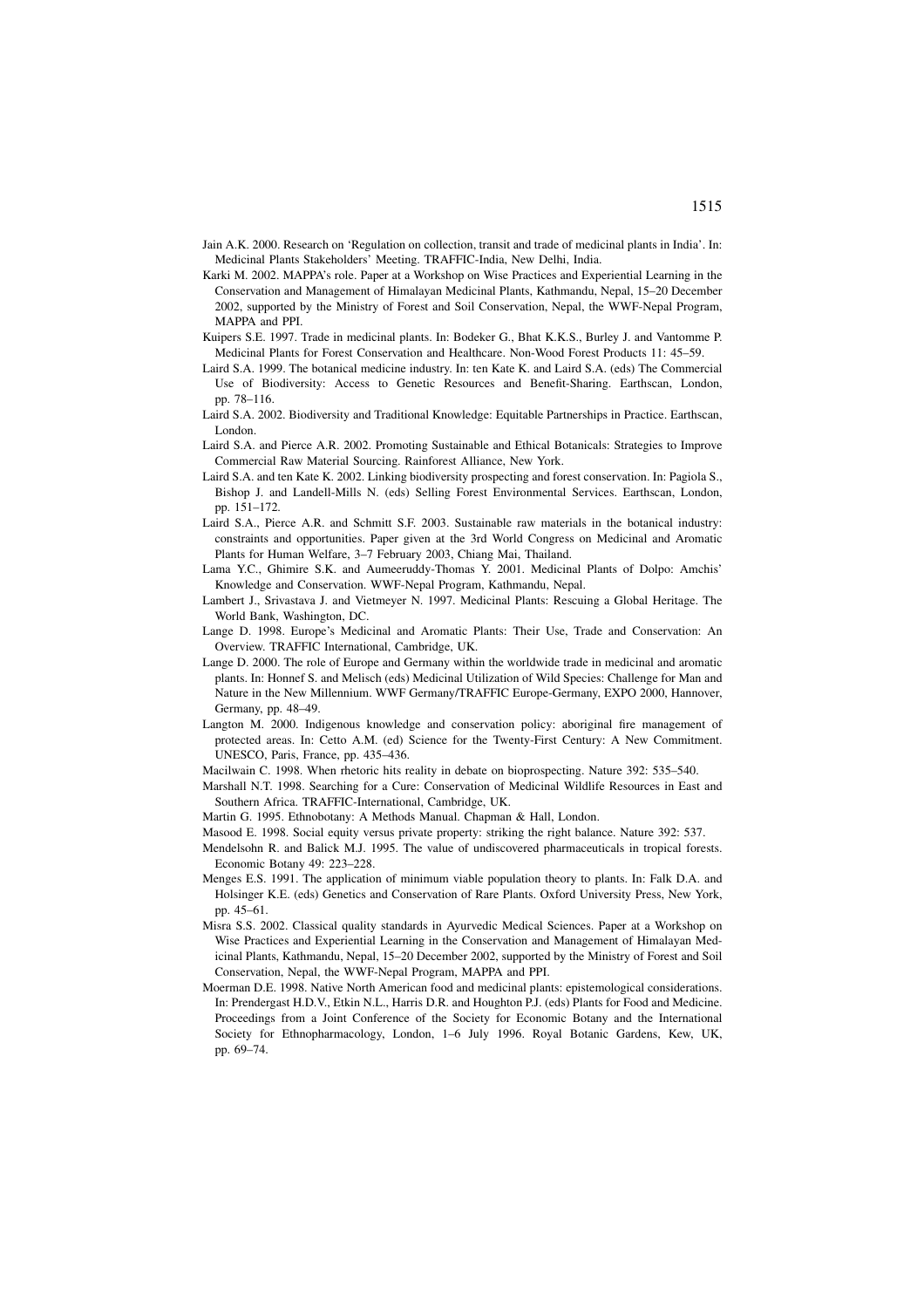- Mrudula V. 2002. On the work of FRLHT. Paper at a Workshop on Wise Practices and Experiential Learning in the Conservation and Management of Himalayan Medicinal Plants, Kathmandu, Nepal, 15–20 December 2002, supported by the Ministry of Forest and Soil Conservation, Nepal, the WWF-Nepal Program, MAPPA and PPI.
- Mulliken T.A. 2000. Implementing CITES for Himalayan medicinal plants Nardostachys grandiflora and Picrorhiza kurrooa. TRAFFIC Bulletin 18: 63–72.
- Naughton-Treves L. and Weber W. 2001. Human dimensions of the African rain forest. In: Weber W., White L.J.T., Vedder A. and Naughton-Treves L. (eds) African Rain Forest Ecology and Conservation. Yale University Press, New Haven, Connecticut, pp. 30–43.
- Olsen C.S. 1997. Commercial non-timber forestry in central Nepal: emerging themes and priorities. Ph.D. Thesis, Royal Veterinary and Agricultural University, Copenhagen, Denmark.
- Pandy S. and Tandon V. 2002. Great Himalayan National Park: linking conservation and local livelihoods. Paper at a Workshop on Wise Practices and Experiential Learning in the Conservation and Management of Himalayan Medicinal Plants, Kathmandu, Nepal, 15–20 December 2002, supported by the Ministry of Forest and Soil Conservation, Nepal, the WWF-Nepal Program, MAPPA and PPI.
- Pant R. 2002. Customs and Conservation: Cases of Traditional and Modern Law in India and Nepal. Kalpavriksh and International Institute of Environment and Development, Puni, India.
- Pei S. 2001. Ethnobotanical approaches of traditional medicine studies: some experiences from Asia. Pharmaceutical Botany 39: 74–79.
- Pei S. 2002a. A brief review of ethnobotany and its curriculum development in China. In: Shinwari Z.K., Hamilton A. and Khan A.A. (eds) Proceedings of a Workshop on Curriculum Development in Applied Ethnobotany, Nathiagali, 2–4 May 2002. WWF-Pakistan, Lahore, Pakistan.
- Pei S. 2002b. Ethnobotany and modernisation of Traditional Chinese Medicine. Paper at a Workshop on Wise Practices and Experiential Learning in the Conservation and Management of Himalayan Medicinal Plants, Kathmandu, Nepal, 15–20 December 2002, supported by the Ministry of Forest and Soil Conservation, Nepal, the WWF-Nepal Program, MMAPPA and PPI.
- Peterson R.B. 2001. Conservation for whom? A study of immigration onto DR Congo's Ituri forest frontier. In: Weber W., White L.J.T., Vedder A. and Naughton-Treves L. (eds) African Rain Forest Ecology and Conservation. Yale University Press, New Haven, Connecticut, pp. 355–368.
- Phillips O.L. and Meilleur B.A. 1998. Usefulness and economic potential of the rare plants of the United States: a statistical survey. Economic Botany 52: 57–67.
- Pierce A.R. and Laird S.A. 2003. In search of comprehensive standards for non-timber forest products in the botanicals trade. International Forestry Reviews 5: 138–147.
- Rastogi A. 2002. Sustaining farm based medicinal plants enterprise admist globalisation: initiative of Grower's Forum in Uttaranchal, India. Paper at a Workshop on Wise Practices and Experiential Learning in the Conservation and Management of Himalayan Medicinal Plants, Kathmandu, Nepal, 15–20 December 2002, supported by the Ministry of Forest and Soil Conservation, Nepal, the WWF-Nepal Program, MAPPA and PPI.
- Revkin A.C. 2002. Biologists sought a treaty; now they fault it. New York Times, New York, 7 May.
- Richards P. and Ruivenkamp G. 1997. Seeds and Survival: Crop Genetic Resources in War and Reconstruction in Africa. IPGRI, Rome, Italy.
- Rohter L. 2001. Brazil sees Promise in Jungle Plants, but Tribes see Peril. New York Times, New York, 23 December.
- Schippmann U. 2001. Medicinal Plants Significant Trade Study. German Federal Agency for Nature Conservation, Bonn, Germany.
- Schippmann U., Leaman D.J. and Cunningham A.B. 2002. Impact of Cultivation and Gathering of Medicinal Plants on Biodiversity: Global Trends and Issues. Inter-Department Working Group on Biology Diversity for Food and Agriculture, FAO, Rome, Italy.
- Schopp-Guth A. and Fremuth W. 2001. Sustainable use of medicinal plants and nature conservation in the Prespa National Park area, Albania. Medicinal Plant Conservation 7: 5–8.
- Shiva V. 1996. Protecting our Biological and Intellectual Heritage in the Age of Biopiracy. The Research Foundation for Science, Technology and Natural Resources Policy, New Delhi, India.